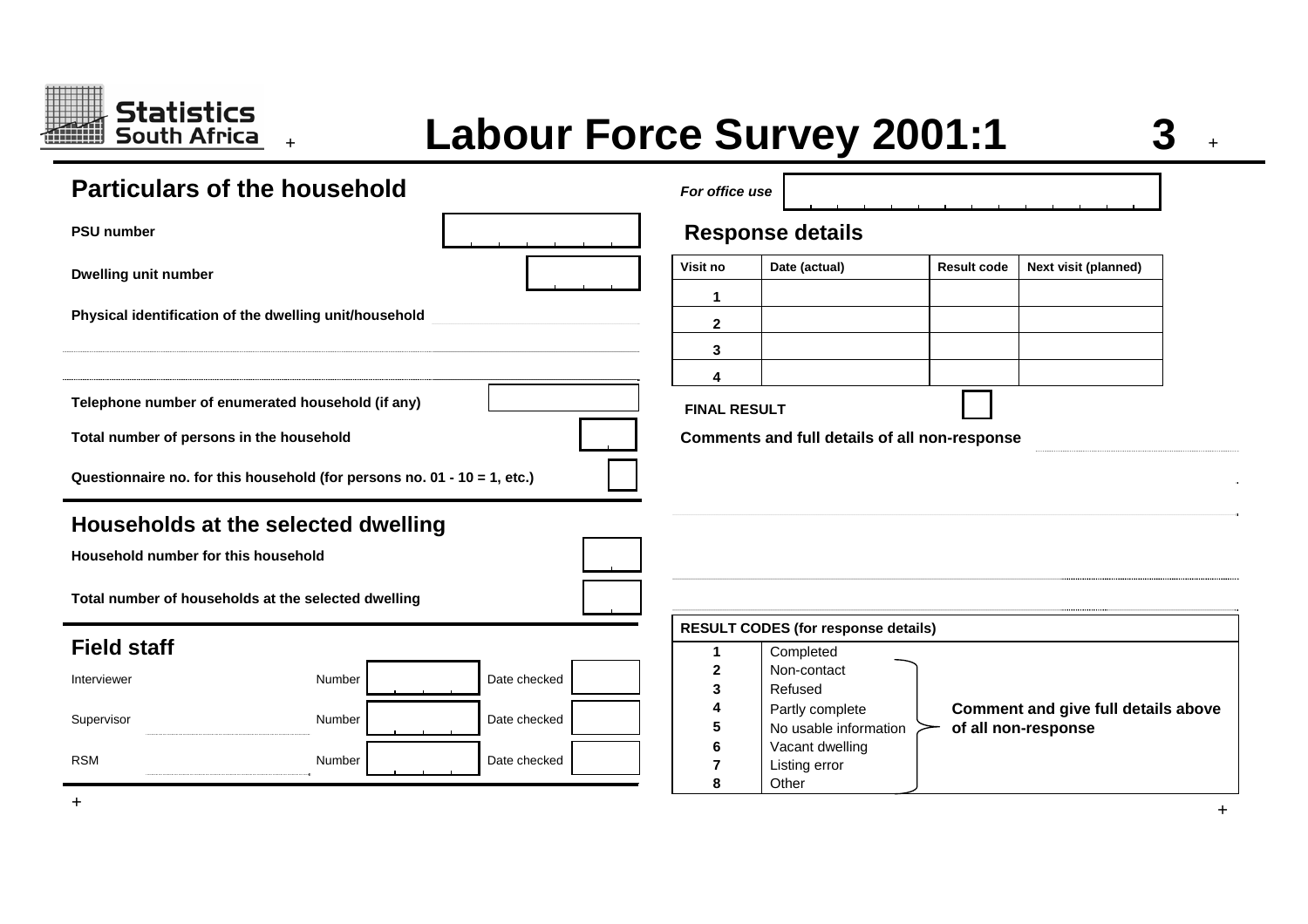|  | PSU no |  | DU no |  | 1 H.<br>Hh. no |  |  |
|--|--------|--|-------|--|----------------|--|--|
|--|--------|--|-------|--|----------------|--|--|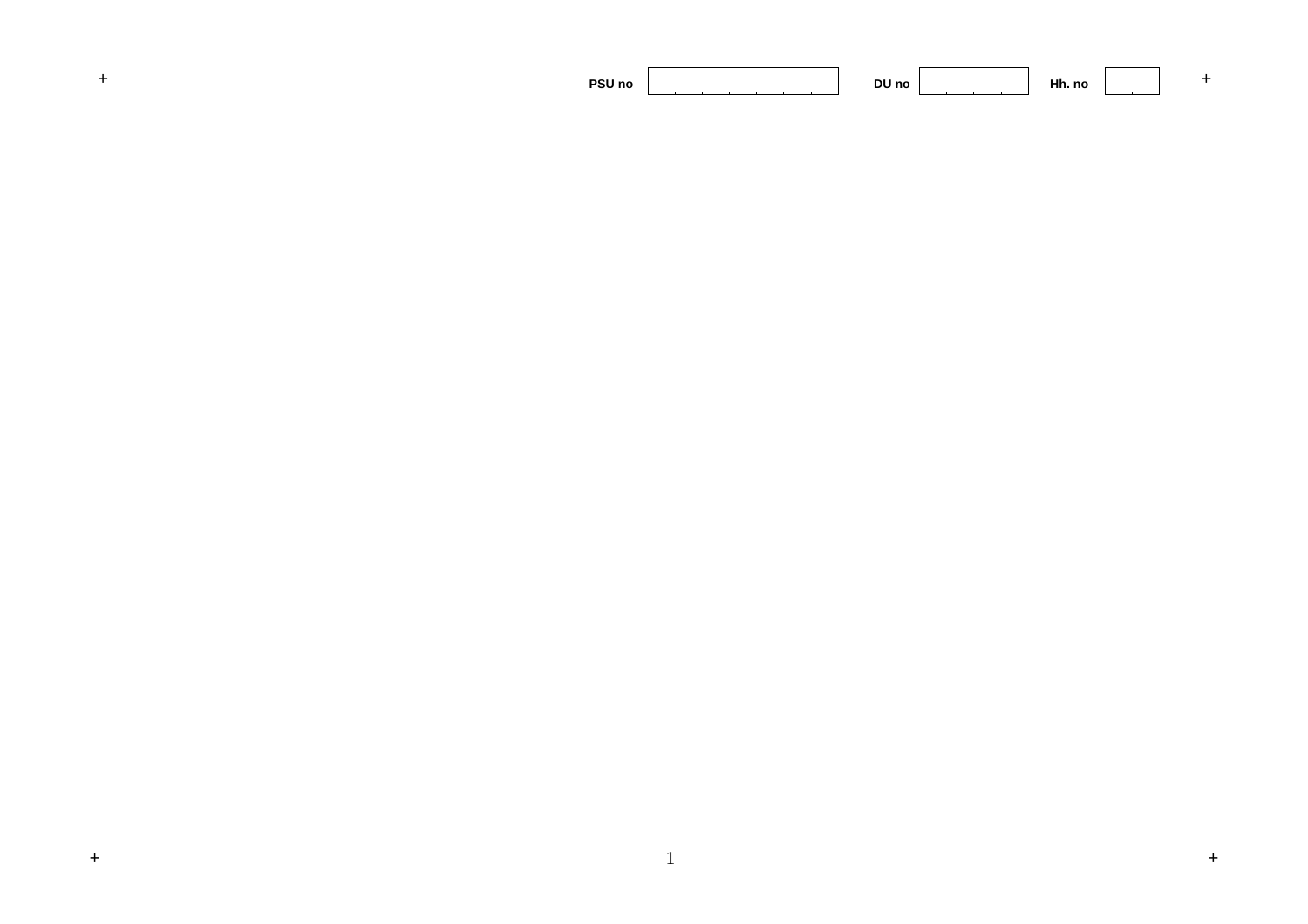| PSU no |  | <b>DU</b><br>ı no<br>___ |  | 1 H.<br>Hh. no |  |  |
|--------|--|--------------------------|--|----------------|--|--|
|--------|--|--------------------------|--|----------------|--|--|

#### **FLAPThis section covers particulars of each person in the household**

*The following information must be obtained in respect of every person who normally resides in this household at least four nights a week. Do not forget babies. If there are more than 10 persons in the household, use a second questionnaire.*

|    |                                                                                                                                                          |                                  | Person (respondent) number |                                      |                      |                      |                      |                         |                      |                      |                      |
|----|----------------------------------------------------------------------------------------------------------------------------------------------------------|----------------------------------|----------------------------|--------------------------------------|----------------------|----------------------|----------------------|-------------------------|----------------------|----------------------|----------------------|
|    | Ask who the head (or the acting head) of the household is                                                                                                | 01<br><b>Head/Acting</b><br>head | 02                         | 03                                   | 04                   | 05                   | 06                   | 07                      | 08                   | 09                   | 10                   |
| A  | First name and surname<br>First name:<br>Write down first name and surname of each<br>member of the household, starting with the<br>head or acting head. |                                  |                            |                                      |                      |                      |                      |                         |                      |                      |                      |
|    | If more than one head or acting head,<br>Surname:<br>take the oldest<br>Write sideways if necessary                                                      |                                  |                            |                                      |                      |                      |                      |                         |                      |                      |                      |
| В  | Has  stayed here for at least four nights on average<br>per week during the last four weeks?                                                             |                                  |                            |                                      |                      |                      |                      |                         |                      |                      |                      |
|    | $1 = YES$                                                                                                                                                | $\Box$ 1                         | $\Box$ 1                   | $\Box$ 1                             | $\Box$ 1             | $\Box$ 1             | $\Box$ 1             | $\Box$ 1                | $\Box$ 1             | $\Box$ 1             | $\Box$ 1             |
|    | $2 = No$<br>$\rightarrow$ End of questions for this person                                                                                               | $\Box$ 2                         | $\Box$ 2                   | $\Box$ 2                             | $\Box$ 2             | $\Box$ 2             | $\Box$ 2             | $\Box$ 2                | $\Box$ 2             | $\Box$ 2             | $\Box$ 2             |
| C  | Is  a male or a female?                                                                                                                                  |                                  |                            |                                      |                      |                      |                      |                         |                      |                      |                      |
|    | $1 = \text{MALE}$                                                                                                                                        | $\Box$ 1                         | $\Box$ 1                   | $\Box$ 1                             | $\Box$ 1             | $\Box$ 1             | $\square$ 1          | $\Box$ 1                | $\Box$ 1             | $\square$ 1          | $\Box$ 1             |
|    | $2 =$ FEMALE                                                                                                                                             | $\Box$ 2                         | $\Box$ 2                   | $\Box$ 2                             | $\Box$ 2             | $\Box$ 2             | $\Box$ 2             | $\Box$ 2                | $\Box$ 2             | $\Box$ 2             | $\Box$ 2             |
| D  | How old is ? (In completed years - In figures only)<br>Less than 1 year = $00$                                                                           |                                  |                            |                                      |                      |                      |                      |                         |                      |                      |                      |
| E. | What population group does  belong to?                                                                                                                   |                                  |                            |                                      |                      |                      |                      |                         |                      |                      |                      |
|    | $1 = AFRICAN/BLACK$                                                                                                                                      | $\Box$ 1                         | $\Box$ 1                   | $\Box$ 1                             | $\Box$ 1             | $\Box$ 1             | $\Box$ 1             | $\Box$ 1                | $\Box$ 1             | $\Box$ 1             | $\Box$ 1             |
|    | $2 =$ COLOURED                                                                                                                                           | $\Box$ 2                         | $\Box$ 2                   | $\Box$ 2                             | $\Box$ 2             | $\Box$ 2             | $\Box$ 2             | $\Box$ 2                | $\Box$ 2             | $\Box$ 2             | $\Box$ 2             |
|    | $3 = \text{INDIAN/ASIAN}$<br>$4 =$ WHITE                                                                                                                 | $\Box$ 3<br>$\Box$ 4             | $\Box$ 3<br>$\Box$ 4       | $\Box$ 3<br>$\Box$ 4                 | $\Box$ 3<br>$\Box$ 4 | $\Box$ 3<br>$\Box$ 4 | $\Box$ 3<br>$\Box$ 4 | $\square$ 3<br>$\Box$ 4 | $\Box$ 3<br>$\Box$ 4 | $\Box$ 3<br>$\Box$ 4 | $\Box$ 3<br>$\Box$ 4 |
|    |                                                                                                                                                          | $\square$ 5                      | $\Box$ 5                   | $\Box$ 5                             | $\Box$ 5             | $\Box$ 5             | $\Box$ 5             | $\Box$ 5                | $\Box$ 5             | $\Box$ 5             | $\square$ 5          |
|    |                                                                                                                                                          |                                  |                            |                                      |                      |                      |                      |                         |                      |                      |                      |
| F  | Is there any other person residing in this household,<br>than those already mentioned, who is not presently<br>here?                                     | $\Box$ Yes<br>$\Box$ No          |                            | $\rightarrow$ If "YES", Go back to A |                      |                      |                      |                         |                      |                      |                      |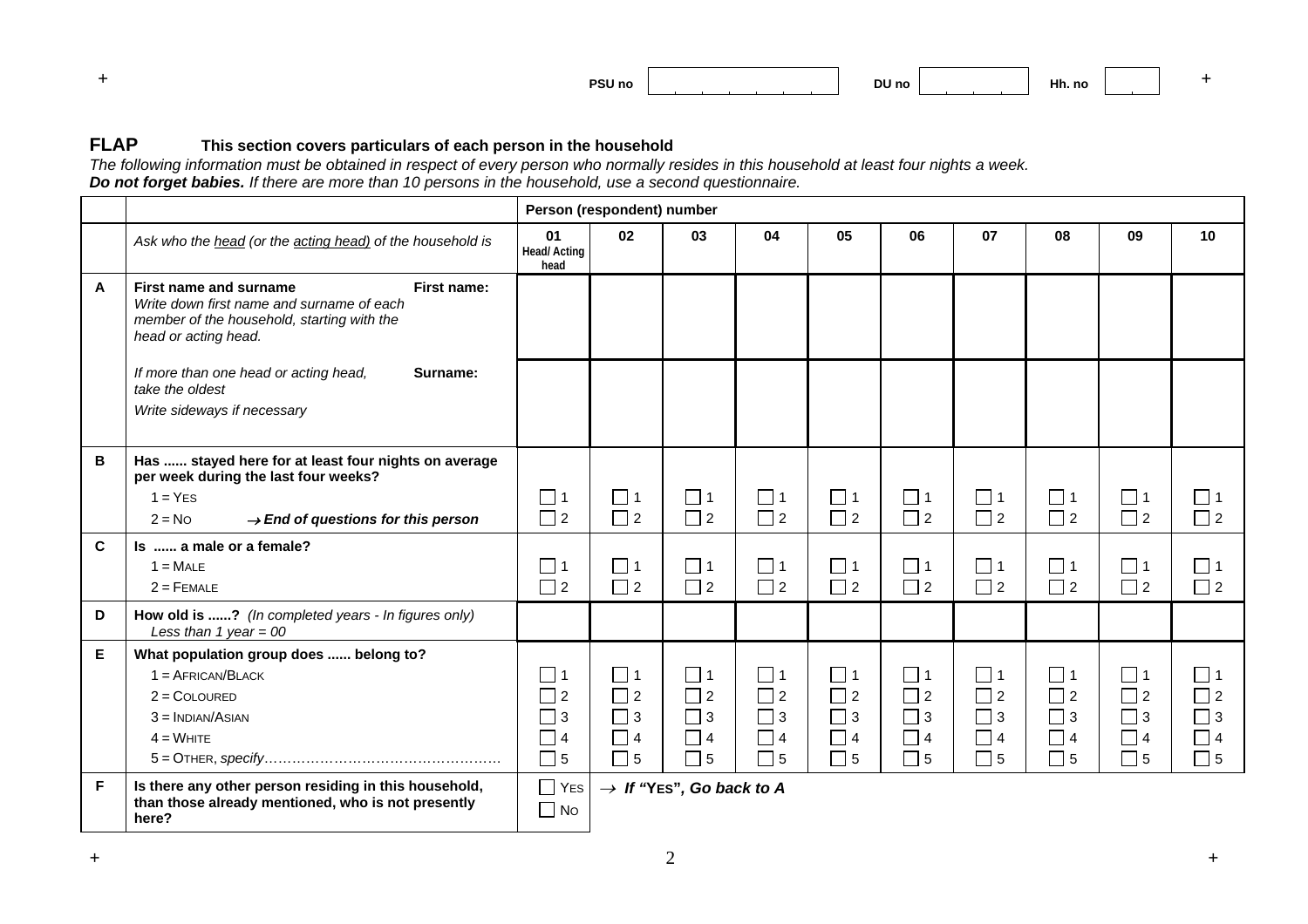

#### **SECTION 1 This section covers particulars of each person in the household**

*Start from the left (person number 01) and complete section 1 for each person in the household separately.* 

| 1.1.a |                                                                                                                                                                                                                                                                                                               |                                                                                                                                          |                                                                                                                                                                                 | 03                                                                                                                                                | 04                                                                                                                                          | 05                                                                                                                                         | 06                                                                                                                                          | 07                                                                                                                                          | 08                                                                                                                          | 09                                                                                                                                          | 10                                                                                                                                                       |
|-------|---------------------------------------------------------------------------------------------------------------------------------------------------------------------------------------------------------------------------------------------------------------------------------------------------------------|------------------------------------------------------------------------------------------------------------------------------------------|---------------------------------------------------------------------------------------------------------------------------------------------------------------------------------|---------------------------------------------------------------------------------------------------------------------------------------------------|---------------------------------------------------------------------------------------------------------------------------------------------|--------------------------------------------------------------------------------------------------------------------------------------------|---------------------------------------------------------------------------------------------------------------------------------------------|---------------------------------------------------------------------------------------------------------------------------------------------|-----------------------------------------------------------------------------------------------------------------------------|---------------------------------------------------------------------------------------------------------------------------------------------|----------------------------------------------------------------------------------------------------------------------------------------------------------|
|       | What is 's present marital status?<br>1 = MARRIED OR LIVING TOGETHER AS HUSBAND AND WIFE<br>$2 =$ WIDOW/WIDOWER<br>$3 = DivORCEDOR$ SEPARATED $3$<br>$\rightarrow$ Go to Q 1.2<br>$4 =$ NEVER MARRIED                                                                                                         | $\Box$ 1<br>$\Box$ 2<br>$\Box$ 3<br>$\Box$ 4                                                                                             | $\Box$ 1<br>$\Box$ 2<br>$\Box$ 3<br>$\Box$ 4                                                                                                                                    | $\Box$ 1<br>$\Box$ 2<br>$\Box$ 3<br>$\Box$ 4                                                                                                      | $\Box$ 1<br>$\Box$ 2<br>$\Box$ 3<br>$\Box$ 4                                                                                                | $\Box$ 1<br>$\Box$ 2<br>$\Box$ 3<br>$\Box$ 4                                                                                               | $\Box$ 1<br>$\Box$ 2<br>$\Box$ 3<br>$\Box$ 4                                                                                                | $\Box$ 1<br>$\Box$ 2<br>$\Box$ 3<br>$\Box$ 4                                                                                                | $\Box$ 1<br>$\Box$ 2<br>$\Box$ 3<br>$\Box$ 4                                                                                | $\Box$ 1<br>$\Box$ 2<br>$\Box$ 3<br>$\Box$ 4                                                                                                | $\Box$ 1<br>$\Box$ 2<br>$\Box$ 3<br>$\Box$ 4                                                                                                             |
| 1.1.b | Does 's spouse/partner live in this household?<br>$1 = YES$<br>$2 = No$<br>$\rightarrow$ Go to Q 1.2                                                                                                                                                                                                          | $\Box$ 1<br>$\Box$ 2                                                                                                                     | $\Box$ 1<br>$\Box$ 2                                                                                                                                                            | $\Box$ 1<br>$\Box$ 2                                                                                                                              | $\Box$ 1<br>$\Box$ 2                                                                                                                        | $\Box$ 1<br>$\Box$ 2                                                                                                                       | $\Box$ 1<br>$\Box$ 2                                                                                                                        | $\Box$ 1<br>$\Box$ 2                                                                                                                        | $\Box$ 1<br>$\Box$ 2                                                                                                        | $\Box$ 1<br>$\Box$ 2                                                                                                                        | $\Box$ 1<br>$\Box$ 2                                                                                                                                     |
| 1.1.c | If $1.1.b = 1$<br>Which person is the spouse/partner of ?<br>Give person number                                                                                                                                                                                                                               |                                                                                                                                          |                                                                                                                                                                                 |                                                                                                                                                   |                                                                                                                                             |                                                                                                                                            |                                                                                                                                             |                                                                                                                                             |                                                                                                                             |                                                                                                                                             |                                                                                                                                                          |
|       | $01 = AFRIKAANS$<br>$02$ = ENGLISH<br>$03 =$ ISINDEBELE/SOUTH NDEBELE/NORTH NDEBELE<br>$04 =$ ISIXHOSA/XHOSA<br>$05 =$ ISIZULU/ZULU<br>06 = SEPEDI/NORTHERN SOTHO<br>07 = SESOTHO/SOUTHERN SOTHO/SOTHO<br>$08 =$ SETSWANA/TSWANA<br>$09 =$ SISWATI/SWAZI<br>$10 = T$ SHIVENDA/VENDA<br>$11 = XITSONGA/TSONGA$ | $\Box$ 01<br>$\Box$ 02<br>$\Box$ 03<br>$\bigcup$ 04<br>$\Box$ 05<br>06<br>$\Box$ 07<br>$\Box$ 08<br>$\Box$ 09<br>$\vert$ 10<br>$\Box$ 11 | $\Box$ 01<br>$\overline{\phantom{0}}$ 02<br>$\Box$ 03<br>$\Box$ 04<br>$\overline{\phantom{0}}$ 05<br>$\Box$ 06<br>$\Box$ 07<br>$\Box$ 08<br>$\Box$ 09<br>$\Box$ 10<br>$\Box$ 11 | $\square$ 01<br>$\Box$ 02<br>$\Box$ 03<br>$\Box$ 04<br>$\Box$ 05<br>$\Box$ 06<br>$\Box$ 07<br>$\Box$ 08<br>$\Box$ 09<br>$\Box$ 10<br>$\square$ 11 | $\Box$ 01<br>$\Box$ 02<br>$\Box$ 03<br>$\Box$ 04<br>$\Box$ 05<br>$\Box$ 06<br>$\Box$ 07<br>$\Box$ 08<br>$\Box$ 09<br>$\Box$ 10<br>$\Box$ 11 | $\Box$ 01<br>$\Box$ 02<br>$\Box$ 03<br>$\Box$ 04<br>$\Box$ 05<br>$\Box$ 06<br>$\Box$ 07<br>$\Box$ 08<br>$\Box$ 09<br>$ $   10<br>$\Box$ 11 | $\Box$ 01<br>$\Box$ 02<br>$\Box$ 03<br>$\Box$ 04<br>$\Box$ 05<br>$\Box$ 06<br>$\Box$ 07<br>$\Box$ 08<br>$\Box$ 09<br>$\Box$ 10<br>$\Box$ 11 | $\Box$ 01<br>$\Box$ 02<br>$\Box$ 03<br>$\Box$ 04<br>$\Box$ 05<br>$\Box$ 06<br>$\Box$ 07<br>$\Box$ 08<br>$\Box$ 09<br>$\Box$ 10<br>$\Box$ 11 | $\Box$ 01<br>$\Box$ 02<br>    03<br>$\Box$ 04<br>$\Box$ 05<br>$\Box$ 06<br>$\Box$ 07<br>$\Box$ 09<br>$\Box$ 10<br>$\Box$ 11 | $\Box$ 01<br>$\Box$ 02<br>$\Box$ 03<br>$\Box$ 04<br>$\Box$ 05<br>$\Box$ 06<br>$\Box$ 07<br>$\Box$ 08<br>$\Box$ 09<br>$\Box$ 10<br>$\Box$ 11 | $\Box$ 01<br>$\Box$ 02<br>$\Box$ 03<br>$\Box$ 04<br>$\Box$ 05<br>$\Box$ 06<br>$\Box$ 07<br>$\Box$ 08<br>$\Box$ 09<br>$\Box$ 10<br>$\Box$ 11<br>$\Box$ 12 |
| 1.2   | Which language does  speak most often at home?                                                                                                                                                                                                                                                                | $\Box$ 12                                                                                                                                | $\Box$ 12                                                                                                                                                                       | $\Box$ 12                                                                                                                                         | $\Box$ 12                                                                                                                                   | $\Box$ 12                                                                                                                                  | $\Box$ 12                                                                                                                                   | $\Box$ 12                                                                                                                                   |                                                                                                                             | $\vert$ 12                                                                                                                                  | $\Box$ 12                                                                                                                                                |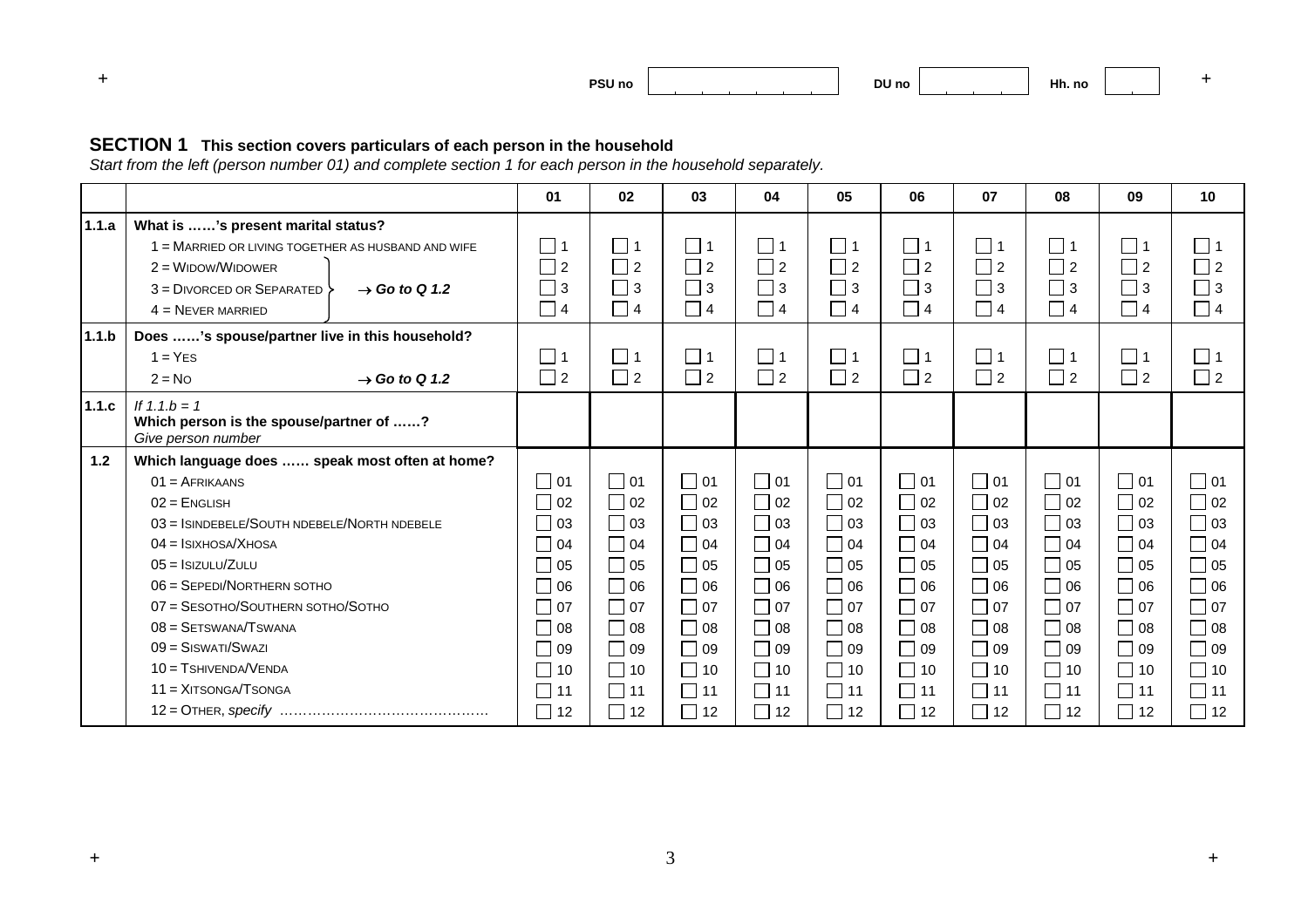| ___ | PSU <sub>no</sub> |
|-----|-------------------|
|     |                   |

|       |                                                                                                        | 01        | 02        | 03        | 04        | 05        | 06        | 07        | 08        | 09        | 10        |
|-------|--------------------------------------------------------------------------------------------------------|-----------|-----------|-----------|-----------|-----------|-----------|-----------|-----------|-----------|-----------|
| 1.3.a | What is the highest level of education that  has<br>completed?                                         |           |           |           |           |           |           |           |           |           |           |
|       | $00 = No$ SCHOOLING                                                                                    | $\Box$ 00 | $\Box$ 00 | $\Box$ 00 | $\Box$ 00 | $\Box$ 00 | $\Box$ 00 | $\Box$ 00 | $\Box$ 00 | $\Box$ 00 | $\Box$ 00 |
|       | $01 =$ GRADE 0                                                                                         | $\Box$ 01 | $\Box$ 01 | $\Box$ 01 | $\Box$ 01 | $\Box$ 01 | $\Box$ 01 | $\Box$ 01 | $\Box$ 01 | $\Box$ 01 | $\Box$ 01 |
|       | $02 = SUB A/GRAPHE 1$                                                                                  | $\Box$ 02 | $\Box$ 02 | $\Box$ 02 | $\Box$ 02 | $\Box$ 02 | $\Box$ 02 | $\Box$ 02 | $\Box$ 02 | $\Box$ 02 | $\Box$ 02 |
|       | $03 = SUB B/GRAPH2$                                                                                    | $\Box$ 03 | $\Box$ 03 | $\Box$ 03 | $\Box$ 03 | $\Box$ 03 | $\Box$ 03 | $\Box$ 03 | $\Box$ 03 | $\Box$ 03 | $\Box$ 03 |
|       | 04 = GRADE 3/STANDARD 1                                                                                | $\Box$ 04 | $\Box$ 04 | $\Box$ 04 | $\Box$ 04 | $\Box$ 04 | $\Box$ 04 | $\Box$ 04 | $\Box$ 04 | $\Box$ 04 | $\Box$ 04 |
|       | $05 =$ GRADE 4/STANDARD 2                                                                              | $\Box$ 05 | $\Box$ 05 | $\Box$ 05 | $\Box$ 05 | $\Box$ 05 | $\Box$ 05 | $\Box$ 05 | $\Box$ 05 | $\Box$ 05 | $\Box$ 05 |
|       | $06 =$ GRADE 5/STANDARD 3                                                                              | $\Box$ 06 | $\Box$ 06 | $\Box$ 06 | $\Box$ 06 | $\Box$ 06 | $\Box$ 06 | $\Box$ 06 | $\Box$ 06 | $\Box$ 06 | $\Box$ 06 |
|       | $07 =$ GRADE 6/STANDARD 4                                                                              | $\Box$ 07 | $\Box$ 07 | $\Box$ 07 | $\Box$ 07 | $\Box$ 07 | $\Box$ 07 | $\Box$ 07 | $\Box$ 07 | $\Box$ 07 | $\Box$ 07 |
|       | $08 =$ GRADE $7/$ STANDARD 5                                                                           | $\Box$ 08 | $\Box$ 08 | $\Box$ 08 | $\Box$ 08 | $\Box$ 08 | $\Box$ 08 | $\Box$ 08 | $\Box$ 08 | $\Box$ 08 | $\Box$ 08 |
|       | 09 = GRADE 8/STANDARD 6/FORM 1                                                                         | $\Box$ 09 | $\Box$ 09 | $\Box$ 09 | $\Box$ 09 | $\Box$ 09 | $\Box$ 09 | $\Box$ 09 | $\Box$ 09 | $\Box$ 09 | $\Box$ 09 |
|       | 10 = GRADE 9/STANDARD 7/FORM 2                                                                         | $\Box$ 10 | $\Box$ 10 | $\Box$ 10 | $\Box$ 10 | $\Box$ 10 | $\Box$ 10 | $\Box$ 10 | $\Box$ 10 | $\Box$ 10 | $\Box$ 10 |
|       | 11 = GRADE 10/STANDARD 8/FORM 3                                                                        | $\Box$ 11 | $\Box$ 11 | $\Box$ 11 | $\Box$ 11 | $\Box$ 11 | $\Box$ 11 | $\Box$ 11 | $\Box$ 11 | $\Box$ 11 | $\Box$ 11 |
|       | 12 = GRADE 11/STANDARD 9/FORM 4                                                                        | $\Box$ 12 | $\Box$ 12 | $\Box$ 12 | $\Box$ 12 | $\Box$ 12 | $\Box$ 12 | $\Box$ 12 | $\Box$ 12 | $\Box$ 12 | $\Box$ 12 |
|       | 13 = GRADE 12/STANDARD 10/FORM 5/MATRIC                                                                | $\Box$ 13 | $\Box$ 13 | $\Box$ 13 | $\Box$ 13 | $\Box$ 13 | $\Box$ 13 | $\Box$ 13 | $\Box$ 13 | $\Box$ 13 | $\Box$ 13 |
|       | $14 = NTC$                                                                                             | $\Box$ 14 | $\Box$ 14 | $\Box$ 14 | $\Box$ 14 | $\Box$ 14 | $\Box$ 14 | $\Box$ 14 | $\Box$ 14 | $\Box$ 14 | $\Box$ 14 |
|       | $15 = NTC$ II                                                                                          | $\Box$ 15 | $\Box$ 15 | $\Box$ 15 | $\Box$ 15 | $\Box$ 15 | $\Box$ 15 | $\Box$ 15 | $\Box$ 15 | $\Box$ 15 | $\Box$ 15 |
|       | $16 = NTC$ III                                                                                         | $\Box$ 16 | $\Box$ 16 | $\Box$ 16 | $\Box$ 16 | $\Box$ 16 | $\Box$ 16 | $\Box$ 16 | $\Box$ 16 | $\Box$ 16 | $\Box$ 16 |
|       | $17$ = DIPLOMA/CERTIFICATE WITH LESS THAN GRADE 12/STD 10                                              | $\Box$ 17 | $\Box$ 17 | $\Box$ 17 | $\Box$ 17 | $\Box$ 17 | $\Box$ 17 | $\Box$ 17 | $\Box$ 17 | $\Box$ 17 | $\Box$ 17 |
|       | $18$ = DIPLOMA/CERTIFICATE WITH GRADE 12/STD 10                                                        | $\Box$ 18 | $\Box$ 18 | $\Box$ 18 | $\Box$ 18 | $\Box$ 18 | $\Box$ 18 | $\Box$ 18 | $\Box$ 18 | $\Box$ 18 | $\Box$ 18 |
|       | $19 =$ DFGRFF                                                                                          | $\Box$ 19 | $\Box$ 19 | $\Box$ 19 | $\Box$ 19 | $\Box$ 19 | $\Box$ 19 | $\Box$ 19 | $\Box$ 19 | $\Box$ 19 | $\Box$ 19 |
|       | 20 = POSTGRADUATE DEGREE OR DIPLOMA                                                                    | $\Box$ 20 | $\Box$ 20 | $\Box$ 20 | $\Box$ 20 | $\Box$ 20 | $\Box$ 20 | $\Box$ 20 | $\Box$ 20 | $\Box$ 20 | $\Box$ 20 |
|       |                                                                                                        | $\Box$ 21 | $\Box$ 21 | $\Box$ 21 | $\Box$ 21 | $\Box$ 21 | $\Box$ 21 | $\Box$ 21 | $\Box$ 21 | $\Box$ 21 | $\Box$ 21 |
|       | $22 =$ DON'T KNOW                                                                                      | $\Box$ 22 | $\Box$ 22 | $\Box$ 22 | $\Box$ 22 | $\Box$ 22 | $\Box$ 22 | $\Box$ 22 | $\Box$ 22 | $\Box$ 22 | $\Box$ 22 |
|       | Diplomas or certificates should be of at least six<br>months study duration full time (or equivalent). |           |           |           |           |           |           |           |           |           |           |
|       | $\rightarrow$ Go to Q 1.3.b,<br>If code 17-20<br>$\rightarrow$ Go to Q 1.4<br>otherwise                |           |           |           |           |           |           |           |           |           |           |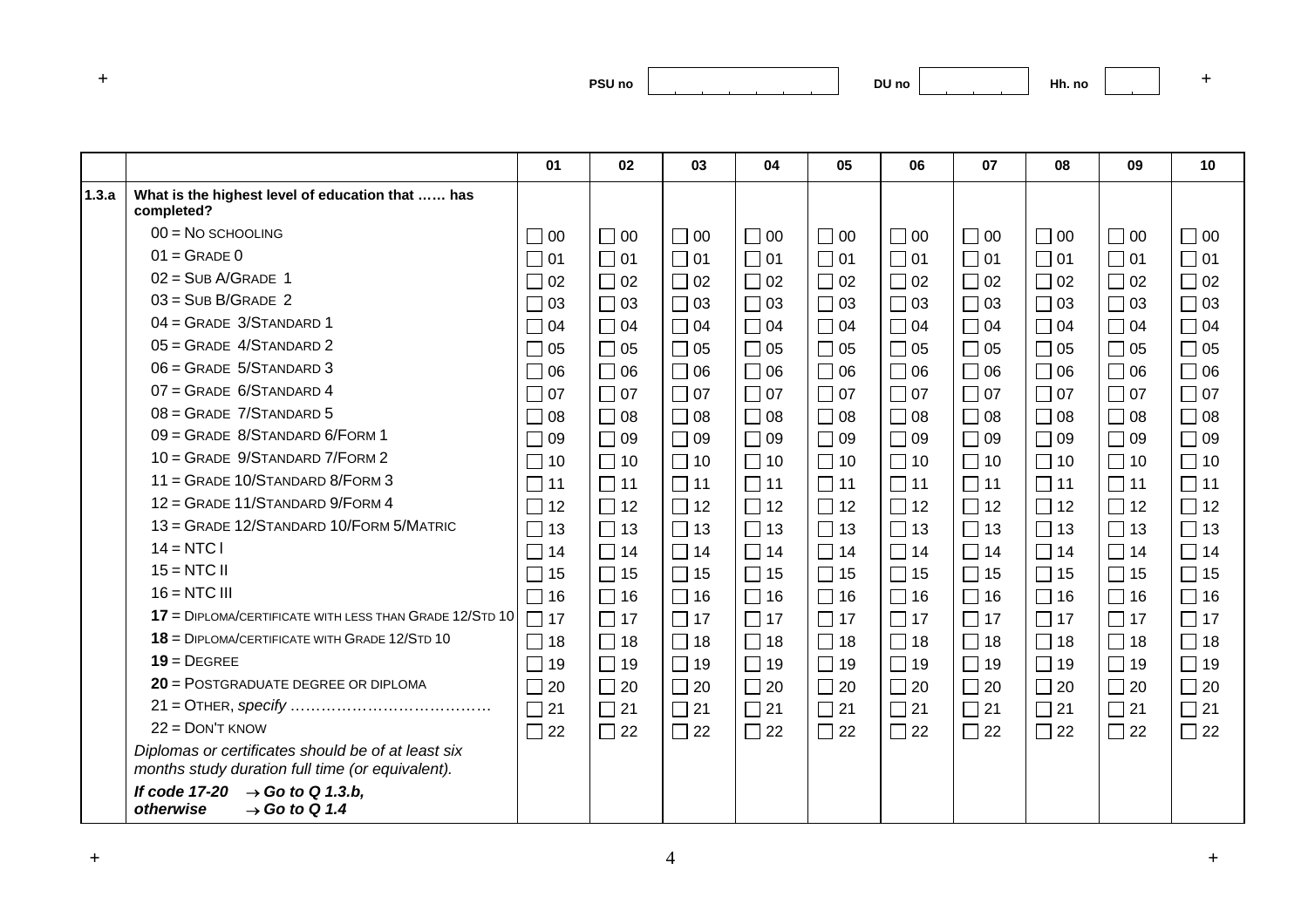| and the first process. | PSU <sub>no</sub><br>___ |
|------------------------|--------------------------|
|------------------------|--------------------------|

**DU no Hh. no <sup>+</sup>**

|             |                                                                                                                                                                                                                                                                                                                                                                                                                                                                                                                                                                                                                                                                                                                                                       | 01                                                                                                                                                                              | 02                                                                                                                                                         | 03                                                                                                                                                                                                                         | 04                                                                                                                                                                    | 05                                                                                                                                                                    | 06                                                                                                                                             | 07                                                                                                                                                                    | 08                                                                                                                                                                    | 09                                                                                                               | 10                                                                                                                                                                    |
|-------------|-------------------------------------------------------------------------------------------------------------------------------------------------------------------------------------------------------------------------------------------------------------------------------------------------------------------------------------------------------------------------------------------------------------------------------------------------------------------------------------------------------------------------------------------------------------------------------------------------------------------------------------------------------------------------------------------------------------------------------------------------------|---------------------------------------------------------------------------------------------------------------------------------------------------------------------------------|------------------------------------------------------------------------------------------------------------------------------------------------------------|----------------------------------------------------------------------------------------------------------------------------------------------------------------------------------------------------------------------------|-----------------------------------------------------------------------------------------------------------------------------------------------------------------------|-----------------------------------------------------------------------------------------------------------------------------------------------------------------------|------------------------------------------------------------------------------------------------------------------------------------------------|-----------------------------------------------------------------------------------------------------------------------------------------------------------------------|-----------------------------------------------------------------------------------------------------------------------------------------------------------------------|------------------------------------------------------------------------------------------------------------------|-----------------------------------------------------------------------------------------------------------------------------------------------------------------------|
| 1.3.b       | If diploma, certificate or degree (code 17 - 20 in Q 1.3.a):<br>In what area of study was the highest diploma,<br>certificate or degree?<br>Show prompt card 1 - read out categories if necessary<br>$01 =$ Communication studies and language<br>$02$ = Education, training and development<br>03 = Manufacturing, engineering and technology<br>$04$ = Human and social studies<br>$05$ = Law, military science and security<br>$06$ = Health sciences and social services<br>$07$ = Agriculture and nature conservation<br>$08$ = Culture and arts<br>09 = Business, commerce and management studies<br>10 = Physical, mathematical, computer and life sciences<br>$11 =$ Services<br>12 = Physical planning and construction<br>$13 =$ DON'T KNOW | $\Box$ 01<br>$\Box$ 02<br>$\Box$<br>03<br>$\Box$ 04<br>$\Box$ 05<br>$\Box$ 06<br>$\Box$ 07<br>$\Box$ 08<br>$\Box$ 09<br>$\Box$<br>10<br>$\Box$<br>11<br>$\Box$<br>12<br>П<br>13 | l 101<br>$\Box$ 02<br>$\Box$ 03<br>$\Box$ 04<br>  105<br>$\Box$ 06<br>    07<br>$\Box$ 08<br>$\Box$ 09<br>$\Box$ 10<br>$\Box$ 11<br>$\Box$ 12<br>$\Box$ 13 | $\bigcap$ 01<br>$\Box$ 02<br>$\sqsupset$ 03<br>$\bigcap$ 04<br>$\bigcap$ 05<br>$\overline{\phantom{0}}$ 06<br>ヿ 07<br>$\sqsupset$ 08<br>$\Box$ 09<br>$\Box$ 10<br>$\Box$ 11<br>12<br>$\overline{\phantom{a}}$<br>$\Box$ 13 | $\Box$ 01<br>$\Box$ 02<br>$\Box$ 03<br>$\Box$ 04<br>$\Box$ 05<br>$\Box$ 06<br>$\Box$ 07<br>$\Box$ 08<br>$\Box$ 09<br>$\Box$ 10<br>$\Box$ 11<br>$\Box$ 12<br>$\Box$ 13 | $\Box$ 01<br>$\Box$ 02<br>$\Box$ 03<br>$\Box$ 04<br>$\Box$ 05<br>$\Box$ 06<br>$\Box$ 07<br>$\Box$ 08<br>$\Box$ 09<br>$\Box$ 10<br>$\Box$ 11<br>$\Box$ 12<br>$\Box$ 13 | $\Box$ 01<br>$\Box$ 02<br>03<br>$\Box$ 04<br>05<br>$\Box$ 06<br>$\vert$ $\vert$ 07<br>$\Box$ 08<br>$\Box$ 09<br>10<br>$\Box$<br>11<br>12<br>13 | $\Box$ 01<br>$\Box$ 02<br>$\Box$ 03<br>$\Box$ 04<br>$\Box$ 05<br>$\Box$ 06<br>$\Box$ 07<br>$\Box$ 08<br>$\Box$ 09<br>$\Box$ 10<br>$\Box$ 11<br>$\Box$ 12<br>$\Box$ 13 | $\Box$ 01<br>$\Box$ 02<br>$\Box$ 03<br>$\Box$ 04<br>$\Box$ 05<br>$\Box$ 06<br>$\Box$ 07<br>$\Box$ 08<br>$\Box$ 09<br>$\Box$ 10<br>$\Box$ 11<br>$\Box$ 12<br>$\Box$ 13 | 01<br>$\Box$ 02<br>  03<br>$\Box$ 04<br>    05<br>$\Box$ 06<br>    07<br>    08<br>  109<br>10<br>11<br>12<br>13 | $\Box$ 01<br>$\Box$ 02<br>$\Box$ 03<br>$\Box$ 04<br>$\Box$ 05<br>$\Box$ 06<br>$\Box$ 07<br>$\Box$ 08<br>$\Box$ 09<br>$\Box$ 10<br>$\Box$ 11<br>$\Box$ 12<br>$\Box$ 13 |
| Ask for all |                                                                                                                                                                                                                                                                                                                                                                                                                                                                                                                                                                                                                                                                                                                                                       |                                                                                                                                                                                 |                                                                                                                                                            |                                                                                                                                                                                                                            |                                                                                                                                                                       |                                                                                                                                                                       |                                                                                                                                                |                                                                                                                                                                       |                                                                                                                                                                       |                                                                                                                  |                                                                                                                                                                       |
| 1.4         | Has  been trained in skills that can be used for<br>work, e.g. book-keeping, security guard training,<br>welding, child minding?<br>$1 = YES$                                                                                                                                                                                                                                                                                                                                                                                                                                                                                                                                                                                                         | $\Box$                                                                                                                                                                          | $\Box$ 1                                                                                                                                                   | $\Box$ 1                                                                                                                                                                                                                   |                                                                                                                                                                       | $\Box$ 1                                                                                                                                                              | ┓<br>$\overline{\mathbf{1}}$                                                                                                                   | $\Box$ 1                                                                                                                                                              | $\Box$ 1                                                                                                                                                              | ヿ1                                                                                                               | $\Box$ 1                                                                                                                                                              |
|             | $2 = No$<br>$3 =$ DON'T KNOW<br>$\rightarrow$ Go to Q 1.7.a                                                                                                                                                                                                                                                                                                                                                                                                                                                                                                                                                                                                                                                                                           | $\overline{2}$<br>3                                                                                                                                                             | $\Box$ 2<br>П<br>3                                                                                                                                         | $\Box$ 2<br>$\Box$ 3                                                                                                                                                                                                       | $\Box$ 2<br>3                                                                                                                                                         | $\Box$ 2<br>$\Box$ 3                                                                                                                                                  | $\overline{1}2$<br>┓<br>3                                                                                                                      | $\Box$ 2<br>3                                                                                                                                                         | $\Box$ 2<br>$\sqsupset$ 3                                                                                                                                             | $\overline{1}$ 2<br>$\sqsupset$ 3                                                                                | $\overline{\phantom{a}}$<br>$\overline{2}$<br>Г<br>3                                                                                                                  |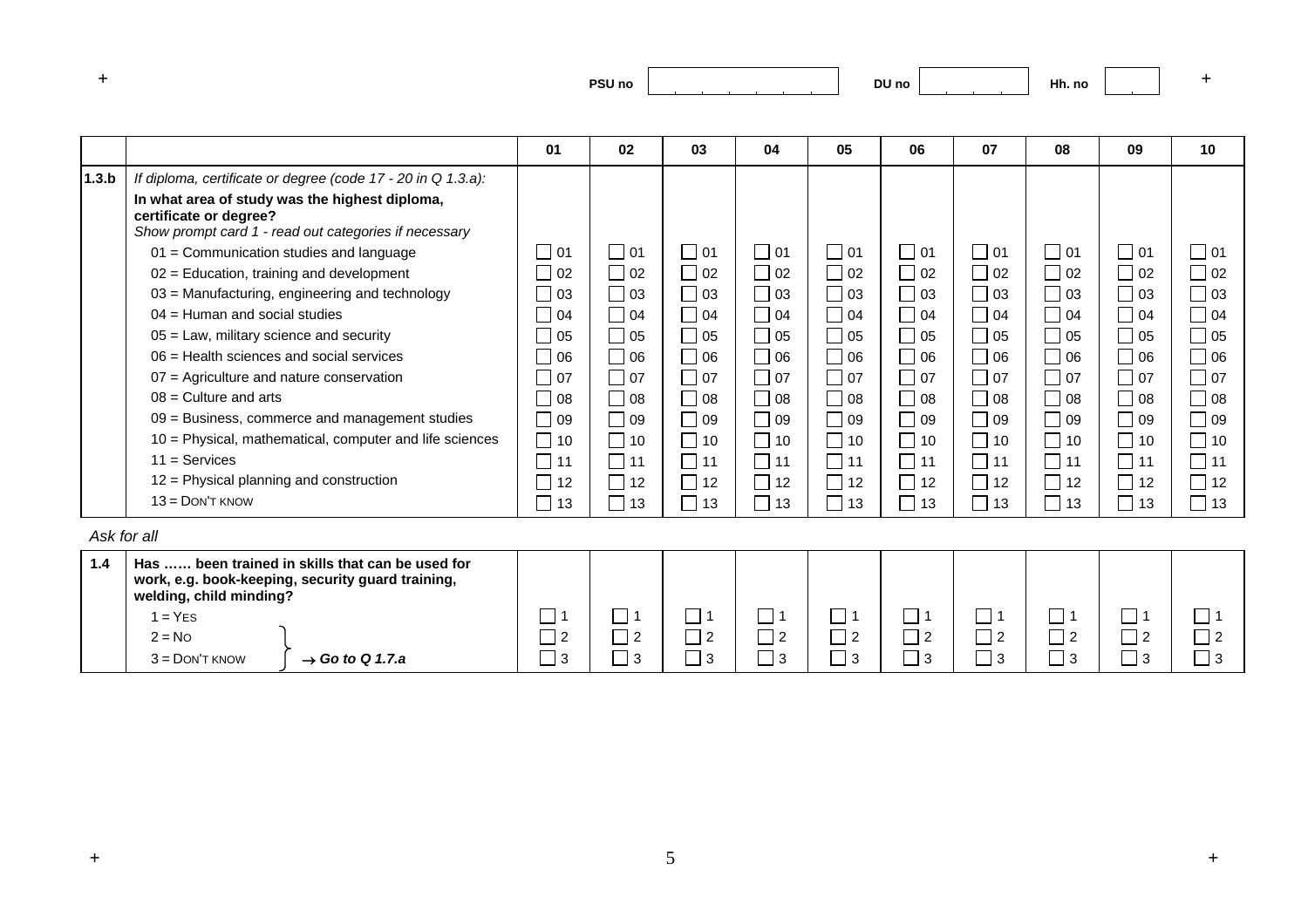| and the first process. | PSU <sub>no</sub> |
|------------------------|-------------------|
|------------------------|-------------------|

|       |                                                                                                                                                                                      | 01                             | 02                  | 03        | 04                         | 05        | 06                                 | 07                         | 08        | 09                          | 10            |
|-------|--------------------------------------------------------------------------------------------------------------------------------------------------------------------------------------|--------------------------------|---------------------|-----------|----------------------------|-----------|------------------------------------|----------------------------|-----------|-----------------------------|---------------|
| 1.5   | The last time  received this type of training, how<br>long did it last?                                                                                                              |                                |                     |           |                            |           |                                    |                            |           |                             |               |
|       | $1 =$ LESS THAN A WEEK                                                                                                                                                               | $\Box$ 1                       | $\Box$ 1            | 1         | $\Box$ 1                   | $\Box$ 1  | 1                                  | $\square$ 1                | $\Box$ 1  | $\Box$ 1                    | $\Box$ 1      |
|       | $2 = 1$ WEEK                                                                                                                                                                         | $\sqsupset$ 2                  | $\Box$ 2            | $\Box$ 2  | $\Box$ 2                   | $\Box$ 2  | $\Box$ 2                           | $\Box$ 2                   | $\Box$ 2  | $\Box$ 2                    | $\Box$ 2      |
|       | 3 = MORE THAN 1 WEEK - LESS THAN 2 WEEKS                                                                                                                                             | 3                              | $\Box$ 3            | $\Box$ 3  | $\Box$ 3                   | $\Box$ 3  | $\Box$ 3                           | $\sqsupset$ 3              | $\Box$ 3  | $\Box$ 3                    | $\sqsupset$ 3 |
|       | $4 = 2$ WEEKS - LESS THAN A MONTH                                                                                                                                                    | $\overline{4}$                 | $\Box$ 4            | $\Box$ 4  | $\Box$ 4                   | $\Box$ 4  | $\Box$ 4                           | $\bigcap$ 4                | $\Box$ 4  | $\Box$ 4                    | $\Box$ 4      |
|       | $5 = 1$ MONTH - LESS THAN 2 MONTHS                                                                                                                                                   | J.<br>5                        | $\Box$ 5            | $\Box$ 5  | $\overline{\phantom{0}}$ 5 | $\Box$ 5  | $\Box$ 5                           | $\Box$ 5                   | $\Box$ 5  | $\Box$ 5                    | $\Box$ 5      |
|       | $6 = 2$ MONTHS - LESS THAN $6$ MONTHS                                                                                                                                                | 6                              | $\Box$ 6            | $\Box$ 6  | $\Box$ 6                   | $\Box$ 6  | $\Box$ 6                           | $\overline{\phantom{0}}$ 6 | $\Box$ 6  | $\Box$ 6                    | $\Box$ 6      |
|       | $7 = 6$ MONTHS OR MORE                                                                                                                                                               | $\overline{7}$                 | $\Box$ 7            | $\Box$ 7  | $\Box$ 7                   | $\Box$ 7  | $\Box$ 7                           | $\Box$ 7                   | $\Box$ 7  | $\Box$ 7                    | $\Box$ 7      |
|       | $8 =$ DON'T KNOW                                                                                                                                                                     | ヿ 8                            | $\Box$ 8            | $\Box$ 8  | $\Box$ 8                   | $\Box$ 8  | $\Box$ 8                           | $\sqsupset$ 8              | $\Box$ 8  | $\Box$ 8                    | $\Box$ 8      |
| 1.6   | In what field was the training the last time  received<br>this type of training?<br>Show prompt card 1 - read out categories if necessary<br>01 = Communication studies and language | $\Box$ 01                      | $\Box$ 01           | $\Box$ 01 | $\Box$ 01                  | $\Box$ 01 | $\bigcap$ 01                       | $\Box$ 01                  | $\Box$ 01 | $\bigcap$ 01                | $\Box$ 01     |
|       | 02 = Education, training and development                                                                                                                                             | П<br>02                        | $\Box$ 02           | $\Box$ 02 | $\Box$ 02                  | $\Box$ 02 | $\overline{\phantom{0}}$ 02        | $\Box$ 02                  | $\Box$ 02 | $\sqsupset$ 02              | $\Box$ 02     |
|       | 03 = Manufacturing, engineering and technology                                                                                                                                       | $\mathcal{L}$<br>03            | $\Box$ 03           | $\Box$ 03 | $\Box$ 03                  | $\Box$ 03 | $\Box$ 03                          | $\Box$ 03                  | $\Box$ 03 | $\Box$ 03                   | $\Box$ 03     |
|       | $04$ = Human and social studies                                                                                                                                                      | 04                             | $\Box$ 04           | $\Box$ 04 | $\Box$ 04                  | $\Box$ 04 | $\mathcal{L}_{\mathcal{A}}$<br> 04 | $\Box$ 04                  | $\Box$ 04 | 04                          | $\Box$ 04     |
|       | $05$ = Law, military science and security                                                                                                                                            | 05                             | $\Box$ 05           | $\Box$ 05 | $\Box$ 05                  | $\Box$ 05 | $\Box$ 05                          | $\Box$ 05                  | $\Box$ 05 | 05                          | $\Box$ 05     |
|       | $06$ = Health sciences and social services                                                                                                                                           | 06                             | $\Box$ 06           | $\Box$ 06 | $\Box$ 06                  | $\Box$ 06 | $\overline{\phantom{0}}$ 06        | $\Box$ 06                  | $\Box$ 06 | $\overline{\phantom{0}}$ 06 | $\Box$ 06     |
|       | 07 = Agriculture and nature conservation                                                                                                                                             | 07<br>$\mathcal{L}$            | $\Box$ 07           | $\Box$ 07 | $\Box$ 07                  | $\Box$ 07 | $\bigcap$ 07                       | $\Box$ 07                  | $\Box$ 07 | 07                          | $\Box$ 07     |
|       | $08$ = Culture and arts                                                                                                                                                              | $\overline{\phantom{a}}$<br>08 | $\Box$ 08           | $\Box$ 08 | $\Box$ 08                  | $\Box$ 08 | $\Box$ 08                          | $\Box$ 08                  | $\Box$ 08 | $\sqsupset$ 08              | $\Box$ 08     |
|       | 09 = Business, commerce and management studies                                                                                                                                       | 09                             | $\Box$ 09           | $\Box$ 09 | $\Box$ 09                  | $\Box$ 09 | Γ<br>09                            | $\Box$ 09                  | $\Box$ 09 | 09                          | $\Box$ 09     |
|       | 10 = Physical, mathematical, computer and life sciences                                                                                                                              | $\Box$<br>10                   | $\Box$ 10           | $\Box$ 10 | $\Box$<br>10               | $\Box$ 10 | $\Box$ 10                          | П<br>10                    | $\Box$ 10 | $\overline{\phantom{0}}$ 10 | $\Box$ 10     |
|       | $11 =$ Services                                                                                                                                                                      | $\Box$<br>11                   | $\Box$ 11           | $\Box$ 11 | $\Box$ 11                  | $\Box$ 11 | $\Box$ 11                          | $\Box$ 11                  | $\Box$ 11 | $\Box$ 11                   | $\Box$ 11     |
|       | 12 = Physical planning and construction                                                                                                                                              | in 1<br>12                     | $\Box$ 12           | $\Box$ 12 | $\Box$<br>12               | $\Box$ 12 | $\Box$ 12                          | $\Box$<br>12               | $\Box$ 12 | $\sqsupset$ 12              | П<br>12       |
|       | $13 =$ DON'T KNOW                                                                                                                                                                    | П<br>13                        | $\Box$ 13           | $\Box$ 13 | $\Box$ 13                  | $\Box$ 13 | $\Box$ 13                          | $\Box$ 13                  | $\Box$ 13 | $\Box$ 13                   | $\Box$ 13     |
| 1.7.a | Can  read in at least one language?                                                                                                                                                  |                                |                     |           |                            |           |                                    |                            |           |                             |               |
|       | $1 = YES$                                                                                                                                                                            | □ 1                            | $\Box$ 1            | │ │ 1     | $\sqsupset$ 1              | $\Box$ 1  | $\sqsupset$ 1                      | $\sqsupset$ 1              | $\Box$ 1  | □ 1 1                       | $\Box$ 1      |
|       | $2 = No$                                                                                                                                                                             | $\Box$ 2                       | П<br>$\overline{2}$ | $\Box$ 2  | $\Box$ 2                   | $\Box$ 2  | $\Box$ 2                           | $\sqsupset$ 2              | $\Box$ 2  | $\Box$ 2                    | $\Box$ 2      |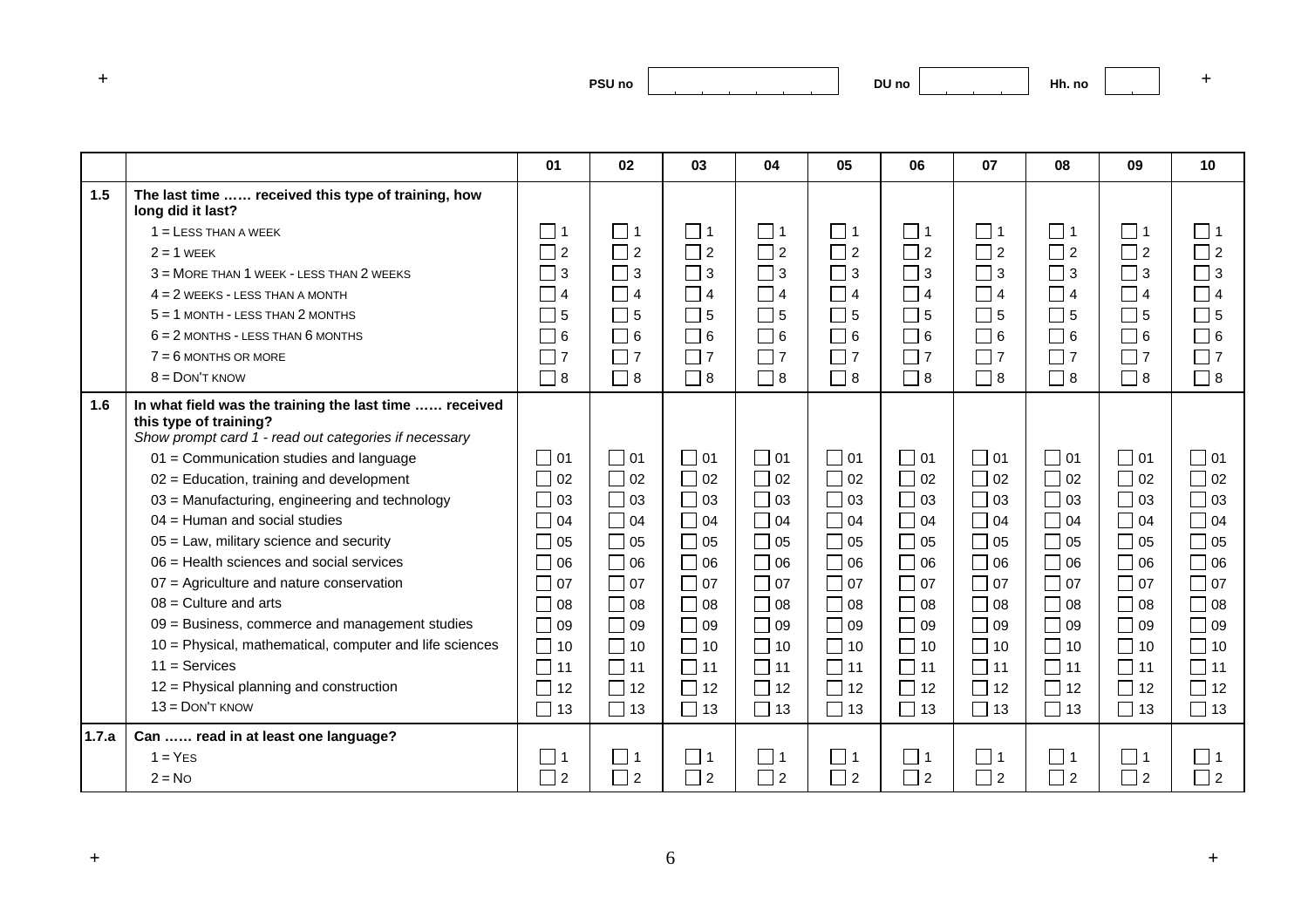| and the first process. | PSU <sub>no</sub><br>___ |
|------------------------|--------------------------|
|------------------------|--------------------------|

|       |                                                                                                                                      | 01          | 02          | 03          | 04          | 05          | 06                         | 07          | 08       | 09       | 10          |
|-------|--------------------------------------------------------------------------------------------------------------------------------------|-------------|-------------|-------------|-------------|-------------|----------------------------|-------------|----------|----------|-------------|
| 1.7.b | Can  write in at least one language?                                                                                                 |             |             |             |             |             |                            |             |          |          |             |
|       | $1 = YES$                                                                                                                            | 囗 1         | $\Box$ 1    | $\Box$ 1    | $\Box$ 1    | $\Box$ 1    | $\Box$ 1                   | $\Box$ 1    | $\Box$ 1 | $\Box$ 1 | $\Box$ 1    |
|       | $2 = No$                                                                                                                             | $\Box$ 2    | $\Box$ 2    | $\Box$ 2    | $\Box$ 2    | $\Box$ 2    | $\Box$ 2                   | $\Box$ 2    | $\Box$ 2 | $\Box$ 2 | $\Box$ 2    |
| 1.8   | Which of the following educational institutions, if any,<br>does  currently attend?<br>Include distance and correspondence education |             |             |             |             |             |                            |             |          |          |             |
|       | $1 =$ School                                                                                                                         | $\square$ 1 | $\Box$ 1    | $\Box$ 1    | $\square$ 1 | $\Box$ 1    | $\Box$ 1                   | $\Box$ 1    | $\Box$ 1 | $\Box$ 1 | $\Box$ 1    |
|       | $2 =$ University                                                                                                                     | $\Box$ 2    | $\Box$ 2    | $\Box$ 2    | $\Box$ 2    | $\Box$ 2    | $\Box$ 2                   | $\Box$ 2    | $\Box$ 2 | $\Box$ 2 | $\Box$ 2    |
|       | $3 = Technikon$                                                                                                                      | $\Box$ 3    | $\Box$ 3    | $\Box$ 3    | $\Box$ 3    | $\Box$ 3    | $\Box$ 3                   | $\Box$ 3    | $\Box$ 3 | $\Box$ 3 | $\Box$ 3    |
|       | $4 =$ College                                                                                                                        | $\Box$ 4    | $\Box$ 4    | $\Box$ 4    | $\Box$ 4    | $\Box$ 4    | $\overline{\phantom{0}}$ 4 | $\Box$ 4    | $\Box$ 4 | $\Box$ 4 | $\Box$ 4    |
|       | 5 = Adult basic education and training/literacy classes                                                                              | $\Box$ 5    | $\Box$ 5    | $\square$ 5 | $\Box$ 5    | $\Box$ 5    | $\Box$ 5                   | $\Box$ 5    | $\Box$ 5 | $\Box$ 5 | $\Box$ 5    |
|       | $6 =$ Other adult education classes                                                                                                  | $\Box$ 6    | $\Box$ 6    | $\Box$ 6    | $\Box$ 6    | $\Box$ 6    | $\Box$ 6                   | $\Box$ 6    | $\Box$ 6 | $\Box$ 6 | $\Box$ 6    |
|       | $7 =$ Other than any of the above                                                                                                    | $\square$ 7 | $\square$ 7 | $\Box$ 7    | $\Box$ 7    | $\Box$ 7    | $\Box$ 7                   | $\Box$ 7    | $\Box$ 7 | $\Box$ 7 | $\Box$ 7    |
|       | $\rightarrow$ Go to Q 1.11<br>$8 = \text{None}$                                                                                      | $\square$ 8 | $\Box$ 8    | $\Box$ 8    | $\Box$ 8    | $\Box$ 8    | $\sqsupset$ 8              | $\Box$ 8    | $\Box$ 8 | $\Box$ 8 | $\Box$ 8    |
| 1.9   | Is this full time or part-time?                                                                                                      |             |             |             |             |             |                            |             |          |          |             |
|       | $1 =$ FULL TIME                                                                                                                      | $\Box$ 1    | $\Box$ 1    | $\Box$ 1    | $\Box$ 1    | $\square$ 1 | $\Box$ 1                   | $\Box$ 1    | $\Box$ 1 | $\Box$ 1 | $\Box$ 1    |
|       | $2 = PART-TIME$                                                                                                                      | $\Box$ 2    | $\Box$ 2    | $\Box$ 2    | $\Box$ 2    | $\Box$ 2    | $\Box$ 2                   | $\Box$ 2    | $\Box$ 2 | $\Box$ 2 | $\Box$ 2    |
| 1.10  | Is  mainly studying through attending classes or<br>through distance learning?                                                       |             |             |             |             |             |                            |             |          |          |             |
|       | $1 =$ ATTENDING CLASSES                                                                                                              | $\Box$ 1    | $\square$ 1 | $\Box$ 1    | $\square$ 1 | $\Box$ 1    | $\Box$ 1                   | $\square$ 1 | $\Box$ 1 | コ1       | $\square$ 1 |
|       | $2 =$ DISTANCE LEARNING                                                                                                              | $\Box$ 2    | $\Box$ 2    | $\Box$ 2    | $\Box$ 2    | $\Box$ 2    | $\Box$ 2                   | $\Box$ 2    | $\Box$ 2 | $\Box$ 2 | $\Box$ 2    |
| 1.11  | In the last seven days, did  spend at least one hour<br>fetching water for home use (not for sale)?                                  |             |             |             |             |             |                            |             |          |          |             |
|       | $1 = YES$                                                                                                                            | $\Box$ 1    | $\Box$ 1    | $\Box$ 1    | $\Box$ 1    | $\Box$ 1    | $\Box$ 1                   | $\Box$ 1    | $\Box$ 1 | $\Box$ 1 | $\Box$ 1    |
|       | $2 = No$<br>$\rightarrow$ Go to Q 1.13                                                                                               | $\Box$ 2    | $\Box$ 2    | $\Box$ 2    | $\Box$ 2    | $\Box$ 2    | $\Box$ 2                   | $\Box$ 2    | $\Box$ 2 | $\Box$ 2 | $\Box$ 2    |
| 1.12  | How many hours did  spend on fetching water in<br>the last seven days?                                                               |             |             |             |             |             |                            |             |          |          |             |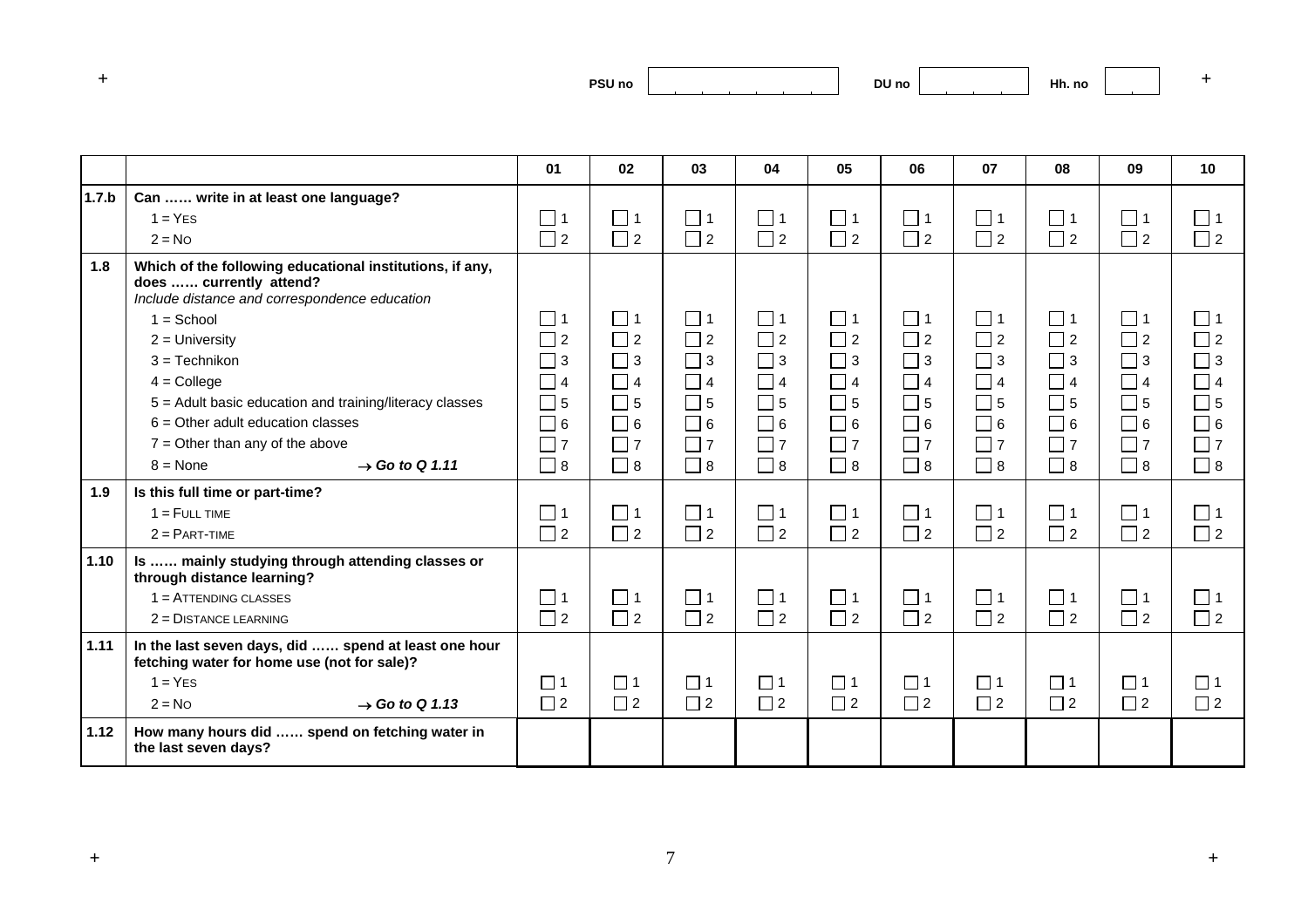| and the first process. | PSU <sub>no</sub> |
|------------------------|-------------------|
|                        |                   |

|      |                                                                                                                              | 01       | 02       | 03       | 04       | 05       | 06       | 07       | 08          | 09                         | 10          |
|------|------------------------------------------------------------------------------------------------------------------------------|----------|----------|----------|----------|----------|----------|----------|-------------|----------------------------|-------------|
|      |                                                                                                                              |          |          |          |          |          |          |          |             |                            |             |
| 1.13 | In the last seven days, did  spend at least one hour<br>fetching wood/dung for home use (not for sale)?                      |          |          |          |          |          |          |          |             |                            |             |
|      | $1 = YES$                                                                                                                    | $\Box$ 1 | $\Box$ 1 | $\Box$ 1 | $\Box$ 1 | $\Box$ 1 | $\Box$ 1 | $\Box$ 1 | $\square$ 1 | ヿ1                         | $\square$ 1 |
|      | $2 = No$<br>$\rightarrow$ Go to Q 1.15                                                                                       | $\Box$ 2 | $\Box$ 2 | $\Box$ 2 | $\Box$ 2 | $\Box$ 2 | $\Box$ 2 | $\Box$ 2 | $\Box$ 2    | $\overline{\phantom{a}}$ 2 | $\Box$ 2    |
| 1.14 | How many hours did  spend on fetching wood/dung<br>in the last seven days?                                                   |          |          |          |          |          |          |          |             |                            |             |
| 1.15 | Who is the person who usually brings in the most<br>money into the household? Give person number                             |          |          |          |          |          |          |          |             |                            |             |
|      | $1 =$ If two persons or more bring in the same highest<br>amount, give person number of the oldest of them and<br>mark box 1 | $\Box$ 1 |          |          |          |          |          |          |             |                            |             |
|      | $2 =$ If the respondent does not know, give person number<br>of the oldest person who brings in money and mark<br>box 2      | $\Box$ 2 |          |          |          |          |          |          |             |                            |             |
|      | $3 =$ If no-one brings in money, give person number of the<br>oldest person in the household and mark box 3                  | $\Box$ 3 |          |          |          |          |          |          |             |                            |             |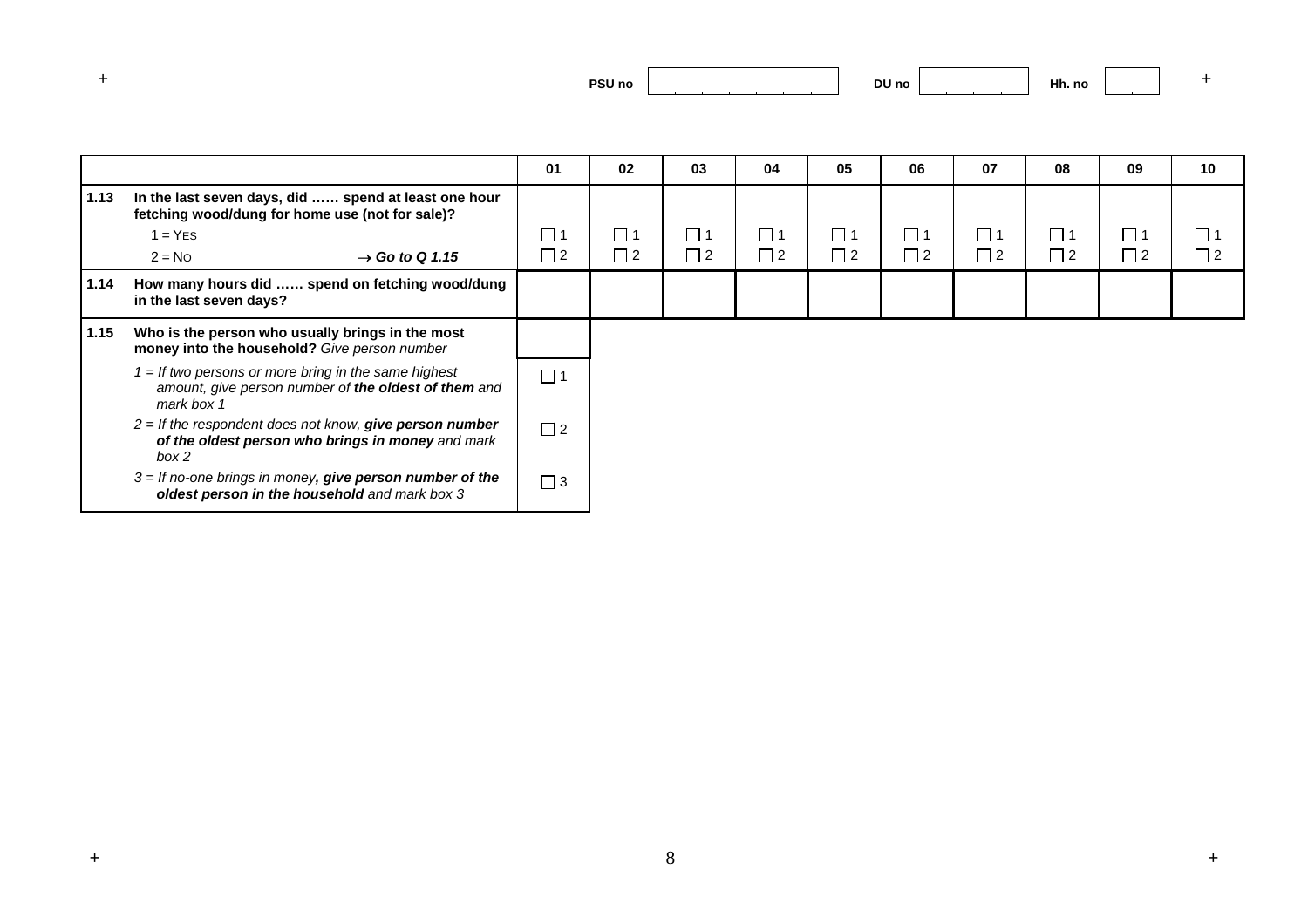

#### **SECTION 2This section covers activities in the last seven days**

Ask for all household members aged 15 and above. **It is very important that you try to ask these questions of each person themselves if at all possible.** *Read out*: **Now I am going to ask some questions about activities in the last seven days for each household member aged 15 and above**

|     |                                                                                                                                                                                                                                                                                                                             | 01                            | 02                         | 03                        | 04                                         | 05                            | 06                        | 07                                         | 08                       | 09                                     | 10                      |
|-----|-----------------------------------------------------------------------------------------------------------------------------------------------------------------------------------------------------------------------------------------------------------------------------------------------------------------------------|-------------------------------|----------------------------|---------------------------|--------------------------------------------|-------------------------------|---------------------------|--------------------------------------------|--------------------------|----------------------------------------|-------------------------|
| 2.0 | Interviewer to answer<br>Is the person him/herself responding to questions?<br>$1 = YFS$<br>$2 = No$                                                                                                                                                                                                                        | $\Box$ 1<br>$\Box$ 2          | $\Box$ 1<br>$\Box$ 2       | $\Box$ 1<br>$\Box$ 2      | $\Box$ 1<br>$\Box$ 2                       | $\Box$ 1<br>$\Box$ 2          | $\Box$ 1<br>$\Box$ 2      | $\Box$ 1<br>$\Box$ 2                       | $\vert$ 1<br>$\Box$ 2    | $\Box$ 1<br>$\Box$ 2                   | $\Box$ 1<br>$\Box$ 2    |
| 2.1 | In the last seven days, did  do any of the following<br>activities, even for only one hour? Show prompt card 2.                                                                                                                                                                                                             | YES NO                        | YES NO                     | YES NO                    | YES NO                                     | YES NO                        | YES NO                    | YES NO                                     | YES NO                   | YES NO                                 | YES NO                  |
|     | a) Run or do any kind of business, big or small, for<br>himself/herself or with one or more partners?<br>Examples: Selling things, making things for sale, repairing things,<br>guarding cars, brewing beer, hairdressing, crèche businesses, taxi<br>or other transport business, having a legal or medical practice, etc. | $\Box$ 1<br>$\mathbb{Z}^2$    | $\Box$ 1<br>$\Box$ 2       | $\Box$ 1 $\Box$ 2         | $\Box$ 2<br>$\Box$ 1                       | $\square$ 1 $\square$ 2       | $\Box$ 1 $\Box$ 2         | $\Box$ 1<br>$\Box$ 2                       | $\Box$ 1 $\Box$ 2        | $\Box$ 1<br> 2                         | $\Box$ 1<br>$\Box$ 2    |
|     | b) Do any work for a wage, salary, commission or<br>any payment in kind (excl. domestic work)?<br>Examples: a regular job, contract, casual or piece work for pay,<br>work in exchange for food or housing.                                                                                                                 | $\Box$ 2<br>$\Box$ 1          | $\Box$ 1 $\Box$ 2          | $\Box$ 1 $\Box$ 2         | $\Box$ 1 $\Box$ 2                          | $\Box$ 1 $\Box$ 2             | $\Box$ 1 $\Box$ 2         | $\Box$ 1 $\Box$ 2                          | $\Box$ 1 $\Box$ 2        | $\Box$ 1 $\Box$ 2                      | $\Box$ 1 $\Box$ 2       |
|     | c) Do any work as a domestic worker for a wage, salary,<br>or any payment in kind?                                                                                                                                                                                                                                          | $\Box$ 1<br>$\overline{2}$    | $\Box$ 1<br>$\Box$ 2       | $\Box$ 1 $\Box$ 2         | $\Box$ 2<br>$\vert$  1                     | $\square$ 1 $\square$ 2       | $\Box$ 1 $\Box$ 2         | $\Box$ 1<br>$\Box$ 2                       | $\Box$ 2<br>$\Box$ 1     | $\overline{\phantom{a}}$ 2<br>$\Box$ 1 | $\vert$  1<br>$\vert$ 2 |
|     | d) Help unpaid in a family business of any kind?<br>Examples: Help to sell things, make things for sale or exchange,<br>doing the accounts, cleaning up for the business, etc. Don't count<br>normal housework.                                                                                                             | $\Box$ 1 $\Box$ 2             | $\Box$ 1 $\Box$ 2          | $\Box$ 1 $\Box$ 2         | $\Box$ 1 $\Box$ 2                          | $\Box$ 1 $\Box$ 2             | $\Box$ 1 $\Box$ 2         | $\Box$ 1 $\Box$ 2                          | $\Box$ 1 $\Box$ 2        | $\Box$ 1 $\Box$ 2                      | $\Box$ 1 $\Box$ 2       |
|     | e) Do any work on his/her own or the family's plot, farm,<br>food garden, cattle post or kraal or help in growing<br>farm produce or in looking after animals for the<br>household?                                                                                                                                         | $\Box$ 1 $\Box$ 2             | $\Box$ 1 $\Box$ 2          | $\Box$ 1 $\Box$ 2         | $\Box$ 1 $\Box$ 2                          | $\Box$ 1 $\Box$ 2             | $\Box$ 1 $\Box$ 2         | $\Box$ 1 $\Box$ 2                          | $\Box$ 1 $\Box$ 2        | $\Box$ 1 $\Box$ 2                      | $\Box$ 1 $\Box$ 2       |
|     | Examples: ploughing, harvesting, looking after livestock.                                                                                                                                                                                                                                                                   |                               |                            |                           |                                            |                               |                           |                                            |                          |                                        |                         |
|     | f) Do any construction or major repair work on his/her<br>own home, plot, cattle post or business or those of<br>the family?                                                                                                                                                                                                | $\square$ 1<br>$\mathbb{Z}^2$ | $\Box$ 1<br>$\mathbb{Z}^2$ | $\Box$ 1 $\Box$ 2         | $\Box$ 2<br>$\Box$ 1                       | $\Box$ 1 $\Box$ 2             | $\Box$ 1 $\Box$ 2 $\vert$ | $\Box$ 1<br>$\Box$ 2                       | $\Box$ 2<br>$\Box$ 1     | $\Box$ 1<br>$\mathbb{Z}^2$             | $\Box$ 1 $\Box$ 2       |
|     | g) Catch any fish, prawns, shells, wild animals or other<br>food for sale or family food?                                                                                                                                                                                                                                   | $\overline{2}$<br>$\Box$ 1    | $\Box$ 2<br>$\Box$ 1       | $\Box$ 1 $\Box$ 2 $\vert$ | $\Box$ 1<br>$\Box$ 2                       | $\square$ 1 $\square$ 2       | $\Box$ 1 $\Box$ 2         | $\Box$ 1<br>$\Box$ 2                       | $\Box$ 2<br>$\Box$ 1     | $\Box$ 1<br>$\mathbb{Z}^2$             | $\Box$ 1<br>$\Box$ 2    |
|     | h) Beg for money or food in public?                                                                                                                                                                                                                                                                                         | $\Box$ 2<br>$\Box$ 1          | $\Box$ 1 $\Box$ 2 $\Box$   |                           | $\Box$ 1 $\Box$ 2 $\Box$ 1 $\Box$ 2 $\Box$ | $\Box$ 1 $\Box$ 2 $\parallel$ |                           | $\Box$ 1 $\Box$ 2 $\Box$ 1 $\Box$ 2 $\Box$ | $\Box$ 1 $\Box$ 2 $\Box$ | $\Box$ 1 $\Box$ 2                      | $\Box$ 1 $\Box$ 2       |

*If* "YES" for a person to any part of Question 2.1 → Go to Section 4 for that person.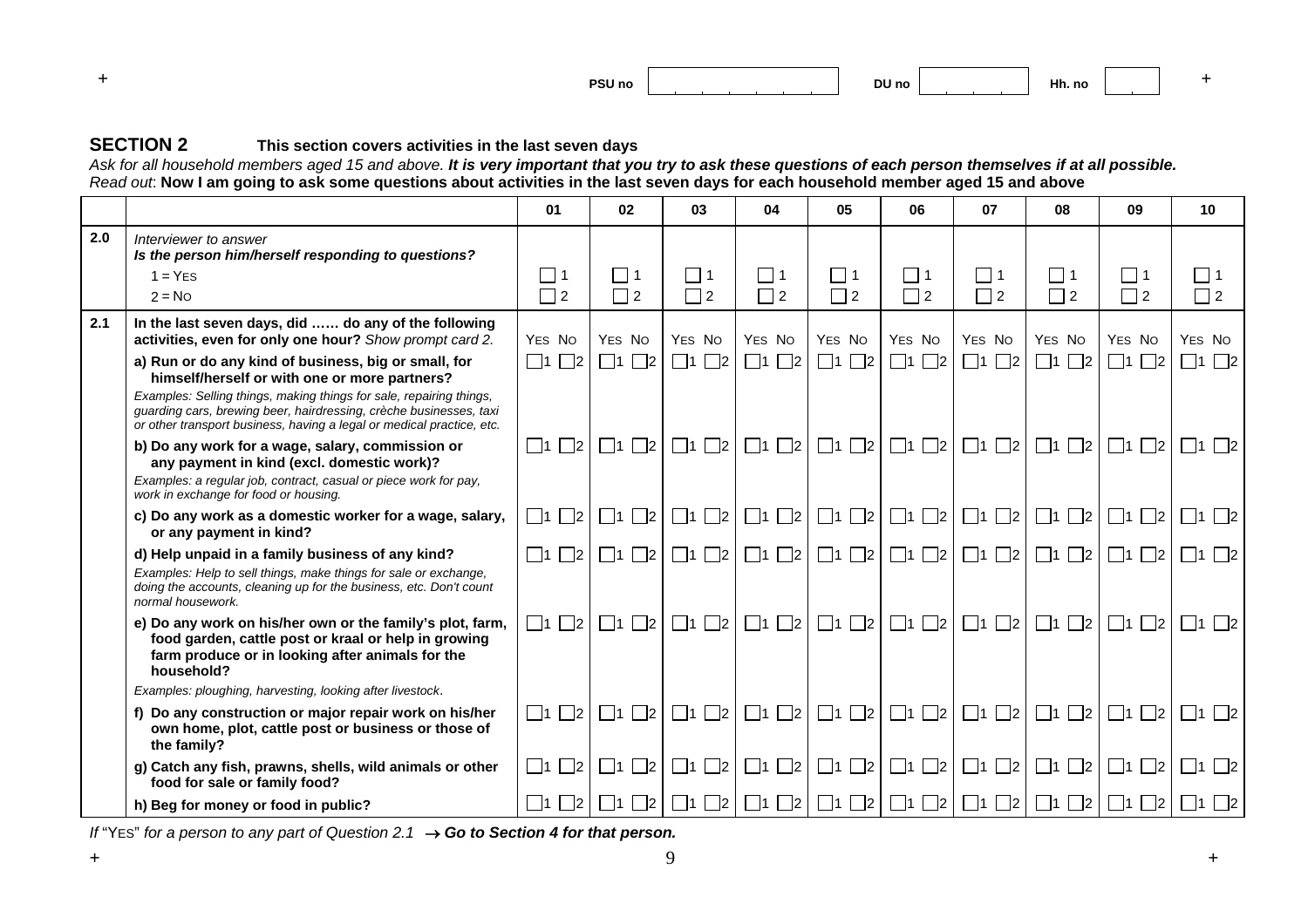| and the first process. | PSU <sub>no</sub> |  |
|------------------------|-------------------|--|
|                        |                   |  |

|     |                                                                                                                                                                                                 | 01                | 02                | 03                                    | 04                         | 05                            | 06                       | 07                        | 08                      | 09                    | 10                |
|-----|-------------------------------------------------------------------------------------------------------------------------------------------------------------------------------------------------|-------------------|-------------------|---------------------------------------|----------------------------|-------------------------------|--------------------------|---------------------------|-------------------------|-----------------------|-------------------|
| 2.2 | If "No" to all parts of Question 2.1                                                                                                                                                            |                   |                   |                                       |                            |                               |                          |                           |                         |                       |                   |
|     | Even though  did not do any of these activities in<br>the last seven days, does he/she have a job, business,<br>or other economic or farming activity that he/she will<br>definitely return to? |                   |                   |                                       |                            |                               |                          |                           |                         |                       |                   |
|     | For agricultural activities, the off season in agriculture is not<br>a temporary absence.                                                                                                       |                   |                   |                                       |                            |                               |                          |                           |                         |                       |                   |
|     | $1 = YES$                                                                                                                                                                                       | $\Box$ 1          | $\Box$ 1          | $\Box$ 1                              | $\Box$ 1                   | $\Box$ 1                      | $\Box$ 1                 | $\Box$ 1                  | $\Box$ 1                | $\Box$ 1              | $\Box$ 1          |
|     | $2 = No$<br>$\rightarrow$ Go to Section 3                                                                                                                                                       | $\Box$ 2          | $\Box$ 2          | $\Box$ 2                              | $\Box$ 2                   | $\Box$ 2                      | $\Box$ 2                 | $\Box$ 2                  | $\Box$ 2                | $\Box$ 2              | $\Box$ 2          |
| 2.3 | Which of the activities mentioned (in $Q$ 2.1) will<br>return to? Show prompt card 2.                                                                                                           | YES NO            | YES NO            | YES NO                                | YES NO                     | YES NO                        | YES NO                   | YES NO                    | YES NO                  | YES NO                | YES NO            |
|     | a) Run or do any kind of business, big or small for<br>himself/herself or with one or more partners?                                                                                            | $\Box$ 1 $\Box$ 2 | $\Box$ 1 $\Box$ 2 | $\Box$ 1 $\Box$ 2                     | $\Box$ 1 $\Box$ 2          | $\Box$ 1 $\Box$ 2             | $\Box$ 1 $\Box$ 2        | $\Box$ 1 $\Box$ 2         | $\prod_1 \prod_2$       | $\Box$ 1 $\Box$ 2     | $\Box$ 1 $\Box$ 2 |
|     | b) Do any work for a wage, salary, commission or any<br>payment in kind (excl. domestic work)?                                                                                                  | $\Box$ 1 $\Box$ 2 | $\Box$ 1 $\Box$ 2 | $\Box$ 1 $\Box$ 2 $\Box$              | $\Box$ 1 $\Box$ 2 $\Box$   | $\Box$ 1 $\Box$ 2             | $\Box$ 1 $\Box$ 2        | $\Box$ 1 $\Box$ 2 $\vert$ | $\Box$ 1 $\Box$ 2       | $\Box$ 1 $\Box$ 2     | $\Box$ 1 $\Box$ 2 |
|     | c) Do any work as a domestic worker for a wage, salary,<br>or any payment in kind?                                                                                                              | $\Box$ 1 $\Box$ 2 | $\Box$ 1 $\Box$ 2 | $\Box$ 1 $\Box$ 2 $\Box$              | $\Box$ 1 $\Box$ 2 $\Box$   | $\Box$ 1 $\Box$ 2             | $\Box$ 1 $\Box$ 2 $\Box$ | $\Box$ 1 $\Box$ 2 $\vert$ | $\Box$ 1 $\Box$ 2       | $\Box$ 1 $\Box$ 2     | $\Box$ 1 $\Box$ 2 |
|     | d) Help unpaid in a family business of any kind?                                                                                                                                                | $\Box$ 1 $\Box$ 2 | $\Box$ 1 $\Box$ 2 | $\prod_{1}$ $\prod_{2}$               | $\mathbb{Z}^2$<br>$\Box$ 1 | $\Box$ 1 $\Box$ 2 $\parallel$ | $\Box$ 1 $\Box$ 2 $\Box$ | $\Box$ 1 $\Box$ 2 $\Box$  | $\Box$ 1 $\Box$ 2       | $\Box$ 1 $\Box$ 2     | $\Box$ 1 $\Box$ 2 |
|     | e) Do any work on his/her own or the family's plot, farm,<br>food garden, cattle post or kraal or help in growing<br>farm produce or in looking after animals for the<br>household?             | $\Box$ 1 $\Box$ 2 | $\Box$ 1 $\Box$ 2 | $\Box$ 1 $\Box$ 2                     | $\Box$ 1 $\Box$ 2          | $\Box$ 1 $\Box$ 2             | $\Box$ 1 $\Box$ 2 $\Box$ | $\Box$ 1 $\Box$ 2 $\vert$ | $\Box$ 1 $\Box$ 2       | $\Box$ 1 $\Box$ 2     | $\Box$ 1 $\Box$ 2 |
|     | f) Do any construction or major repair work on his/her<br>own home, plot, cattle post or business or those of<br>the family?                                                                    | $\Box$ 1 $\Box$ 2 | $\Box$ 1 $\Box$ 2 | $\Box$ 2<br>$\mathsf{L}$ $\mathsf{L}$ | $\Box$ 1<br>$\mathbb{Z}^2$ | $\Box$ 1 $\Box$ 2             | $\Box$ 1 $\Box$ 2 $\Box$ | $\Box$ 1 $\Box$ 2         | $\Box$ 1<br>$\Box$ 2    | $\Box$ 1<br>$\vert$ 2 | $\Box$ 1 $\Box$ 2 |
|     | g) Catch any fish, prawns, shells, wild animals or other<br>food for sale or family food?                                                                                                       | $\Box$ 1 $\Box$ 2 | $\Box$ 1 $\Box$ 2 | $\Box$ 1 $\Box$ 2 $\Box$              | $\square$ 2<br>$\Box$ 1 [  | $\Box$ 1 $\Box$ 2             | $\Box$ 1 $\Box$ 2 $\Box$ | $\Box$ 1 $\Box$ 2 $\vert$ | $\Box$ 1 $\Box$ 2       | $\Box$ 1 $\Box$ 2     | $\Box$ 1 $\Box$ 2 |
|     | h) Beg for money or food in public?                                                                                                                                                             | $\vert 1 \vert$ 2 | l 11<br>$\vert$ 2 | $\Box$ 2                              | $\Box$ 2<br>$\vert$ 11     | $\Box$ 1 $\Box$ 2             | $\Box$ 1 $\Box$ 2        | $\Box$ 1 $\Box$ 2         | $\Box$ 1<br>$\square$ 2 | l 11<br> 2            | 11 2              |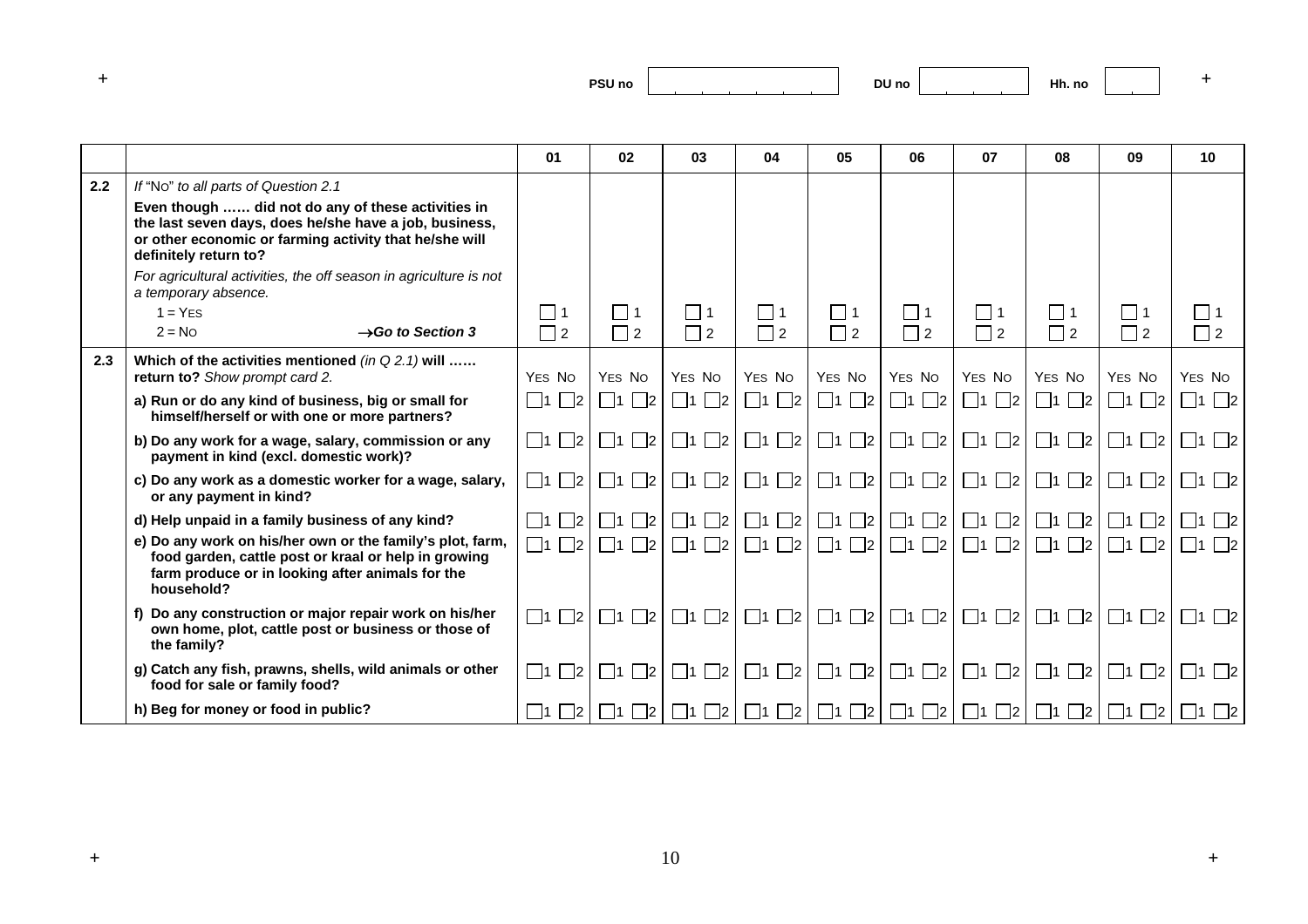| and the first process. | <b>PSU no</b> |
|------------------------|---------------|
|------------------------|---------------|

|     |                                                                                                             | 01                   | 02        | 03        | 04        | 05        | 06        | 07                | 08        | 09        | 10           |
|-----|-------------------------------------------------------------------------------------------------------------|----------------------|-----------|-----------|-----------|-----------|-----------|-------------------|-----------|-----------|--------------|
| 2.4 | What was the main reason  was absent from this<br>activity in the last seven days?<br>Mark only one reason. |                      |           |           |           |           |           |                   |           |           |              |
|     | $01 =$ OWN ILLNESS OR INJURY                                                                                | $\Box$ 01            | $\Box$ 01 | $\Box$ 01 | $\Box$ 01 | $\Box$ 01 | $\Box$ 01 | $\Box$ 01         | $\Box$ 01 | $\Box$ 01 | $\square$ 01 |
|     | 02 = CARING FOR FAMILY OR OTHERS (EXCEPT MATERNITY/<br>PATERNITY LEAVE)                                     | $\Box$ 02            | $\Box$ 02 | $\Box$ 02 | $\Box$ 02 | $\Box$ 02 | $\Box$ 02 | $\Box$ 02         | $\Box$ 02 | $\Box$ 02 | $\Box$ 02    |
|     | $03 =$ MATERNITY OR PATERNITY LEAVE                                                                         | $\Box$ 03            | $\Box$ 03 | $\Box$ 03 | $\Box$ 03 | $\Box$ 03 | $\Box$ 03 | $\Box$ 03         | $\Box$ 03 | $\Box$ 03 | $\Box$ 03    |
|     | 04 = OTHER FAMILY/COMMUNITY OBLIGATIONS (FUNERALS,<br>MEETINGS)                                             | $\Box$ 04            | $\Box$ 04 | $\Box$ 04 | $\Box$ 04 | $\Box$ 04 | $\Box$ 04 | $\Box$ 04         | $\Box$ 04 | $\Box$ 04 | $\Box$ 04    |
|     | $05 =$ STRIKE/STAY-AWAY/LOCKOUT                                                                             | $\overline{0}$ 05    | $\Box$ 05 | $\Box$ 05 | $\Box$ 05 | $\Box$ 05 | $\Box$ 05 | $\overline{0}$ 05 | $\Box$ 05 | $\Box$ 05 | $\Box$ 05    |
|     | 06 = PROBLEMS WITH TRANSPORT                                                                                | 06                   | $\Box$ 06 | $\Box$ 06 | $\Box$ 06 | $\Box$ 06 | $\Box$ 06 | $\Box$ 06         | $\Box$ 06 | $\Box$ 06 | $\Box$ 06    |
|     | $07 =$ BAD WEATHER                                                                                          | 07                   | $\Box$ 07 | $\Box$ 07 | $\Box$ 07 | $\Box$ 07 | $\Box$ 07 | $\Box$ 07         | $\Box$ 07 | $\Box$ 07 | $\Box$ 07    |
|     | $08 =$ VACATION, LEAVE                                                                                      | $\bigcap$ 08         | $\Box$ 08 | $\Box$ 08 | $\Box$ 08 | $\Box$ 08 | $\Box$ 08 | $\Box$ 08         | $\Box$ 08 | $\Box$ 08 | $\Box$ 08    |
|     | $09 =$ STUDY OR TRAINING LEAVE                                                                              | 09                   | $\Box$ 09 | $\Box$ 09 | $\Box$ 09 | $\Box$ 09 | $\Box$ 09 | $\Box$ 09         | $\Box$ 09 | $\Box$ 09 | $\square$ 09 |
|     | 10 = UNREST (VIOLENCE)                                                                                      | $\blacksquare$<br>10 | $\Box$ 10 | $\Box$ 10 | $\Box$ 10 | $\Box$ 10 | $\Box$ 10 | $\Box$ 10         | $\Box$ 10 | $\Box$ 10 | $\Box$ 10    |
|     | 11 = TEMPORARILY LAID OFF/REDUCTION IN ECONOMIC<br><b>ACTIVITY</b>                                          | $\Box$ 11            | $\Box$ 11 | $\Box$ 11 | $\Box$ 11 | $\Box$ 11 | $\Box$ 11 | $\Box$ 11         | $\Box$ 11 | $\Box$ 11 | $\Box$ 11    |
|     |                                                                                                             | $\Box$ 12            | $\Box$ 12 | $\Box$ 12 | $\Box$ 12 | $\Box$ 12 | $\Box$ 12 | $\Box$ 12         | $\Box$ 12 | $\Box$ 12 | $\Box$ 12    |
| 2.5 | When does  intend to start working?                                                                         |                      |           |           |           |           |           |                   |           |           |              |
|     | $1 = W$ ITHIN A WEEK                                                                                        |                      | $\Box$ 1  | $\Box$ 1  | $\Box$ 1  | $\Box$ 1  | $\Box$ 1  | $\Box$ 1          | $\Box$ 1  | $\Box$ 1  | $\Box$ 1     |
|     | $2 =$ WITHIN TWO WEEKS                                                                                      | 2                    | $\Box$ 2  | $\Box$ 2  | 2 ٦       | $\Box$ 2  | $\Box$ 2  | $\Box$ 2          | $\Box$ 2  | $\Box$ 2  | $\Box$ 2     |
|     | $3$ = WITHIN FOUR WEEKS                                                                                     | 3                    | $\Box$ 3  | $\Box$ 3  | 3         | $\Box$ 3  | $\Box$ 3  | l 3               | $\Box$ 3  | $\Box$ 3  | l I3         |
|     | $4 =$ LATER THAN FOUR WEEKS FROM NOW                                                                        | 4                    | $\Box$ 4  | $\Box$ 4  | $\vert$ 4 | $\Box$ 4  | $\Box$ 4  | 4                 | $\Box$ 4  | $\Box$ 4  | $ $   4      |
|     | $5 =$ DON'T KNOW                                                                                            | l 15                 | $\Box$ 5  | $\Box$ 5  | $\vert$ 5 | $\Box$ 5  | $\Box$ 5  | $ $ 15            | $\Box$ 5  | $\Box$ 5  | 5            |

→ *Go to Section 4*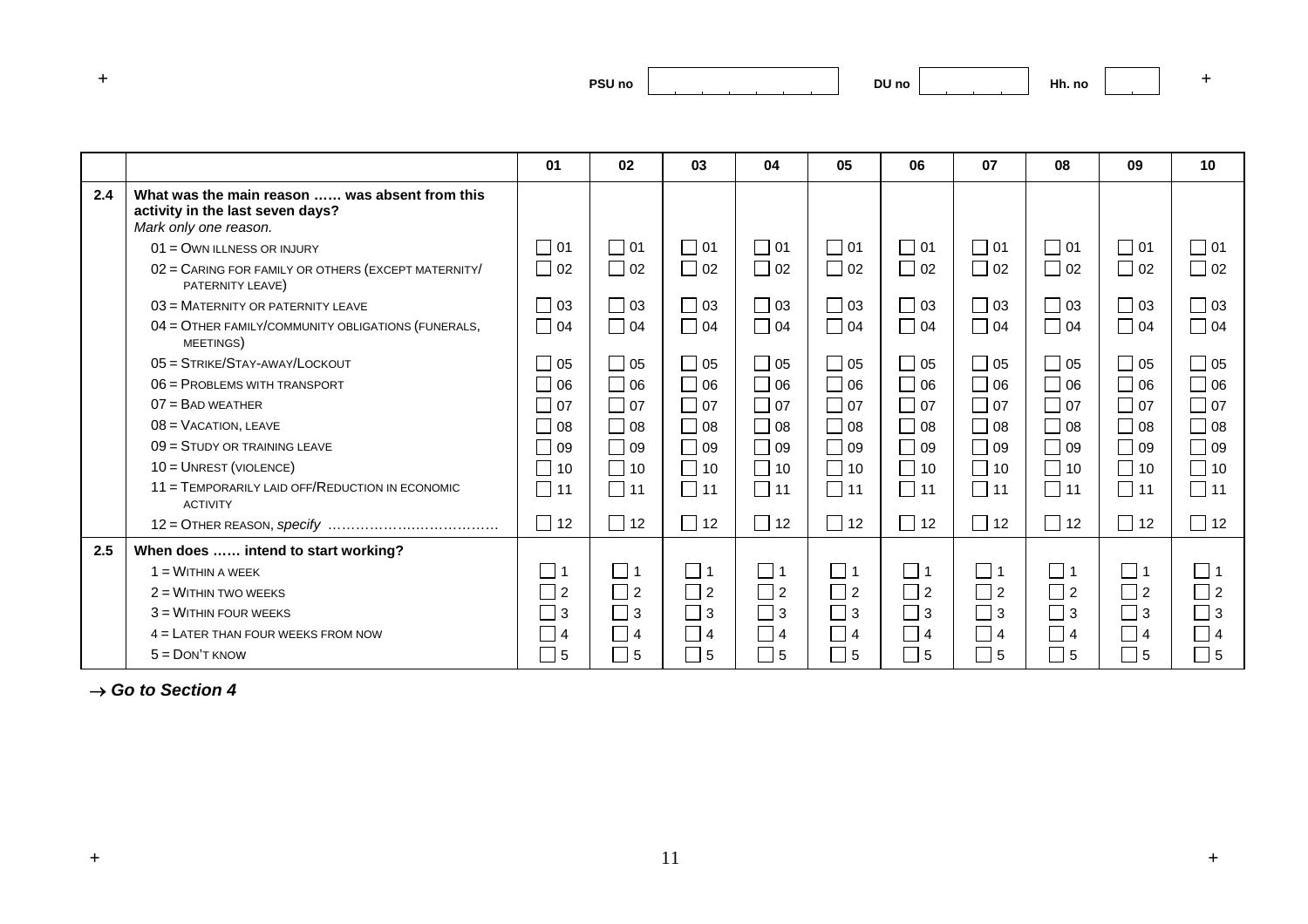**+ PSU noDU no Hh. no <sup>+</sup>**

#### **SECTION 3 This section covers unemployment and non-economic activities**

*Ask for all household members aged 15 and above who did not work and were not absent from work (i.e. for those whose answer on Q 2.2 = 2)* 

*Read out*: **Now I am going to ask some questions about whether you (……) wanted and were (was) available for any of the types of work mentioned earlier**

|     |                                                                                                             | 01        | 02                         | 03        | 04        | 05                         | 06                          | 07        | 08          | 09                          | 10        |
|-----|-------------------------------------------------------------------------------------------------------------|-----------|----------------------------|-----------|-----------|----------------------------|-----------------------------|-----------|-------------|-----------------------------|-----------|
| 3.1 | Why did  not work during the past seven days?                                                               |           |                            |           |           |                            |                             |           |             |                             |           |
|     | 01 = HAS FOUND A JOB, BUT IS ONLY STARTING AT A DEFINITE<br>$\rightarrow$ Go to Q 3.8<br>DATE IN THE FUTURE | $\Box$ 01 | $\Box$ 01                  | $\Box$ 01 | $\Box$ 01 | $\Box$ 01                  | $\square$ 01                | $\Box$ 01 | $\Box$ 01   | $\bigcap$ 01                | $\Box$ 01 |
|     | $02$ = LACK OF SKILLS OR QUALIFICATIONS FOR AVAILABLE JOBS                                                  | $\Box$ 02 | $\Box$ 02                  | $\Box$ 02 | $\Box$ 02 | $\Box$ 02                  | $\Box$ 02                   | $\Box$ 02 | $\Box$ 02   | $\sqsupset$ 02              | $\Box$ 02 |
|     | 03 = SCHOLAR OR STUDENT AND PREFERS NOT TO WORK                                                             | $\Box$ 03 | $\Box$ 03                  | $\Box$ 03 | $\Box$ 03 | $\Box$ 03                  | $\Box$ 03                   | $\Box$ 03 | $\Box$ 03   | $\overline{)03}$            | $\Box$ 03 |
|     | 04 = HOUSEWIFE/HOMEMAKER AND PREFERS NOT TO WORK                                                            | $\Box$ 04 | $\Box$ 04                  | $\Box$ 04 | $\Box$ 04 | $\Box$ 04                  | $\Box$ 04                   | $\Box$ 04 | $\Box$ 04   | $\sqsupset$ 04              | $\Box$ 04 |
|     | 05 = RETIRED AND PREFERS NOT TO SEEK FORMAL WORK                                                            | $\Box$ 05 | $\Box$ 05                  | $\Box$ 05 | $\Box$ 05 | $\Box$ 05                  | $\Box$ 05                   | $\Box$ 05 | $\Box$ 05   | 05                          | $\Box$ 05 |
|     | 06 = ILLNESS, INVALID, DISABLED OR UNABLE TO WORK<br>(HANDICAPPED)                                          | $\Box$ 06 | $\Box$ 06                  | $\Box$ 06 | $\Box$ 06 | $\Box$ 06                  | $\Box$ 06                   | $\Box$ 06 | $\Box$ 06   | $\overline{\phantom{0}}$ 06 | $\Box$ 06 |
|     | $07 =$ TOO YOUNG OR TOO OLD TO WORK                                                                         | $\Box$ 07 | $\Box$ 07                  | $\Box$ 07 | $\Box$ 07 | $\Box$ 07                  | $\Box$ 07                   | $\Box$ 07 | $\Box$ 07   | $\Box$ 07                   | $\Box$ 07 |
|     | 08 = SEASONAL WORKER, E.G. FRUIT PICKER, WOOL-SHEARER                                                       | $\Box$ 08 | $\Box$ 08                  | $\Box$ 08 | $\Box$ 08 | $\Box$ 08                  | $\overline{\phantom{0}}$ 08 | $\Box$ 08 | $\Box$ 08   | $\Box$ 08                   | $\Box$ 08 |
|     | 09 = CANNOT FIND SUITABLE WORK (SALARY, LOCATION OF<br>WORK OR CONDITIONS NOT SATISFACTORY)                 | $\Box$ 09 | $\Box$ 09                  | $\Box$ 09 | $\Box$ 09 | $\Box$ 09                  | $\Box$ 09                   | $\Box$ 09 | $\Box$ 09   | $\Box$ 09                   | $\Box$ 09 |
|     | 10 = CONTRACT WORKER, E.G. MINE WORKER RESTING<br>ACCORDING TO CONTRACT                                     | $\Box$ 10 | $\Box$ 10                  | $\Box$ 10 | $\Box$ 10 | $\Box$ 10                  | $\Box$ 10                   | $\Box$ 10 | $\Box$ 10   | $\Box$ 10                   | $\Box$ 10 |
|     | $11 =$ RECENTLY RETRENCHED                                                                                  | $\Box$ 11 | $\Box$ 11                  | $\Box$ 11 | $\Box$ 11 | $\Box$ 11                  | $\Box$ 11                   | $\Box$ 11 | $\Box$ 11   | $\overline{1}$ 11           | $\Box$ 11 |
|     | $12 =$ OTHER REASON                                                                                         | $\Box$ 12 | $\Box$ 12                  | $\Box$ 12 | $\Box$ 12 | $\Box$ 12                  | $\Box$ 12                   | $\Box$ 12 | $\Box$ 12   | $\Box$ 12                   | $\Box$ 12 |
| 3.2 | If a suitable job is offered, will  accept it?                                                              |           |                            |           |           |                            |                             |           |             |                             |           |
|     | $1 = YES$                                                                                                   | $\Box$ 1  | $\square$ 1                | $\Box$ 1  | $\Box$ 1  | $\Box$ 1                   | $\Box$ 1                    | $\Box$ 1  | $\Box$ 1    | $\Box$ 1                    | $\Box$ 1  |
|     | $2 = No$                                                                                                    | $\Box$ 2  | $\Box$ 2                   | $\Box$ 2  | $\Box$ 2  | $\Box$ 2                   | $\Box$ 2                    | $\Box$ 2  | $\Box$ 2    | $\Box$ 2                    | $\Box$ 2  |
|     | $\rightarrow$ Go to Q 3.8<br>$3 =$ DON'T KNOW                                                               | $\Box$ 3  | $\Box$ 3                   | $\Box$ 3  | $\Box$ 3  | $\Box$ 3                   | $\Box$ 3                    | $\Box$ 3  | $\Box$ 3    | $\Box$ 3                    | $\Box$ 3  |
| 3.3 | How soon can  start work?                                                                                   |           |                            |           |           |                            |                             |           |             |                             |           |
|     | $1 = W$ ITHIN A WEEK                                                                                        | $\Box$    | $\square$ 1                | $\Box$ 1  | $\Box$ 1  | $\Box$ 1                   | $\Box$ 1                    | $\Box$ 1  | $\Box$ 1    | $\Box$ 1                    | $\Box$ 1  |
|     | $2 =$ WITHIN TWO WEEKS                                                                                      | $\Box$ 2  | $\overline{\phantom{1}}$ 2 | $\Box$ 2  | $\Box$ 2  | $\Box$ 2                   | $\Box$ 2                    | $\Box$ 2  | $\square$ 2 | $\Box$ 2                    | $\Box$ 2  |
|     | $3 =$ WITHIN FOUR WEEKS                                                                                     | 3         | $\Box$ 3                   | $\Box$ 3  | $\Box$ 3  | $\Box$ 3                   | $\Box$ 3                    | $\Box$ 3  | $\square$ 3 | $\Box$ 3                    | $\Box$ 3  |
|     | $4 =$ LATER THAN FOUR WEEKS FROM NOW                                                                        | $\Box$ 4  | $\Box$ 4                   | $\Box$ 4  | $\Box$ 4  | $\Box$ 4                   | $\Box$ 4                    | $\Box$ 4  | $\Box$ 4    | $\Box$ 4                    | $\Box$ 4  |
|     | $5 =$ DON'T KNOW                                                                                            | $\Box$ 5  | $\overline{\phantom{0}}$ 5 | $\Box$ 5  | $\Box$ 5  | $\overline{\phantom{0}}$ 5 | $\Box$ 5                    | $\Box$ 5  | $\Box$ 5    | $\Box$ 5                    | $\Box$ 5  |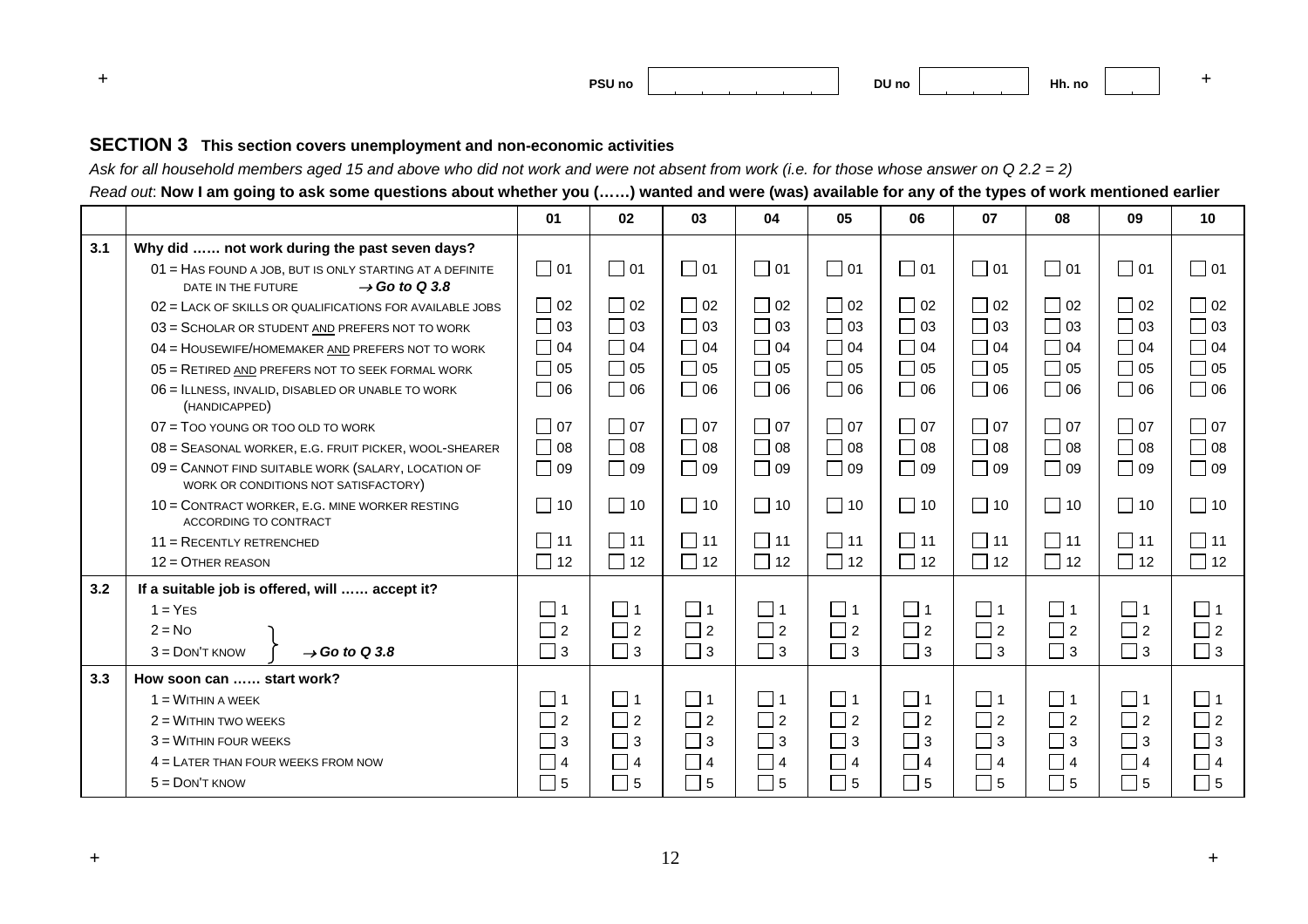| ___ | PSU <sub>no</sub> |  |
|-----|-------------------|--|
|-----|-------------------|--|

|     |                                                                                                    |                         |                      |                   | 04                   |                         |                   |                            |                      |                   |                   |
|-----|----------------------------------------------------------------------------------------------------|-------------------------|----------------------|-------------------|----------------------|-------------------------|-------------------|----------------------------|----------------------|-------------------|-------------------|
|     |                                                                                                    | 01                      | 02                   | 03                |                      | 05                      | 06                | 07                         | 08                   | 09                | 10                |
| 3.4 | During the past four weeks, has  taken any action                                                  | YES NO                  | YES NO               | YES NO            | YES NO               | YES NO                  | YES NO            | YES NO                     | YES NO               | YES NO            | YES NO            |
|     | a) to look for any kind of work                                                                    | $\Box$ 1<br>$\Box$ 2    | $\Box$ 1 $\Box$ 2    | $\Box$ 1 $\Box$ 2 | $\Box$ 1<br>$\Box$ 2 | $\Box$ 1 $\Box$ 2       | $\Box$ 1 $\Box$ 2 | $\Box$ 1 $\Box$ 2          | $\Box$ 1 $\Box$ 2    | $\Box$ 1 $\Box$ 2 | $\Box$ 1 $\Box$ 2 |
|     | b) to start any kind of business                                                                   | $\Box$ 1<br>$\square$ 2 | $\Box$ 2<br>$\Box$ 1 | $\Box$ 1 $\Box$ 2 | $\Box$ 2<br>$\Box$ 1 | $\square$ 1<br>$\Box$ 2 | $\Box$ 1 $\Box$ 2 | $\square$ 2<br>$\square$ 1 | $\Box$ 2<br>$\Box$ 1 | $\Box$ 1 $\Box$ 2 | $\Box$ 1 $\Box$ 2 |
|     | If "No" to both a) and b)<br>$\rightarrow$ Go to Q 3.7                                             |                         |                      |                   |                      |                         |                   |                            |                      |                   |                   |
| 3.5 | In the past four weeks, what has  done to look for<br>work or to start a business?                 |                         |                      |                   |                      |                         |                   |                            |                      |                   |                   |
|     | Give only one answer, the main one                                                                 |                         |                      |                   |                      |                         |                   |                            |                      |                   |                   |
|     | 1 = WAITED/REGISTERED AT EMPLOYMENT AGENCY/TRADE<br><b>UNION</b>                                   | $\Box$ 1                | $\Box$ 1             | $\Box$ 1          | $\Box$ 1             | $\Box$ 1                | $\Box$ 1          | $\Box$ 1                   | $\Box$ 1             | $\Box$ 1          | $\Box$ 1          |
|     | 2 = ENQUIRED AT WORKPLACES, FARMS, FACTORIES OR<br>CALLED ON OTHER POSSIBLE EMPLOYERS              | $\Box$ 2                | $\Box$ 2             | $\Box$ 2          | $\Box$ 2             | $\Box$ 2                | $\Box$ 2          | $\Box$ 2                   | $\Box$ 2             | $\Box$ 2          | $\Box$ 2          |
|     | $3 =$ PLACED/ANSWERED ADVERTISEMENT(S)                                                             | $\vert$ 3               | $\Box$ 3             | $\Box$ 3          | $\Box$ 3             | $\Box$ 3                | $\Box$ 3          | $\Box$ 3                   | $\Box$ 3             | $\Box$ 3          | $\Box$ 3          |
|     | 4 = SOUGHT ASSISTANCE FROM RELATIVES OR FRIENDS                                                    | $\Box$ 4                | $\Box$ 4             | $\Box$ 4          | $\Box$ 4             | $\Box$ 4                | $\Box$ 4          | $\Box$ 4                   | $\Box$ 4             | $\Box$ 4          | $\Box$ 4          |
|     | 5 = LOOKED FOR LAND, BUILDING, EQUIPMENT OR APPLIED FOR<br>PERMIT TO START OWN BUSINESS OR FARMING | $\Box$ 5                | $\Box$ 5             | $\Box$ 5          | $\Box$ 5             | $\Box$ 5                | $\Box$ 5          | $\Box$ 5                   | $\Box$ 5             | $\Box$ 5          | $\Box$ 5          |
|     | $6 =$ SOUGHT/UNDERWENT TRAINING                                                                    | $\Box$ 6                | $\Box$ 6             | $\Box$ 6          | $\Box$ 6             | $\Box$ 6                | $\Box$ 6          | $\Box$ 6                   | $\Box$ 6             | $\Box$ 6          | $\Box$ 6          |
|     | 7 = WAITED AT THE STREET SIDE WHERE CASUAL WORKERS<br>ARE FOUND                                    | $\Box$ 7                | $\Box$ 7             | $\Box$ 7          | $\Box$ 7             | $\Box$ 7                | $\Box$ 7          | $\Box$ 7                   | $\Box$ 7             | $\Box$ 7          | $\Box$ 7          |
|     | $8 =$ OTHER                                                                                        | $\Box$ 8                | $\Box$ 8             | $\Box$ 8          | $\Box$ 8             | $\Box$ 8                | $\Box$ 8          | $\Box$ 8                   | $\Box$ 8             | $\square$ 8       | $\Box$ 8          |
|     | $9 =$ DON'T KNOW                                                                                   | $\Box$ 9                | $\Box$ 9             | $\Box$ 9          | $\Box$ 9             | $\Box$ 9                | $\Box$ 9          | $\Box$ 9                   | $\Box$ 9             | $\square$ 9       | $\Box$ 9          |
| 3.6 | How long has  been trying to find work or start a<br>business?                                     |                         |                      |                   |                      |                         |                   |                            |                      |                   |                   |
|     | $1 =$ LESS THAN A MONTH                                                                            | _  1                    | $\Box$ 1             | $\Box$ 1          | $\Box$ 1             | $\Box$ 1                | $\Box$ 1          | $\Box$ 1                   | $\Box$ 1             | $\Box$ 1          | $\Box$ 1          |
|     | $2 = 1$ MONTH TO LESS THAN 6 MONTHS                                                                | $\sqsupset$ 2           | $\Box$ 2             | $\Box$ 2          | $\Box$ 2             | $\Box$ 2                | $\Box$ 2          | $\Box$ 2                   | $\Box$ 2             | $\Box$ 2          | $\Box$ 2          |
|     | $3 = 6$ MONTHS TO LESS THAN 1 YEAR                                                                 | $\Box$ 3                | $\Box$ 3             | $\Box$ 3          | $\Box$ 3             | $\Box$ 3                | $\Box$ 3          | $\Box$ 3                   | $\Box$ 3             | $\square$ 3       | $\Box$ 3          |
|     | $4 = 1$ YEAR TO LESS THAN 3 YEARS                                                                  | $\Box$ 4                | $\Box$ 4             | $\Box$ 4          | $\Box$ 4             | $\Box$ 4                | $\Box$ 4          | $\Box$ 4                   | $\Box$ 4             | $\Box$ 4          | $\Box$ 4          |
|     | $5 = 3$ YEARS OR MORE                                                                              | 5                       | $\Box$ 5             | $\Box$ 5          | $\Box$<br>5          | $\Box$ 5                | $\Box$ 5          | $\Box$ 5                   | $\Box$ 5             | $\square$ 5       | $\Box$ 5          |
|     | $6 =$ DON'T KNOW                                                                                   | $\Box$ 6                | $\Box$ 6             | $\Box$ 6          | $\Box$ 6             | $\Box$ 6                | $\Box$ 6          | $\Box$ 6                   | $\Box$ 6             | $\Box$ 6          | $\Box$ 6          |
|     | $\rightarrow$ Go to Q 3.8                                                                          |                         |                      |                   |                      |                         |                   |                            |                      |                   |                   |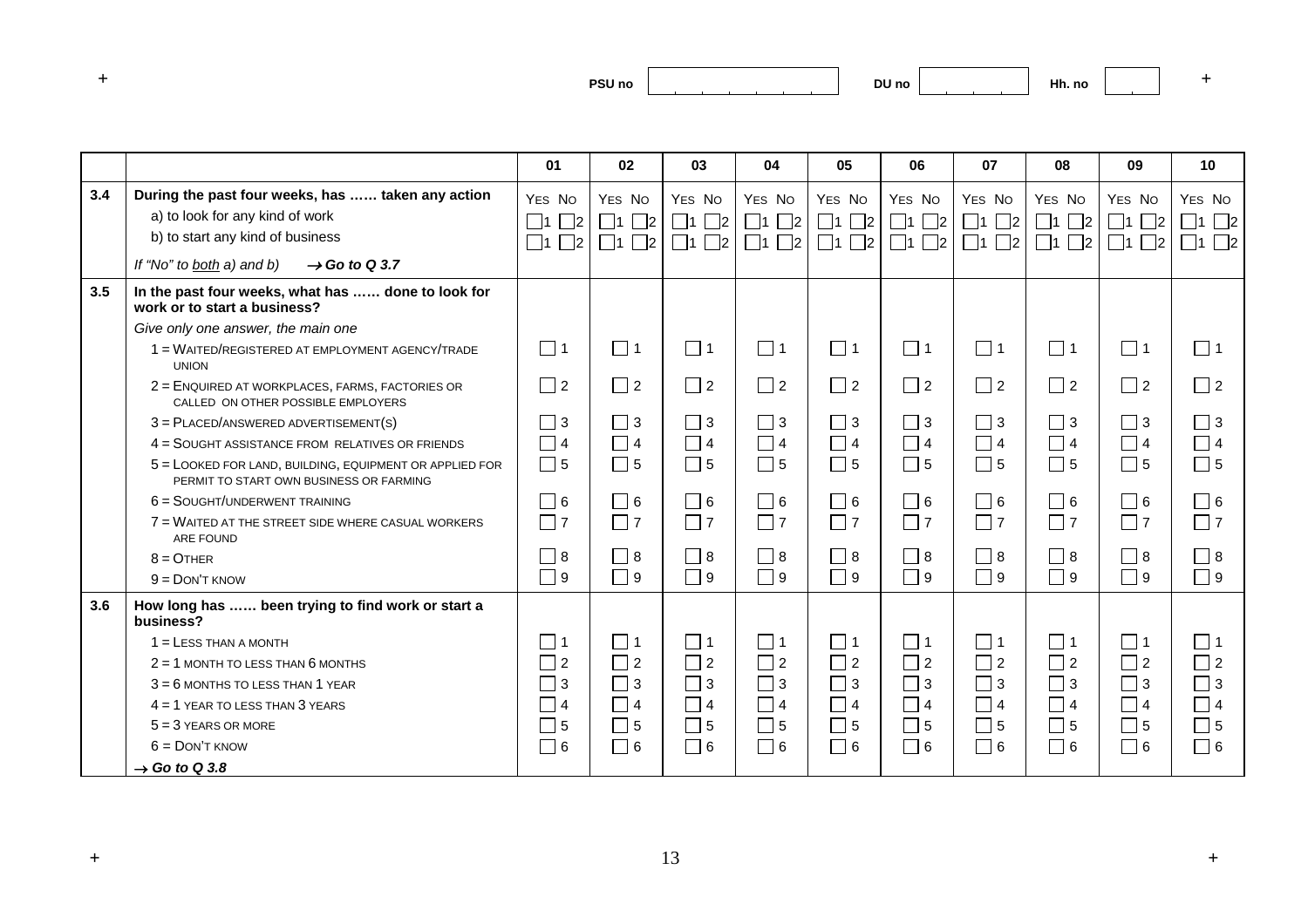| and the first process. | PSU <sub>no</sub><br>___ |
|------------------------|--------------------------|
|------------------------|--------------------------|

|     |                                                                                                                       | 01                          | 02           | 03        | 04                          | 05                          | 06        | 07                          | 08        | 09        | 10 <sup>1</sup>             |
|-----|-----------------------------------------------------------------------------------------------------------------------|-----------------------------|--------------|-----------|-----------------------------|-----------------------------|-----------|-----------------------------|-----------|-----------|-----------------------------|
|     | If "No" to both Q 3.4.a and b (has not been looking for<br>work or trying to start a business in the past four weeks) |                             |              |           |                             |                             |           |                             |           |           |                             |
| 3.7 | What was the main reason why  did not try to find<br>work or start a business in the past four weeks?                 |                             |              |           |                             |                             |           |                             |           |           |                             |
|     | 01 = HAS BEEN TEMPORARILY LAID OFF WORK                                                                               | $\overline{\phantom{0}}$ 01 | □ 01         | $\Box$ 01 | $\blacksquare$ 01           | $\overline{01}$             | $\Box$ 01 | 01                          | $\Box$ 01 | $\Box$ 01 | $\Box$ 01                   |
|     | 02 = ILL HEALTH/INJURY/PHYSICAL DISABILITY                                                                            | $\vert$ 02                  | 02           | $\Box$ 02 | $\Box$ 02                   | $\Box$ 02                   | $\Box$ 02 | $\Box$ 02                   | $\Box$ 02 | $\Box$ 02 | $\Box$ 02                   |
|     | $03 = PREGNANCY$                                                                                                      | $\Box$ 03                   | $\Box$ 03    | $\Box$ 03 | $\Box$ 03                   | $\Box$ 03                   | $\Box$ 03 | $\Box$ 03                   | $\Box$ 03 | $\Box$ 03 | $\Box$ 03                   |
|     | $04 =$ FAMILY CONSIDERATIONS/CHILD CARE                                                                               | $\vert$ 04                  | $\Box$ 04    | $\Box$ 04 | $\Box$ 04                   | $\Box$ 04                   | $\Box$ 04 | $\Box$ 04                   | $\Box$ 04 | $\Box$ 04 | $\Box$ 04                   |
|     | 05 = UNDERGOING TRAINING TO HELP FIND WORK                                                                            | $\overline{\phantom{a}}$ 05 | $\Box$ 05    | $\Box$ 05 | $\overline{\phantom{0}}$ 05 | ┓<br>05                     | $\Box$ 05 | $\Box$ 05                   | $\Box$ 05 | $\Box$ 05 | 05                          |
|     | $06 = No$ JOBS AVAILABLE IN THE AREA                                                                                  | 06                          | $\Box$ 06    | $\Box$ 06 | $\Box$ 06                   | $\overline{\phantom{0}}$ 06 | $\Box$ 06 | $\overline{\phantom{0}}$ 06 | $\Box$ 06 | $\Box$ 06 | $\Box$ 06                   |
|     | 07 = LACK OF MONEY TO PAY FOR TRANSPORT TO LOOK FOR<br><b>WORK</b>                                                    | $\Box$ 07                   | $\Box$ 07    | $\Box$ 07 | $\Box$ 07                   | $\Box$ 07                   | $\Box$ 07 | $\Box$ 07                   | $\Box$ 07 | $\Box$ 07 | $\Box$ 07                   |
|     | $08 =$ UNABLE TO FIND WORK REQUIRING HIS/HER SKILLS                                                                   | $\vert$ 08                  | $\Box$ 08    | $\Box$ 08 | $\Box$ 08                   | Ξ<br>08                     | $\Box$ 08 | $\Box$ 08                   | $\Box$ 08 | $\Box$ 08 | $\Box$ 08                   |
|     | $09$ = LOST HOPE OF FINDING ANY KIND OF WORK                                                                          | $\mid$ 09                   | $\Box$ 09    | $\Box$ 09 | $\Box$ 09                   | 09                          | $\Box$ 09 | ]09                         | $\Box$ 09 | $\Box$ 09 | $\Box$ 09                   |
|     | $10 = No$ TRANSPORT AVAILABLE                                                                                         | $\vert$ 10                  | $\sim$<br>10 | $\Box$ 10 | $\Box$ 10                   | $\sim$<br>10                | $\Box$ 10 | $\vert$ 10                  | П<br>10   | $\Box$ 10 | 10                          |
|     | $11 =$ OTHER REASON                                                                                                   | $\_$ 11                     | $\Box$<br>11 | $\Box$ 11 | $\Box$ 11                   | $\Box$ 11                   | $\Box$ 11 | $\Box$ 11                   | $\Box$ 11 | $\Box$ 11 | $\overline{\phantom{0}}$ 11 |
|     | Ask for everyone who has come to Section 3                                                                            |                             |              |           |                             |                             |           |                             |           |           |                             |

| 3.8 | Has  ever worked before? |                            |                       |        |              |                        |         |                   |                      |               |                  |         |
|-----|--------------------------|----------------------------|-----------------------|--------|--------------|------------------------|---------|-------------------|----------------------|---------------|------------------|---------|
|     | $1 = YES$                |                            | __                    | __     |              | _<br>_                 | –<br>–  |                   | _                    | _             |                  | _<br>_  |
|     | $2 = No$                 | $\rightarrow$ Go to Q 3.14 | –<br>$\sqrt{2}$<br>__ | –<br>— | $\sim$<br>__ | –<br>$\sim$<br>-<br>__ | —<br>__ | __<br>$\sim$<br>_ | $\sqrt{2}$<br>-<br>_ | -<br>. .<br>_ | $\sim$<br>-<br>_ | __<br>ᅳ |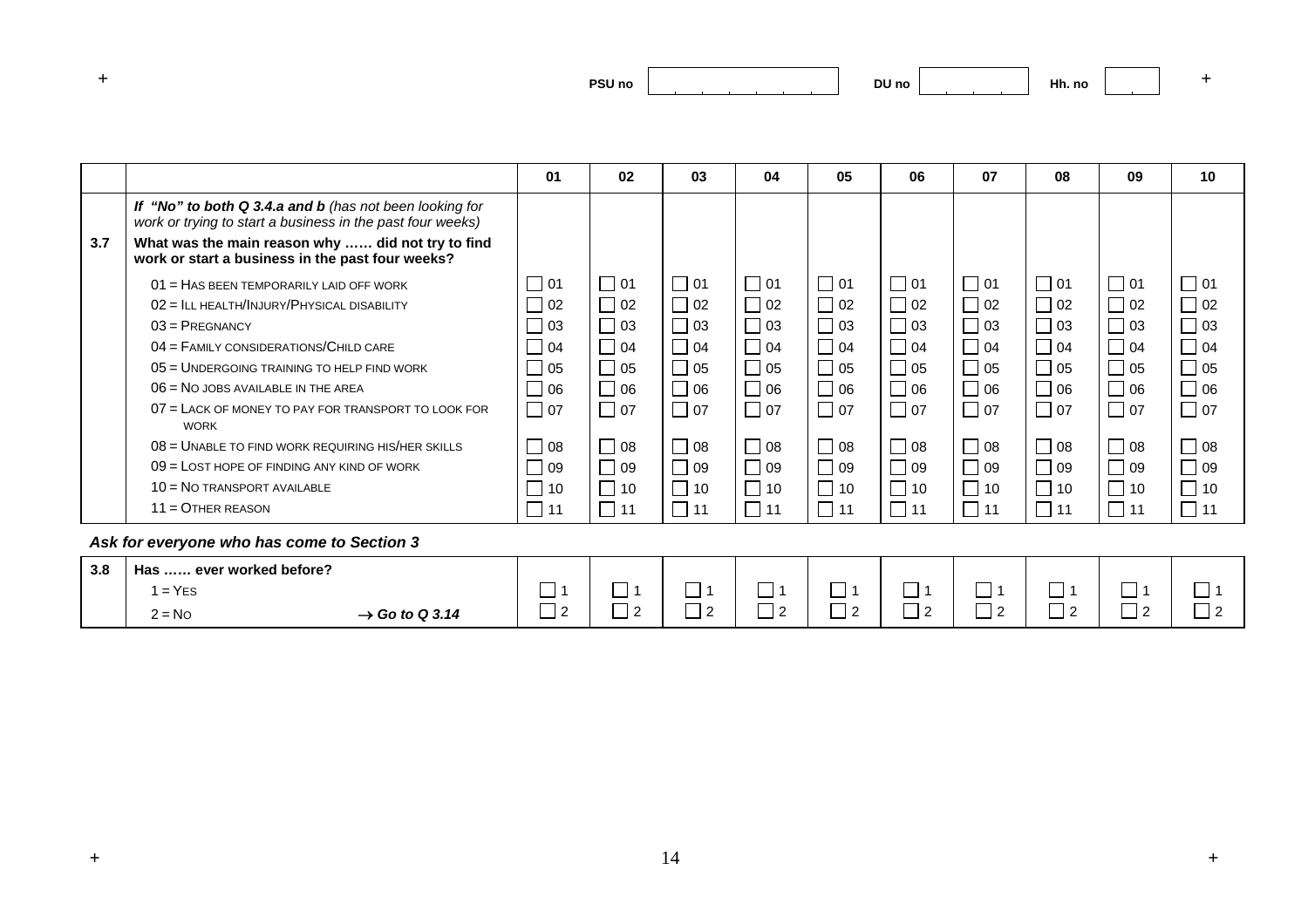| and the first process. | PSU <sub>no</sub><br>___ |
|------------------------|--------------------------|
|------------------------|--------------------------|

|        |                                                                                                                  | 01        | 02        | 03        | 04        | 05        | 06        | 07        | 08                          | 09        | 10        |
|--------|------------------------------------------------------------------------------------------------------------------|-----------|-----------|-----------|-----------|-----------|-----------|-----------|-----------------------------|-----------|-----------|
| 3.9    | How long ago was it since  last worked?                                                                          |           |           |           |           |           |           |           |                             |           |           |
|        | $01 = 1$ WEEK - LESS THAN 1 MONTH                                                                                | $\Box$ 01 | $\Box$ 01 | $\Box$ 01 | $\Box$ 01 | $\Box$ 01 | $\Box$ 01 | $\Box$ 01 | $\Box$ 01                   | $\Box$ 01 | $\Box$ 01 |
|        | $02 = 1$ MONTH - LESS THAN 2 MONTHS                                                                              | $\Box$ 02 | $\Box$ 02 | $\Box$ 02 | $\Box$ 02 | $\Box$ 02 | $\Box$ 02 | $\Box$ 02 | $\Box$ 02                   | $\Box$ 02 | $\Box$ 02 |
|        | $03 = 2$ MONTHS - LESS THAN 3 MONTHS                                                                             | 03        | $\Box$ 03 | $\Box$ 03 | $\Box$ 03 | $\Box$ 03 | $\Box$ 03 | $\Box$ 03 | $\Box$ 03                   | $\Box$ 03 | $\Box$ 03 |
|        | $04 = 3$ MONTHS - LESS THAN 4 MONTHS                                                                             | $\Box$ 04 | $\Box$ 04 | $\Box$ 04 | $\Box$ 04 | $\Box$ 04 | $\Box$ 04 | $\Box$ 04 | $\Box$ 04                   | $\Box$ 04 | $\Box$ 04 |
|        | $05 = 4$ MONTHS - LESS THAN 5 MONTHS                                                                             | $\Box$ 05 | $\Box$ 05 | $\Box$ 05 | $\Box$ 05 | $\Box$ 05 | $\Box$ 05 | $\Box$ 05 | $\Box$ 05                   | $\Box$ 05 | $\Box$ 05 |
|        | $06 = 5$ MONTHS - LESS THAN $6$ MONTHS                                                                           |           | 06        | $\Box$ 06 | $\Box$ 06 | $\Box$ 06 | $\Box$ 06 | $\Box$ 06 | $\Box$ 06                   | $\Box$ 06 | $\Box$ 06 |
|        | $07 = 6$ MONTHS - LESS THAN 1 YEAR                                                                               | $\Box$ 07 | $\Box$ 07 | $\Box$ 07 | $\Box$ 07 | $\Box$ 07 | $\Box$ 07 | $\Box$ 07 | $\overline{\phantom{0}}$ 07 | $\Box$ 07 | $\Box$ 07 |
|        | $08 = 1$ YEAR - LESS THAN $2$ YEARS                                                                              | $\Box$ 08 | $\Box$ 08 | $\Box$ 08 | $\Box$ 08 | $\Box$ 08 | $\Box$ 08 | $\Box$ 08 | $\Box$ 08                   | $\Box$ 08 | $\Box$ 08 |
|        | $09 = 2$ YEARS - LESS THAN 3 YEARS                                                                               | $\Box$ 09 | $\Box$ 09 | $\Box$ 09 | $\Box$ 09 | $\Box$ 09 | $\Box$ 09 | $\Box$ 09 | $\Box$ 09                   | $\Box$ 09 | $\Box$ 09 |
|        | $10 = 3$ YEARS OR MORE                                                                                           | $\Box$ 10 | $\Box$ 10 | $\Box$ 10 | $\Box$ 10 | $\Box$ 10 | $\Box$ 10 | $\Box$ 10 | $\Box$ 10                   | $\Box$ 10 | $\Box$ 10 |
|        | $11 =$ DON'T KNOW                                                                                                | $\Box$ 11 | $\Box$ 11 | $\Box$ 11 | $\Box$ 11 | $\Box$ 11 | $\Box$ 11 | $\Box$ 11 | $\Box$ 11                   | $\Box$ 11 | $\Box$ 11 |
| 3.10.a | What kind of work did  do in his/her last job? Give<br>occupation or job title.                                  |           |           |           |           |           |           |           |                             |           |           |
|        | Work includes all the activities mentioned earlier                                                               |           |           |           |           |           |           |           |                             |           |           |
|        | Record at least two words: Car sales person, Office cleaner,<br>Vegetable farmer, Primary School teacher, etc.   |           |           |           |           |           |           |           |                             |           |           |
|        | For agricultural work on own/family farm/plot, state whether<br>for own use or for sale mostly.                  |           |           |           |           |           |           |           |                             |           |           |
| 3.10 b | What were 's main tasks or duties in this job?                                                                   |           |           |           |           |           |           |           |                             |           |           |
|        | Examples: Selling fruit, repairing watches, keeping<br>accounts, feeding and watering cattle, teaching children. |           |           |           |           |           |           |           |                             |           |           |
|        |                                                                                                                  |           |           |           |           |           |           |           |                             |           |           |
|        |                                                                                                                  |           |           |           |           |           |           |           |                             |           |           |
|        | <b>CODE BOX FOR OFFICE USE</b>                                                                                   |           |           |           |           |           |           |           |                             |           |           |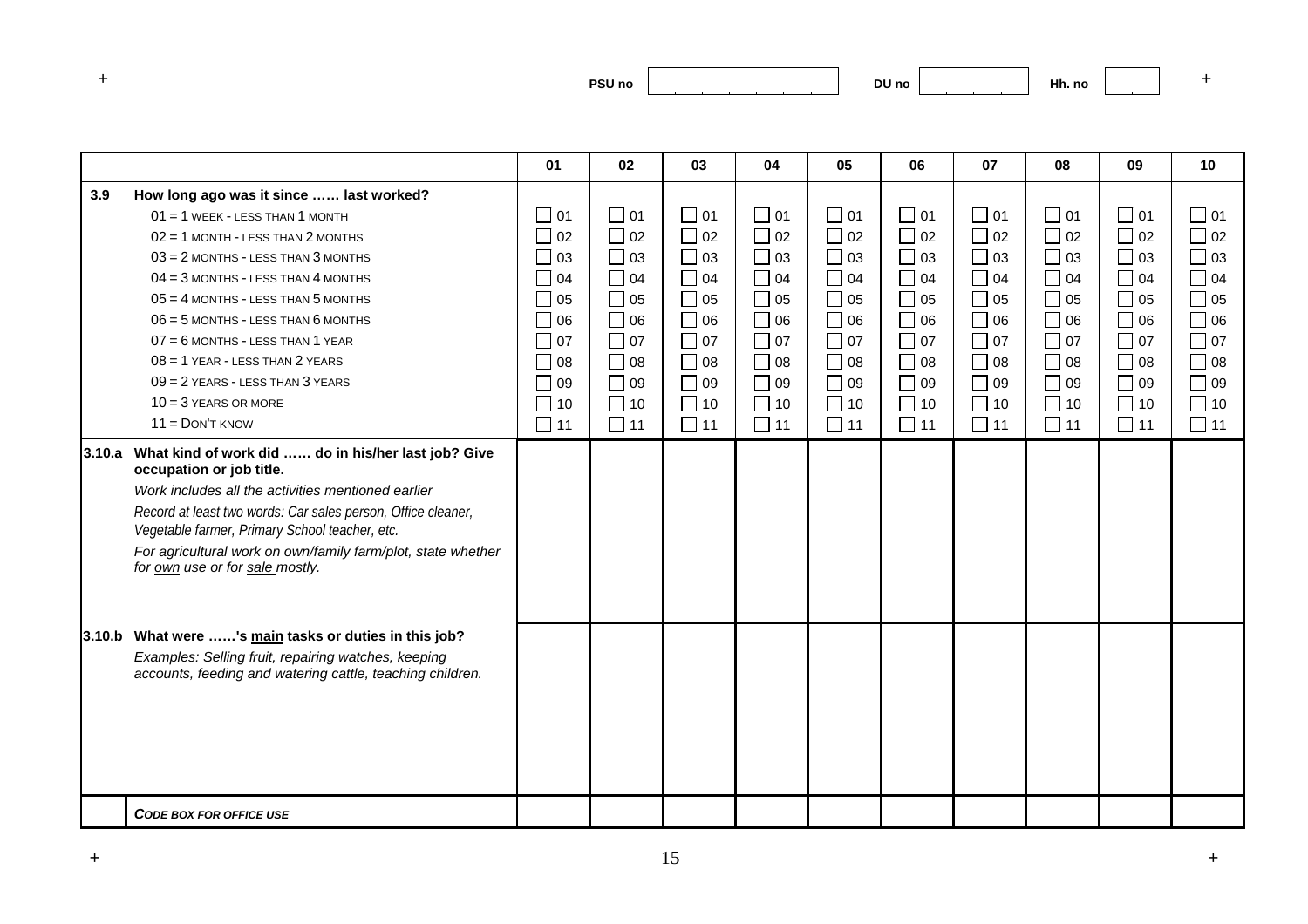| and the first process. |
|------------------------|
|                        |

|        |                                                                                                                                                                                                                                                                                                                                                                           | 01                               | 02                         | 03                              | 04                               | 05                                                 | 06                               | 07                          | 08                                  | 09                          | 10                                  |
|--------|---------------------------------------------------------------------------------------------------------------------------------------------------------------------------------------------------------------------------------------------------------------------------------------------------------------------------------------------------------------------------|----------------------------------|----------------------------|---------------------------------|----------------------------------|----------------------------------------------------|----------------------------------|-----------------------------|-------------------------------------|-----------------------------|-------------------------------------|
|        |                                                                                                                                                                                                                                                                                                                                                                           |                                  |                            |                                 |                                  |                                                    |                                  |                             |                                     |                             |                                     |
| 3.11.a | What was the name of 's place of work?<br>For government or large organisations, give the name of the<br>establishment and branch or division: e.g. Education Dept -<br>Rapele Primary School; ABC Gold Mining, Maintenance Div.<br>Write 'Own house' or 'no fixed location', if relevant.                                                                                |                                  |                            |                                 |                                  |                                                    |                                  |                             |                                     |                             |                                     |
| 3.11.b | What were the main goods and services produced at<br>'s place of work? What were its main functions?<br>Examples: Repairing cars, Selling commercial real estate,<br>Sell food wholesale to restaurants, Retail clothing shop,<br>Manufacture electrical appliances, Bar/restaurant, Primary<br>Education, Delivering newspapers to homes, Transporting<br>goods by rail. |                                  |                            |                                 |                                  |                                                    |                                  |                             |                                     |                             |                                     |
|        | <b>CODE BOX FOR OFFICE USE</b>                                                                                                                                                                                                                                                                                                                                            |                                  |                            |                                 |                                  |                                                    |                                  |                             |                                     |                             |                                     |
| 3.12   | In the past 12 months, did  run or do any kind of<br>business, big or small, for himself/herself?<br>$1 = YES$<br>$2 = No$<br>$\rightarrow$ Go to Q 3.14                                                                                                                                                                                                                  | $\Box$ 1<br>$\Box$ 2             | $\Box$ 1<br>$\Box$ 2       | $\Box$ 1<br>$\Box$ 2            | $\Box$ 1<br>$\Box$ 2             | $\Box$ 1<br>$\Box$ 2                               | $\Box$ 1<br>$\Box$ 2             | $\Box$ 1<br>$\Box$ 2        | $\Box$ 1<br>$\Box$ 2                | $\Box$ 1<br>$\Box$ 2        | $\Box$ 1<br>$\Box$ 2                |
| 3.13   | Is, or was, this business registered for VAT?                                                                                                                                                                                                                                                                                                                             |                                  |                            |                                 |                                  |                                                    |                                  |                             |                                     |                             |                                     |
|        | $1 = YES$<br>$2 = No$<br>$3 =$ DON'T KNOW                                                                                                                                                                                                                                                                                                                                 | 1 ⊔<br>$\Box$ 2<br>$\sqsupset$ 3 | $\Box$ 1<br>$\Box$ 2<br>ヿз | 1<br>$\square$ 2<br>$\square$ 3 | $\Box$ 1<br>$\Box$ 2<br>$\Box$ 3 | $\overline{\phantom{0}}$ 1<br>$\Box$ 2<br>$\Box$ 3 | $\Box$ 1<br>$\Box$ 2<br>$\Box$ 3 | □ 1<br>$\Box$ 2<br>$\Box$ 3 | $\square$ 1<br>$\Box$ 2<br>$\Box$ 3 | コ 1<br>$\Box$ 2<br>$\Box$ 3 | $\Box$ 1<br>$\square$ 2<br>$\Box$ 3 |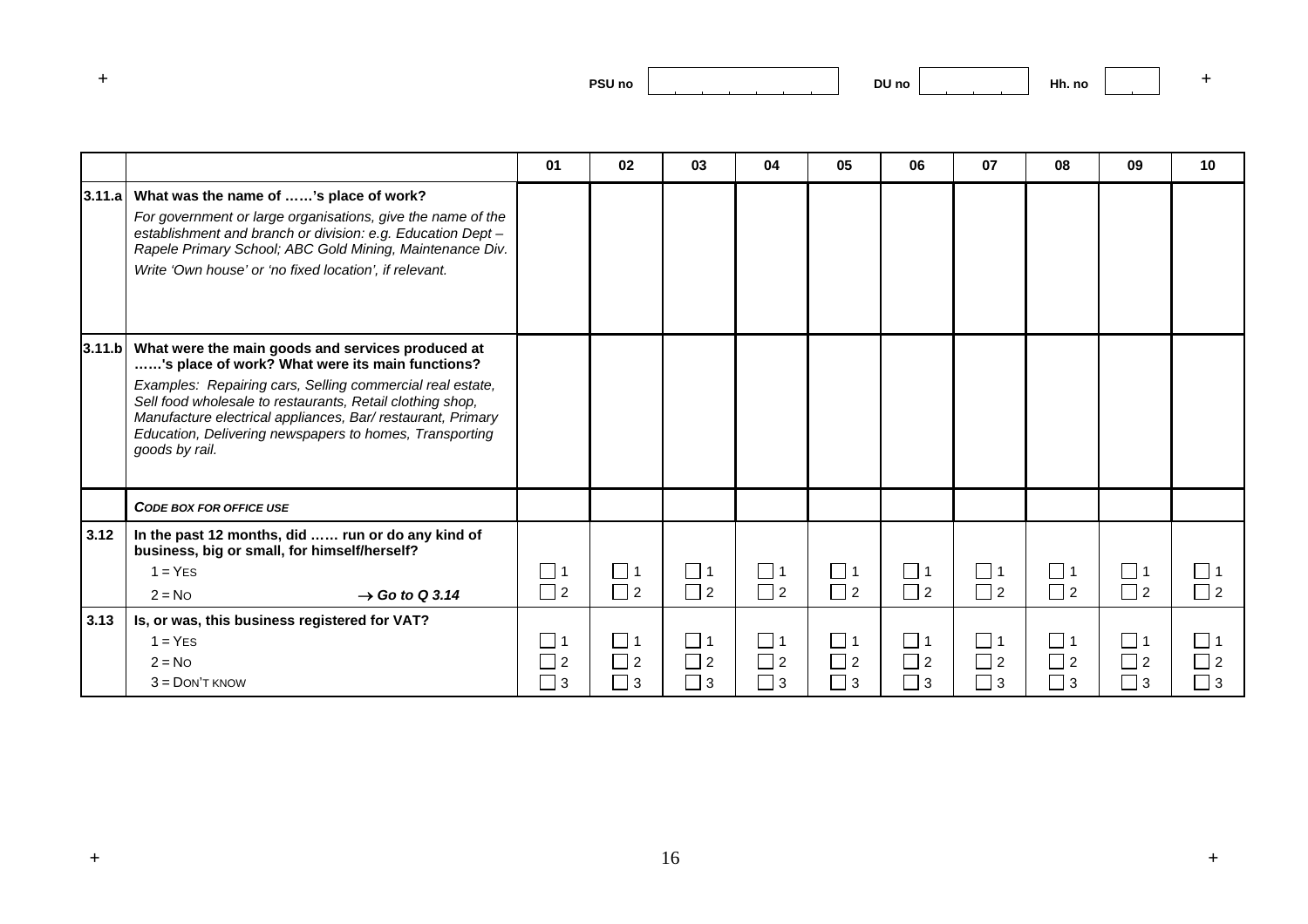| PSU no |  | DU no<br>$  -$ |  | шы<br>Hh. no |  |  |
|--------|--|----------------|--|--------------|--|--|
|--------|--|----------------|--|--------------|--|--|

|      |                                                                                   | 01                           | 02     | 03     | 04               | 05            | 06                      | 07                           | 08            | 09     | 10     |
|------|-----------------------------------------------------------------------------------|------------------------------|--------|--------|------------------|---------------|-------------------------|------------------------------|---------------|--------|--------|
| 3.14 | How does  support him/herself?                                                    | YES NO                       | YES NO | YES NO | YES NO           | YES NO        | YES NO                  | YES NO                       | YES NO        | YES NO | YES NO |
|      | = Did odd jobs during the past seven days                                         | $\overline{2}$<br>- 11       |        |        |                  |               |                         | $\vert$ 11                   |               |        |        |
|      | 2 = Supported by persons in the household                                         | $\overline{2}$<br>$\vert$ 11 |        |        | 2 <br>-11        | $\mathsf{I2}$ | $\vert$ 11<br> 2        | $\overline{2}$<br>$\vert$ 11 | $\mathsf{I2}$ |        | 2      |
|      | 3 = Supported by persons not in the household                                     | - 12<br>- 11                 |        |        | 2 <br>-11        | $\mathsf{I2}$ | $\vert$ 2<br>$\vert$ 11 | $\overline{2}$<br>- 11       | $\mathsf{I2}$ |        | 2      |
|      | $4 =$ Supported by charity, church, welfare, etc.                                 | $\overline{2}$<br>- 11       |        |        | 2 <br>$\vert$ 11 | $\vert$ 2     | $\vert$ 2<br>$\vert$ 11 | $\vert$ 2<br>$\overline{11}$ | 12            |        | 2      |
|      | 5 = Unemployment Insurance Fund (UIF)                                             | $\overline{2}$<br>- 11       |        |        | 2 <br>-11        | 12            | $\vert$ 2               | $\overline{2}$<br>$\vert$ 11 |               |        | 2      |
|      | 6 = Savings or money previously earned                                            | $\overline{2}$<br>- 11       |        |        | - 12             | 12            |                         | $\overline{2}$<br>$\vert$ 11 |               |        | 2      |
|      | 7 = Old age or disability pension                                                 | $\overline{2}$<br>$\vert$ 11 |        |        | $\vert$ 2        | -12           | - 11                    | $\overline{2}$<br>- 11       | 12            |        | 2      |
|      | $8 =$ Other sources, e.g. bursary, study loan                                     | $\vert$ 2<br>- 11            |        |        | 2                | l 12          |                         | $\overline{2}$<br>- 11       |               |        | 2      |
|      | If "YES" to response category 1<br>$\rightarrow$ Go back to Q 2.1 for that person |                              |        |        |                  |               |                         |                              |               |        |        |

→ *Go to Section 5*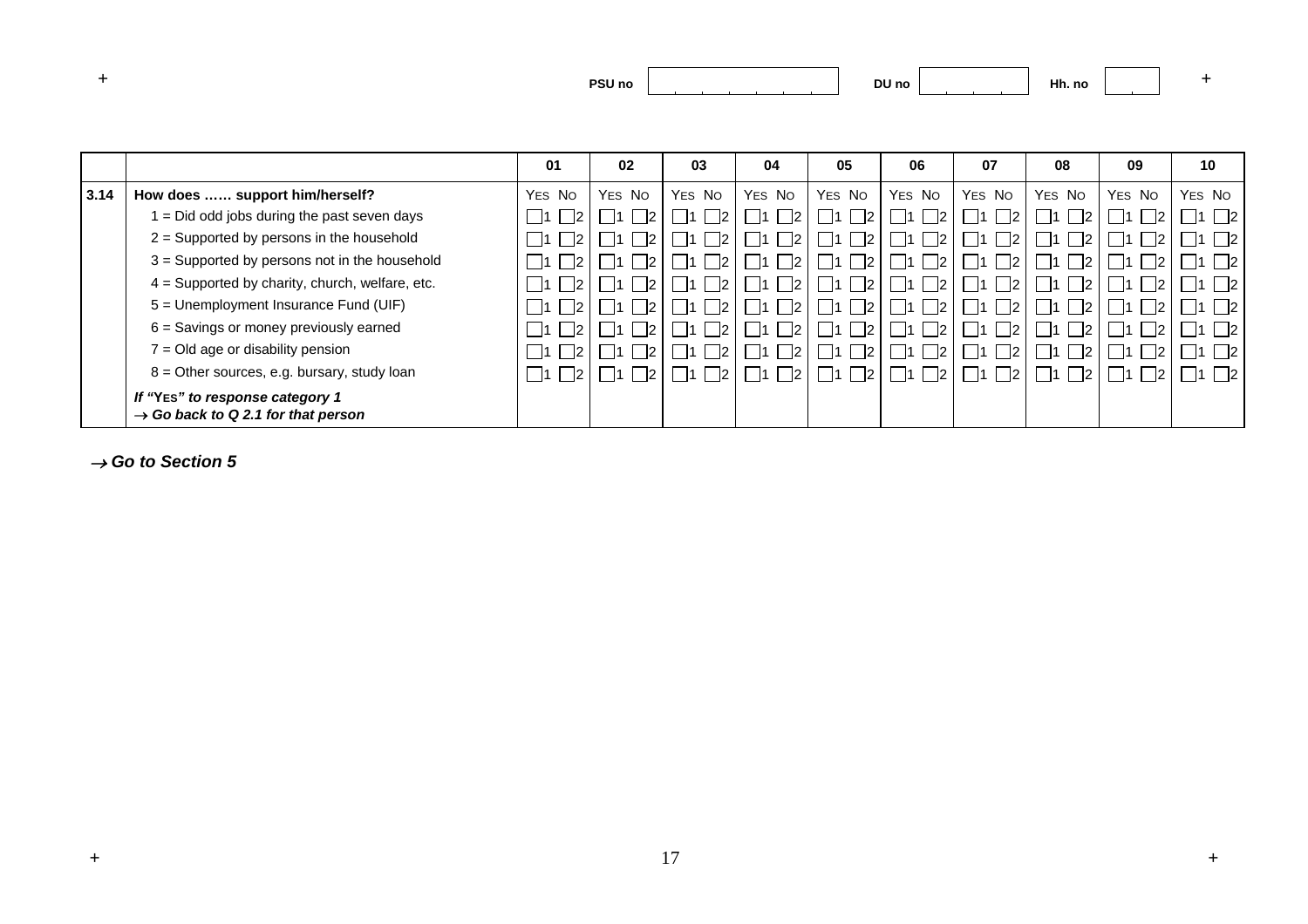|  | PSU no |  | DU no |  | 1 H.<br>Hh. no |  |  |
|--|--------|--|-------|--|----------------|--|--|
|--|--------|--|-------|--|----------------|--|--|

## **SECTION 4 This section covers main work activity in the last seven days**

*Ask for all persons 15 years and over who were working or absent from work in the last seven days.* 

*Read out:* **The next several questions refer to your (……'s) main job or activity. That is the one where you (he/she) usually work (-s) the most hours per week, even if you (he/she) were (was) absent the last seven days.**

|       |                                                                                                                                                                                               | 01 | 02 | 03 | 04 | 05 | 06 | 07 | 08 | 09 | 10 |
|-------|-----------------------------------------------------------------------------------------------------------------------------------------------------------------------------------------------|----|----|----|----|----|----|----|----|----|----|
| 4.1.a | Read out.<br>You said  was doing these activities during the<br>last seven days (or was temporary absent).<br>Refer to Q 2.1 or Q 2.3<br>What kind of work did  do in his/her main job during |    |    |    |    |    |    |    |    |    |    |
|       | the last seven days (or usually does, even if he/she was<br>absent in the last seven days)? Give occupation or job<br>title.<br>Work includes all the activities mentioned earlier            |    |    |    |    |    |    |    |    |    |    |
|       | Record at least two words: Car sales person, Office cleaner,<br>Vegetable farmer, Primary school teacher, etc.                                                                                |    |    |    |    |    |    |    |    |    |    |
|       | For agricultural work on own/family farm/plot, state whether<br>for own use or for sale mostly.                                                                                               |    |    |    |    |    |    |    |    |    |    |
| 4.1.b | What were 's main tasks or duties in this job?<br>Examples: Selling fruit, repairing watches, keeping<br>accounts, feeding and watering cattle.                                               |    |    |    |    |    |    |    |    |    |    |
|       | <b>CODE BOX FOR OFFICE USE</b>                                                                                                                                                                |    |    |    |    |    |    |    |    |    |    |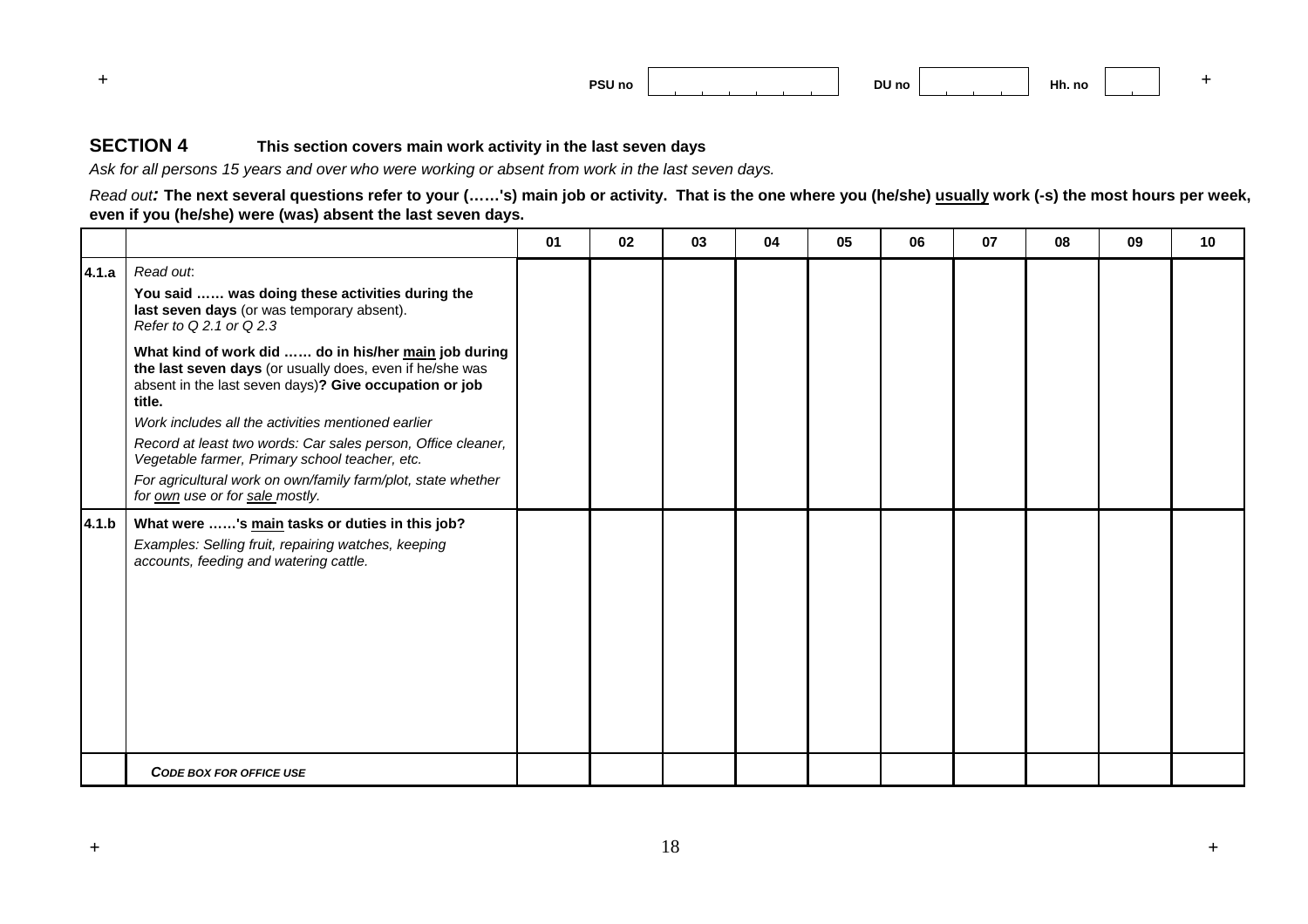| PSU no |  | DU no |  | L 11.<br>Hh. no |  |  |
|--------|--|-------|--|-----------------|--|--|
|--------|--|-------|--|-----------------|--|--|

|       |                                                                                                                                                                                                                                                                                                                                          | 01 | 02 | 03 | 04 | 05 | 06 | 07 | 08 | 09 | 10 |
|-------|------------------------------------------------------------------------------------------------------------------------------------------------------------------------------------------------------------------------------------------------------------------------------------------------------------------------------------------|----|----|----|----|----|----|----|----|----|----|
| 4.2.a | What is the name of 's place of work?<br>For government or large organisations, give the name of the<br>establishment and branch or division: e.g. Education Dept -<br>Rapele Primary School; ABC Gold Mining, Maintenance Div.<br>Write 'Own house' or 'no fixed location', if relevant.                                                |    |    |    |    |    |    |    |    |    |    |
| 4.2.b | What are the main goods and services produced at<br>'s place of work? What are its main functions?<br>Examples: Repairing cars, Selling commercial real estate,<br>Sell food wholesale to restaurants, Retail clothing shop,<br>Manufacture electrical appliances, Bar/restaurant, Primary<br>Education, Delivering newspapers to homes. |    |    |    |    |    |    |    |    |    |    |
|       | <b>CODE BOX FOR OFFICE USE</b>                                                                                                                                                                                                                                                                                                           |    |    |    |    |    |    |    |    |    |    |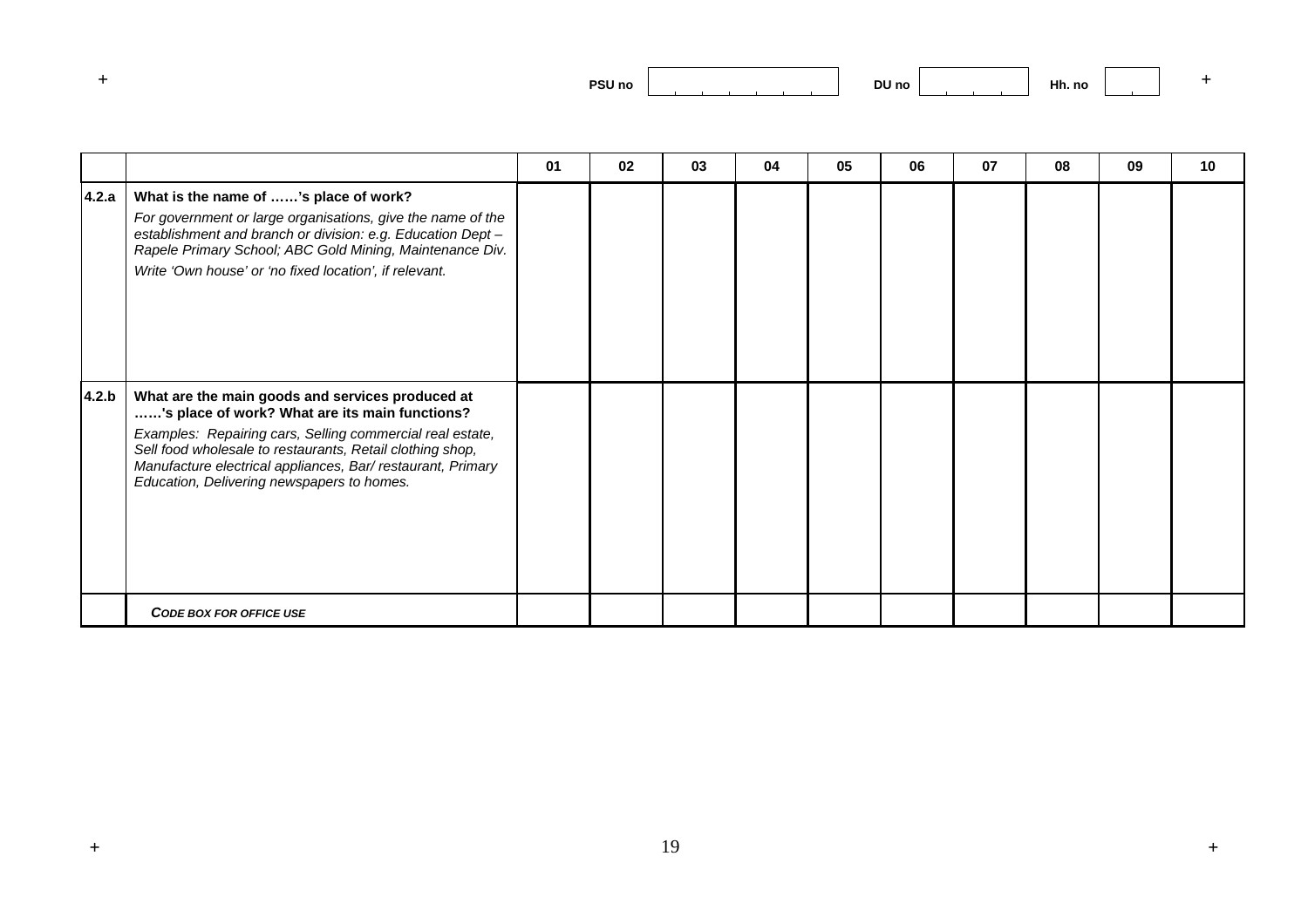| and the first process. | <b>PSU no</b> |
|------------------------|---------------|
|                        | ___           |

|     |                                                                                                                                                                                                                                    | 01       | 02       | 03       | 04       | 05       | 06       | 07       | 08       | 09       | 10          |
|-----|------------------------------------------------------------------------------------------------------------------------------------------------------------------------------------------------------------------------------------|----------|----------|----------|----------|----------|----------|----------|----------|----------|-------------|
| 4.3 | In 's main work was he/she                                                                                                                                                                                                         |          |          |          |          |          |          |          |          |          |             |
|     | 1 = Working for someone else for pay?<br>Payment in cash kind or accommodation.<br>Category 1 includes all employees: Full-time, part-time,<br>casual work, piecework, except private household work.<br>$\rightarrow$ Go to Q 4.4 | $\Box$ 1 | $\Box$ 1 | $\Box$ 1 | $\Box$ 1 | $\Box$ 1 | $\Box$ 1 | $\Box$ 1 | $\Box$ 1 | $\Box$ 1 | $\Box$ 1    |
|     | 2 = Working for one or more private households as a<br>domestic employee, gardener or security guard?<br>Payment in cash, kind or accommodation.<br>$\rightarrow$ Go to Q 4.4                                                      | $\Box$ 2 | $\Box$ 2 | $\Box$ 2 | $\Box$ 2 | $\Box$ 2 | $\Box$ 2 | $\Box$ 2 | $\Box$ 2 | $\Box$ 2 | $\Box$ 2    |
|     | 3 = Working on his/her own or on a small family farm/<br>plot or collecting natural products from the forest<br>or sea?<br>$\rightarrow$ Go to Q 4.15.a                                                                            | $\Box$ 3 | $\Box$ 3 | $\Box$ 3 | $\Box$ 3 | $\Box$ 3 | $\Box$ 3 | $\Box$ 3 | $\Box$ 3 | $\Box$ 3 | $\Box$ 3    |
|     | 4 = Working on his/her own or with a partner, in any<br>type of business (including commercial farms)?<br>$\rightarrow$ Go to Q 4.15.a                                                                                             | $\Box$ 4 | $\Box$ 4 | $\Box$ 4 | $\Box$ 4 | $\Box$ 4 | $\Box$ 4 | $\Box$ 4 | $\Box$ 4 | $\Box$ 4 | $\Box$ 4    |
|     | 5 = Helping without pay in a family business?<br>$\rightarrow$ Go to Q 4.15.a                                                                                                                                                      | $\Box$ 5 | $\Box$ 5 | $\Box$ 5 | $\Box$ 5 | $\Box$ 5 | $\Box$ 5 | $\Box$ 5 | $\Box$ 5 | $\Box$ 5 | $\square$ 5 |
| 4.4 | Does  work for                                                                                                                                                                                                                     |          |          |          |          |          |          |          |          |          |             |
|     | $1 = One$ employer?                                                                                                                                                                                                                | $\Box$ 1 | $\Box$ 1 | $\Box$ 1 | $\Box$ 1 | $\Box$ 1 | $\Box$ 1 | $\Box$ 1 | $\Box$ 1 | $\Box$ 1 | $\Box$ 1    |
|     | $2 =$ More than one employer?                                                                                                                                                                                                      | $\Box$ 2 | $\Box$ 2 | $\Box$ 2 | $\Box$ 2 | $\Box$ 2 | $\Box$ 2 | $\Box$ 2 | $\Box$ 2 | $\Box$ 2 | $\Box$ 2    |
| 4.5 | When did  start working with the (main) employer<br>mentioned above (firm, institution or private<br>individual)? Give year and month.                                                                                             |          |          |          |          |          |          |          |          |          |             |
|     | State year in four figures, e.g. 1998<br>Year                                                                                                                                                                                      |          |          |          |          |          |          |          |          |          |             |
|     | State month in two figures, e.g. 08 for August<br>Month                                                                                                                                                                            |          |          |          |          |          |          |          |          |          |             |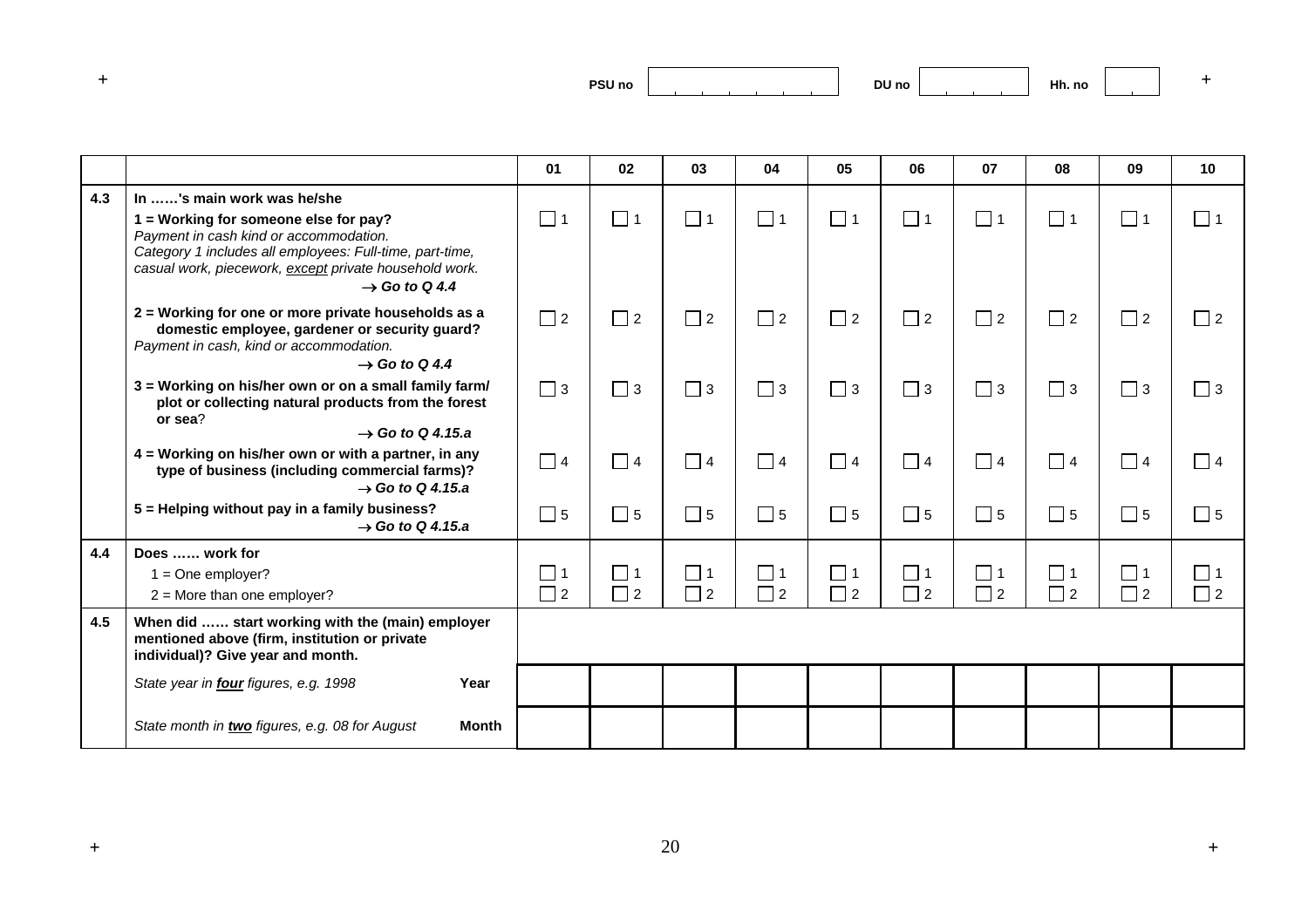| and the first process. | PSU <sub>no</sub><br>___ |
|------------------------|--------------------------|
|                        |                          |

|     |                                                                                              | 01          | 02          | 03       | 04          | 05       | 06       | 07          | 08          | 09          | 10          |
|-----|----------------------------------------------------------------------------------------------|-------------|-------------|----------|-------------|----------|----------|-------------|-------------|-------------|-------------|
| 4.6 | $ls$ 's work                                                                                 |             |             |          |             |          |          |             |             |             |             |
|     | $1 =$ Permanent?                                                                             | $\Box$ 1    | $\Box$ 1    | $\Box$ 1 | $\Box$ 1    | $\Box$ 1 | $\Box$ 1 | $\Box$ 1    | $\Box$ 1    | $\Box$ 1    | $\Box$ 1    |
|     | $2 = A$ fixed period contract?                                                               | $\Box$ 2    | $\Box$ 2    | $\Box$ 2 | $\Box$ 2    | $\Box$ 2 | $\Box$ 2 | $\Box$ 2    | $\Box$ 2    | $\Box$ 2    | $\Box$ 2    |
|     | $3 = Temporary?$                                                                             | $\Box$ 3    | $\Box$ 3    | $\Box$ 3 | $\Box$ 3    | $\Box$ 3 | $\Box$ 3 | $\Box$ 3    | $\Box$ 3    | $\Box$ 3    | $\Box$ 3    |
|     | $4 =$ Casual?                                                                                | $\Box$ 4    | $\Box$ 4    | $\Box$ 4 | $\Box$ 4    | $\Box$ 4 | $\Box$ 4 | $\Box$ 4    | $\Box$ 4    | $\Box$ 4    | $\Box$ 4    |
|     | $5 =$ Seasonal?                                                                              | $\Box$ 5    | $\Box$ 5    | $\Box$ 5 | $\Box$ 5    | $\Box$ 5 | $\Box$ 5 | $\Box$ 5    | $\square$ 5 | $\Box$ 5    | $\Box$ 5    |
|     | $6 =$ DON'T KNOW                                                                             | $\Box$ 6    | $\Box$ 6    | $\Box$ 6 | $\Box$ 6    | $\Box$ 6 | $\Box$ 6 | $\Box$ 6    | $\Box$ 6    | $\Box$ 6    | $\Box$ 6    |
| 4.7 | Who owns the tools and/or equipment that  uses at<br>work?                                   |             |             |          |             |          |          |             |             |             |             |
|     | $1 =$ The employer                                                                           | $\Box$ 1    | $\Box$ 1    | 1        | $\Box$ 1    | $\Box$ 1 | $\Box$ 1 | $\Box$ 1    | $\square$ 1 | $\vert$ 1   | $\Box$ 1    |
|     | $2 =$ The person him/herself                                                                 | $\Box$ 2    | $\Box$ 2    | $\Box$ 2 | $\Box$ 2    | $\Box$ 2 | $\Box$ 2 | $\Box$ 2    | $\Box$ 2    | $\Box$ 2    | $\Box$ 2    |
|     | $3 =$ Both the employer and the person him/herself                                           | $\Box$ 3    | $\Box$ 3    | $\Box$ 3 | $\Box$ 3    | $\Box$ 3 | $\Box$ 3 | $\Box$ 3    | $\Box$ 3    | $\square$ 3 | $\Box$ 3    |
|     | 4 = Tools and/or equipment are rented/hired or owned by<br>an outside person or organisation | $\Box$ 4    | $\Box$ 4    | $\Box$ 4 | $\Box$ 4    | $\Box$ 4 | $\Box$ 4 | $\Box$ 4    | $\Box$ 4    | $\Box$ 4    | $\Box$ 4    |
|     | 5 = Not applicable - equipment not used                                                      | $\square$ 5 | $\Box$ 5    | $\Box$ 5 | $\square$ 5 | $\Box$ 5 | $\Box$ 5 | $\Box$ 5    | $\Box$ 5    | $\Box$ 5    | $\square$ 5 |
|     | $6 =$ DON'T KNOW                                                                             | $\Box$ 6    | $\Box$ 6    | $\Box$ 6 | $\Box$ 6    | $\Box$ 6 | $\Box$ 6 | $\Box$ 6    | $\Box$ 6    | $\Box$ 6    | $\Box$ 6    |
| 4.8 | Does  have a written contract with the employer?                                             |             |             |          |             |          |          |             |             |             |             |
|     | $1 = YES$                                                                                    | $\Box$ 1    | $\Box$ 1    | $\Box$ 1 | $\Box$ 1    | $\Box$ 1 | $\Box$ 1 | $\Box$ 1    | $\Box$ 1    | $\Box$ 1    | $\square$ 1 |
|     | $2 = No$                                                                                     | $\Box$ 2    | $\Box$ 2    | $\Box$ 2 | $\Box$ 2    | $\Box$ 2 | $\Box$ 2 | $\Box$ 2    | $\Box$ 2    | $\Box$ 2    | $\Box$ 2    |
|     | $3 =$ DON'T KNOW                                                                             | $\Box$ 3    | $\Box$ 3    | $\Box$ 3 | $\Box$ 3    | $\Box$ 3 | $\Box$ 3 | $\Box$ 3    | $\Box$ 3    | $\Box$ 3    | $\Box$ 3    |
| 4.9 | Does anyone directly supervise the work  does or<br>does he/she work independently?          |             |             |          |             |          |          |             |             |             |             |
|     | $1 = \text{WORK SUPERVISED}$                                                                 | $\Box$ 1    | $\square$ 1 | $\Box$ 1 | $\Box$ 1    | $\Box$ 1 | $\Box$ 1 | $\square$ 1 | $\square$ 1 | $\Box$ 1    | $\Box$ 1    |
|     | $2 = \text{WORK INDEPENDENTLY}$                                                              | $\Box$ 2    | $\Box$ 2    | $\Box$ 2 | $\Box$ 2    | $\Box$ 2 | $\Box$ 2 | $\Box$ 2    | $\Box$ 2    | $\Box$ 2    | $\Box$ 2    |
|     | $3 =$ DON'T KNOW                                                                             | $\Box$ 3    | $\Box$ 3    | $\Box$ 3 | $\Box$ 3    | $\Box$ 3 | $\Box$ 3 | $\Box$ 3    | $\Box$ 3    | $\Box$ 3    | $\Box$ 3    |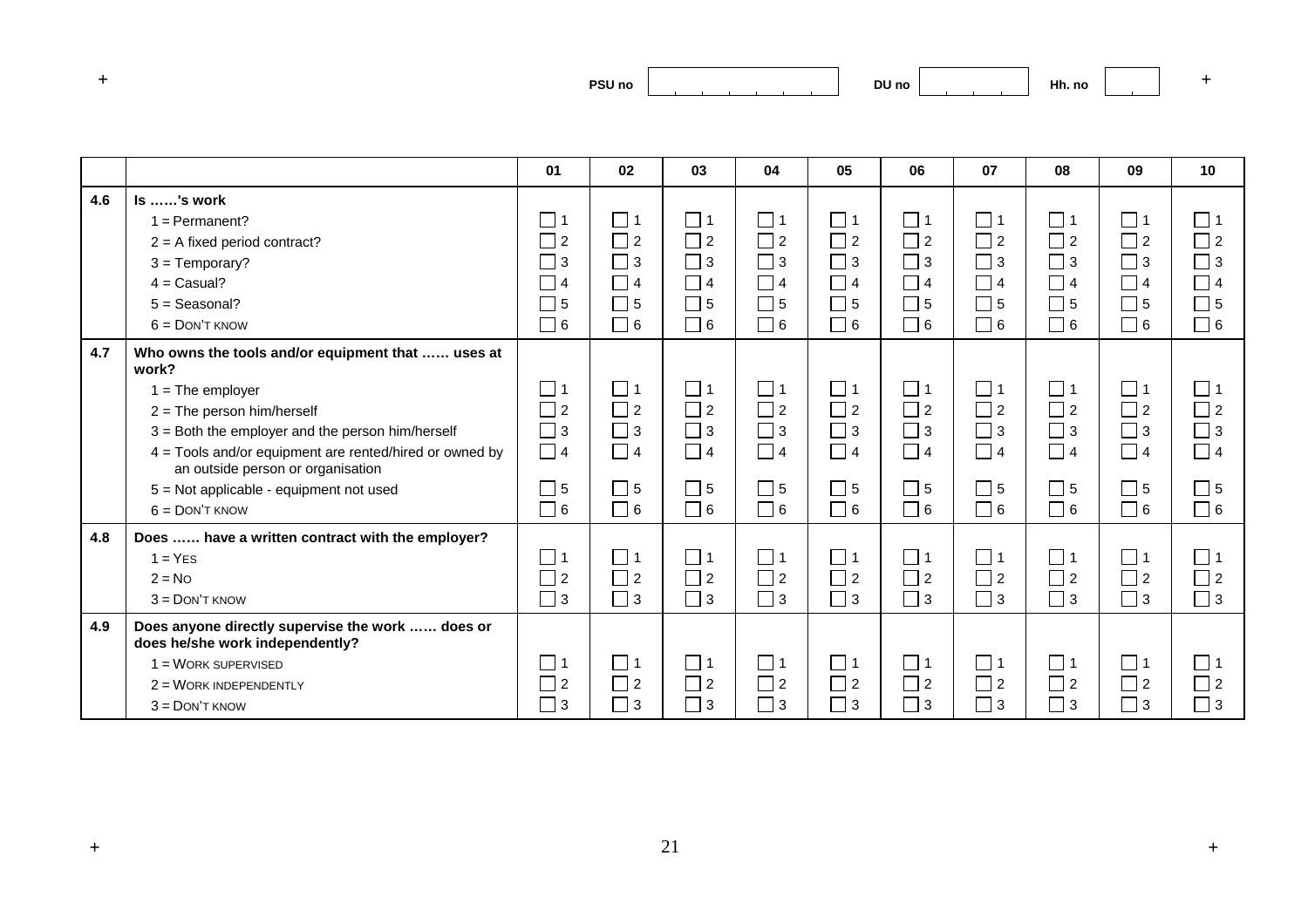**DU no Hh. no <sup>+</sup>**

|      |                                                                       | 01       | 02       | 03             | 04       | 05       | 06                         | 07          | 08       | 09                               | 10       |
|------|-----------------------------------------------------------------------|----------|----------|----------------|----------|----------|----------------------------|-------------|----------|----------------------------------|----------|
| 4.10 | Who pays ?                                                            |          |          |                |          |          |                            |             |          |                                  |          |
|      | 1 = The establishment/enterprise/individual for which<br>he/she works | $\Box$ 1 | $\Box$ 1 | $\Box$ 1       | $\Box$ 1 | $\Box$ 1 | $\Box$ 1                   | $\square$ 1 | $\Box$ 1 | $\Box$ 1                         | $\Box$ 1 |
|      | $2 = A$ labour broker                                                 | $\Box$ 2 | $\Box$ 2 | $\Box$ 2       | $\Box$ 2 | $\Box$ 2 | $\sqsupset$ 2              | $\Box$ 2    | $\Box$ 2 | $\Box$ 2                         | $\Box$ 2 |
|      | $3 = A$ contractor or agency                                          | $\Box$ 3 | $\Box$ 3 | $\Box$ 3       | $\Box$ 3 | $\Box$ 3 | $\Box$ 3                   | $\Box$<br>3 | $\Box$ 3 | $\Box$ 3                         | $\Box$ 3 |
|      | $4 = Other$                                                           | $\Box$ 4 | $\Box$ 4 | $\Box$ 4       | $\Box$ 4 | $\Box$ 4 | $\Box$ 4                   | $\Box$ 4    | $\Box$ 4 | $\Box$ 4                         | $\Box$ 4 |
|      | $5 =$ DON'T KNOW                                                      | $\Box$ 5 | $\Box$ 5 | $\Box$ 5       | $\Box$ 5 | $\Box$ 5 | $\Box$ 5                   | $\Box$ 5    | $\Box$ 5 | $\Box$ 5                         | $\Box$ 5 |
| 4.11 | Does 's employer contribute to any pension/<br>retirement fund?       |          |          |                |          |          |                            |             |          |                                  |          |
|      | $1 = YES$                                                             | $\Box$ 1 | $\Box$ 1 | $\Box$ 1       | $\Box$ 1 | $\Box$ 1 | □ 1                        | $\Box$ 1    | $\Box$ 1 | $\Box$ 1                         | $\Box$ 1 |
|      | $2 = No$                                                              | $\Box$ 2 | $\Box$ 2 | $\Box$ 2       | $\Box$ 2 | $\Box$ 2 | $\Box$ 2                   | $\Box$ 2    | $\Box$ 2 | $\Box$ 2                         | $\Box$ 2 |
|      | $3 =$ DON'T KNOW                                                      | $\Box$ 3 | $\Box$ 3 | $\Box$ 3       | $\Box$ 3 | $\Box$ 3 | $\Box$ 3                   | $\Box$ 3    | $\Box$ 3 | $\Box$ 3                         | $\Box$ 3 |
| 4.12 | Does  get any paid leave?                                             |          |          |                |          |          |                            |             |          |                                  |          |
|      | $1 = YES$                                                             | $\Box$ 1 | $\Box$ 1 | $\Box$ 1       | $\Box$ 1 | $\Box$ 1 | $\Box$ 1                   | $\Box$ 1    | $\Box$ 1 | $\Box$ 1                         | $\Box$ 1 |
|      | $2 = No$                                                              | $\Box$ 2 | $\Box$ 2 | $\Box$ 2       | $\Box$ 2 | $\Box$ 2 | $\Box$ 2                   | $\Box$ 2    | $\Box$ 2 | $\Box$ 2                         | $\Box$ 2 |
|      | $3 =$ DON'T KNOW                                                      | $\Box$ 3 | $\Box$ 3 | $\Box$ 3       | $\Box$ 3 | $\Box$ 3 | $\Box$ 3                   | $\Box$ 3    | $\Box$ 3 | $\Box$ 3                         | $\Box$ 3 |
| 4.13 | Is  a member of a trade union?                                        |          |          |                |          |          |                            |             |          |                                  |          |
|      | $1 = YES$                                                             | $\Box$ 1 | $\Box$ 1 | $\Box$ 1       | $\Box$ 1 | $\Box$ 1 | $\Box$ 1                   | $\Box$ 1    | $\Box$ 1 | $\Box$ 1                         | $\Box$ 1 |
|      | $2 = No$                                                              | $\Box$ 2 | $\Box$ 2 | $\Box$ 2       | $\Box$ 2 | $\Box$ 2 | $\overline{\phantom{a}}$ 2 | $\Box$ 2    | $\Box$ 2 | $\Box$ 2                         | $\Box$ 2 |
|      | $3 =$ DON'T KNOW                                                      | $\Box$ 3 | $\Box$ 3 | $\Box$ 3       | $\Box$ 3 | $\Box$ 3 | $\Box$ 3                   | $\Box$ 3    | $\Box$ 3 | $\Box$ 3                         | $\Box$ 3 |
| 4.14 | Is the business or enterprise/branch where  works                     |          |          |                |          |          |                            |             |          |                                  |          |
|      | $1 =$ Central government                                              | $\Box$ 1 | $\Box$ 1 | $\Box$ 1       | $\Box$ 1 | $\Box$ 1 | $\Box$ 1                   | $\Box$ 1    | $\Box$ 1 | $\Box$ 1                         | $\Box$ 1 |
|      | $2$ = Provincial government                                           | $\Box$ 2 | $\Box$ 2 | $\Box$ 2       | $\Box$ 2 | $\Box$ 2 | $\Box$ 2                   | $\Box$ 2    | $\Box$ 2 | $\Box$ 2                         | $\Box$ 2 |
|      | $3 =$ Local government                                                | $\Box$ 3 | $\Box$ 3 | $\sqsupset$ 3  | $\Box$ 3 | $\Box$ 3 | $\sqsupset$ 3              | $\Box$ 3    | $\Box$ 3 | $\sqsupset$ 3                    | $\Box$ 3 |
|      | 4 = A government enterprise (Transnet, Telkom, etc)                   | $\Box$ 4 | $\Box$ 4 | $\overline{4}$ | $\Box$ 4 | $\Box$ 4 | $\vert$ 4                  | $\Box$ 4    | $\Box$ 4 | $\blacksquare$<br>$\overline{4}$ | $\Box$ 4 |
|      | 5 = A non-profit organisation (NGO, CBO, charity,<br>embassy)         | $\Box$ 5 | $\Box$ 5 | $\Box$ 5       | $\Box$ 5 | $\Box$ 5 | $\Box$ 5                   | $\Box$ 5    | $\Box$ 5 | $\square$ 5                      | $\Box$ 5 |
|      | $6 = A$ private business or self-employment                           | $\Box$ 6 | $\Box$ 6 | $\Box$ 6       | $\Box$ 6 | $\Box$ 6 | $\Box$ 6                   | $\Box$ 6    | $\Box$ 6 | $\Box$ 6                         | $\Box$ 6 |
|      | $7 =$ DON'T KNOW                                                      | $\Box$ 7 | $\Box$ 7 | $\Box$ 7       | $\Box$ 7 | $\Box$ 7 | $\sqsupset$ 7              | $\Box$ 7    | $\Box$ 7 | $\overline{\phantom{a}}$ 7       | $\Box$ 7 |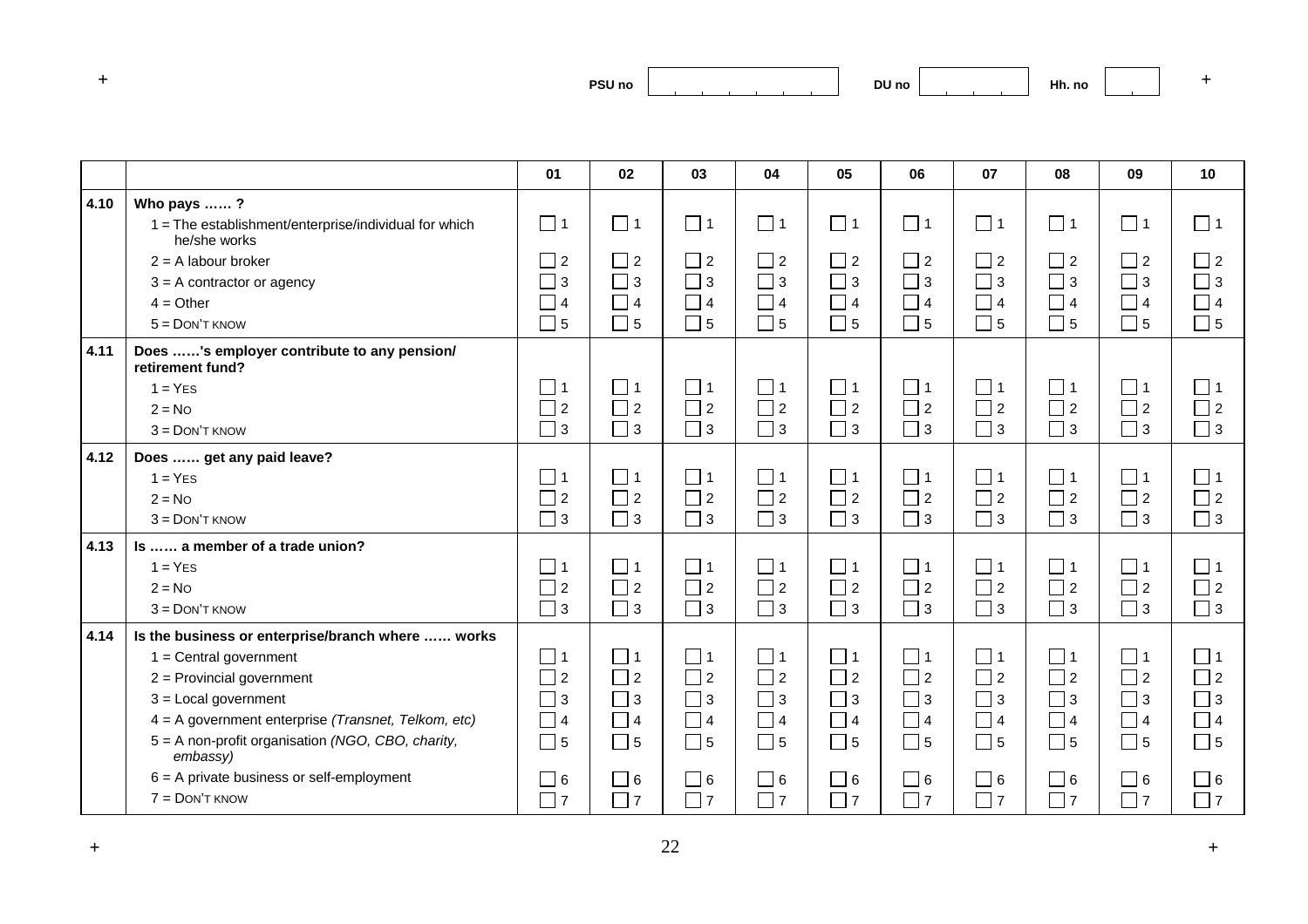|        |    |                                           |                                                                                                                                                                                                                                        |                                                          | 01          | 02             | 03                                | 04           | 05                          | 06             | 07                             | 08                | 09                          | 10                             |
|--------|----|-------------------------------------------|----------------------------------------------------------------------------------------------------------------------------------------------------------------------------------------------------------------------------------------|----------------------------------------------------------|-------------|----------------|-----------------------------------|--------------|-----------------------------|----------------|--------------------------------|-------------------|-----------------------------|--------------------------------|
| 4.15.a |    | or deductions.                            | What is 's total salary/pay at his/her main job?<br>Including overtime, allowances and bonus, before any tax<br>Give amount in whole figures, without any text or decimals<br>If "REFUSE" or "DON'T KNOW" $\rightarrow$ Go to Q 4.15.c |                                                          |             |                |                                   |              |                             |                |                                |                   |                             |                                |
| 4.15.b |    | Only if amount given in 4.15.a<br>Is this |                                                                                                                                                                                                                                        |                                                          |             |                |                                   |              |                             |                |                                |                   |                             |                                |
|        |    | $1 = Per week$                            |                                                                                                                                                                                                                                        |                                                          | $\Box$ 1    | $\Box$ 1       | $\Box$ 1                          | $\Box$ 1     | $\Box$ 1                    | $\Box$ 1       | $\Box$ 1                       | $\Box$ 1          | $\Box$ 1                    | $\mathsf{L}$                   |
|        |    | $2 = Per month$                           |                                                                                                                                                                                                                                        |                                                          | $\Box$ 2    | $\Box$ 2       | $\Box$ 2                          | $\Box$ 2     | $\Box$ 2                    | $\Box$ 2       | $\Box$ 2                       | $\Box$ 2          | $\Box$ 2                    | $\Box$ 2                       |
|        |    | $3 =$ Annually                            |                                                                                                                                                                                                                                        |                                                          | $\square$ 3 | $\Box$ 3       | $\Box$ 3                          | $\Box$ 3     | $\Box$ 3                    | $\Box$ 3       | $\Box$ 3                       | $\Box$ 3          | $\Box$ 3                    | $\Box$ 3                       |
| 4.15.c |    |                                           | Only if "REFUSE" or "DON'T KNOW" in 4.15.a                                                                                                                                                                                             |                                                          |             |                |                                   |              |                             |                |                                |                   |                             |                                |
|        |    |                                           | Show the categories. Make sure the respondent points at<br>prompt card 3 and mark the applicable code.                                                                                                                                 | the correct income column (weekly, monthly, annually) on |             |                |                                   |              |                             |                |                                |                   |                             |                                |
|        |    | Weekly                                    | <b>Monthly</b>                                                                                                                                                                                                                         | Annually                                                 |             |                |                                   |              |                             |                |                                |                   |                             |                                |
|        | 01 | <b>NONE</b>                               | <b>NONE</b>                                                                                                                                                                                                                            | <b>NONE</b>                                              | $\Box$ 01   | $\Box$ 01      | $\Box$ 01                         | $\Box$ 01    | $\Box$ 01                   | $\Box$ 01      | $\Box$ 01                      | $\square$ 01      | $\Box$ 01                   | $\Box$ 01                      |
|        | 02 | R <sub>1</sub> - R <sub>46</sub>          | R <sub>1</sub> - R <sub>200</sub>                                                                                                                                                                                                      | R <sub>1</sub> - R <sub>2</sub> 400                      | $\Box$ 02   | $\bigcap$ 02   | $\Box$ 02                         | $\Box$ 02    | $\Box$ 02                   | $\Box$ 02      | $\Box$ 02                      | $\Box$ 02         | $\Box$ 02                   | 02                             |
|        | 03 | R47 - R115                                | R201 - R500                                                                                                                                                                                                                            | R2 401 - R6 000                                          | $\Box$ 03   | $\Box$ 03      | $\Box$ 03                         | $\Box$ 03    | $\Box$ 03                   | ┓<br>03        | ┌<br>  03                      | $\sqsupset$ 03    | $\Box$ 03                   | П<br>03                        |
|        | 04 | R116 - R231                               | $R501 - R1000$                                                                                                                                                                                                                         | R6 001 - R12 000                                         | $\Box$ 04   | 04             | $\Box$ 04                         | $\Box$ 04    | $\Box$ 04                   | $\Box$ 04      | $\Box$ 04                      | $\Box$ 04         | $\Box$ 04                   | $\Box$<br>04                   |
|        | 05 | R232 - R346                               | R1 001 - R1 500                                                                                                                                                                                                                        | R12 001 - R18 000                                        | $\Box$ 05   | $\bigcap$ 05   | $\Box$ 05                         | $\Box$ 05    | $\Box$ 05                   | $\Box$ 05      | $\overline{\phantom{a}}$<br>05 | $\Box$ 05         | $\Box$ 05                   | 05                             |
|        | 06 | $R347 = R577$                             | $R1 501 = R2 500$                                                                                                                                                                                                                      | R18 001 - R30 000                                        | $\Box$ 06   | $\Box$ 06      | $\Box$ 06                         | $\Box$ 06    | $\overline{\phantom{0}}$ 06 | $\Box$<br>06   | $\mathcal{L}$<br>  06          | $\sqcap$ 06       | $\Box$ 06                   | 06                             |
|        | 07 | R578 - R808                               | R <sub>2</sub> 501 - R <sub>3</sub> 500                                                                                                                                                                                                | R30 001 - R42 000                                        | $\Box$ 07   | $\sqsupset$ 07 | $\Box$ 07                         | $\Box$ 07    | $\Box$ 07                   | $\sqsupset$ 07 | $\Box$ 07                      | $\sqsupset$ 07    | $\Box$ 07                   | $\Box$<br>07                   |
|        | 08 | R809 - R1 039                             | R3 501 - R4 500                                                                                                                                                                                                                        | R42 001 - R54 000                                        | $\Box$ 08   | $\bigcap$ 08   | $\Box$ 08                         | $\Box$ 08    | $\Box$ 08                   | $\bigcap$ 08   | $\Box$<br>08                   | $\Box$ 08         | $\bigcap$ 08                | 08                             |
|        | 09 | R1040 - R1386                             | R4 501 - R6 000                                                                                                                                                                                                                        | R54 001 - R72 000                                        | $\Box$ 09   | $\bigcap$ 09   | $\Box$ 09                         | $\Box$ 09    | $\Box$ 09                   | $\bigcap$ 09   | $\Box$<br>  09                 | $\bigcap$ 09      | $\Box$ 09                   | $\Box$<br>09                   |
|        | 10 | R1 387 - R1 848                           | R6 001 - R8 000                                                                                                                                                                                                                        | R72 001 - R96 000                                        | $\Box$ 10   | $\bigcap$ 10   | $\Box$ 10                         | $\Box$ 10    | $\Box$ 10                   | $\Box$ 10      | $\Box$ 10                      | $\bigcap_1$ 10    | $\Box$ 10                   | $\overline{\phantom{a}}$<br>10 |
|        | 11 | R1 849 - R2 540                           | R8 001 - R11 000                                                                                                                                                                                                                       | R96 001 - R132 000                                       | $\Box$ 11   | $\bigcap$ 11   | $\Box$ 11                         | $\Box$ 11    | $\overline{1}$ 11           | $\Box$ 11      | $\Box$ 11                      | $\Box$ 11         | $\overline{1}$ 11           | Г<br>11                        |
|        | 12 | R2 541 - R3 695                           | R11 001 - R16 000                                                                                                                                                                                                                      | R132 001 - R192 000                                      | $\Box$ 12   | $\Box$ 12      | $\Box$ 12                         | 12           | $\Box$ 12                   | $\Box$ 12      | $\Box$ 12                      | $\overline{1}$ 12 | $\sqsupset$ 12              | Г<br>12                        |
|        | 13 | R3 696 - R6 928                           | R16 001 - R30 000                                                                                                                                                                                                                      | R192 001 - R360 000                                      | $\Box$ 13   | $\bigcap$ 13   | $\Box$ 13                         | $\Box$ 13    | 13                          | $\sqsupset$ 13 | 13                             | $\Box$ 13         | $\Box$ 13                   | $\Box$<br>13                   |
|        | 14 | R6929 OR MORE                             | R30 001 OR MORE                                                                                                                                                                                                                        | R360 001 OR MORE                                         | $\Box$ 14   | $\vert$ 14     | $\Box$ 14                         | $\Box$<br>14 | $\Box$ 14                   | 14             | $\Box$<br>14                   | $\Box$ 14         | $\Box$ 14                   | 14                             |
|        | 15 | DON'T KNOW                                | DON'T KNOW                                                                                                                                                                                                                             | DON'T KNOW                                               | $\Box$ 15   | $\Box$ 15      | $\overline{\phantom{0}}$<br>15    | 15           | $\Box$ 15                   | $\Box$ 15      | 15                             | $\Box$ 15         | $\overline{\phantom{1}}$ 15 | 15                             |
|        | 16 | <b>REFUSE</b>                             | <b>REFUSE</b>                                                                                                                                                                                                                          | <b>REFUSE</b>                                            | ┑<br>16     | ┓<br>16        | $\mathcal{L}_{\mathcal{A}}$<br>16 | Г<br>16      | $\overline{1}$ 16           | $\Box$<br>16   | 16                             | 16                | ┓<br>16                     | 16                             |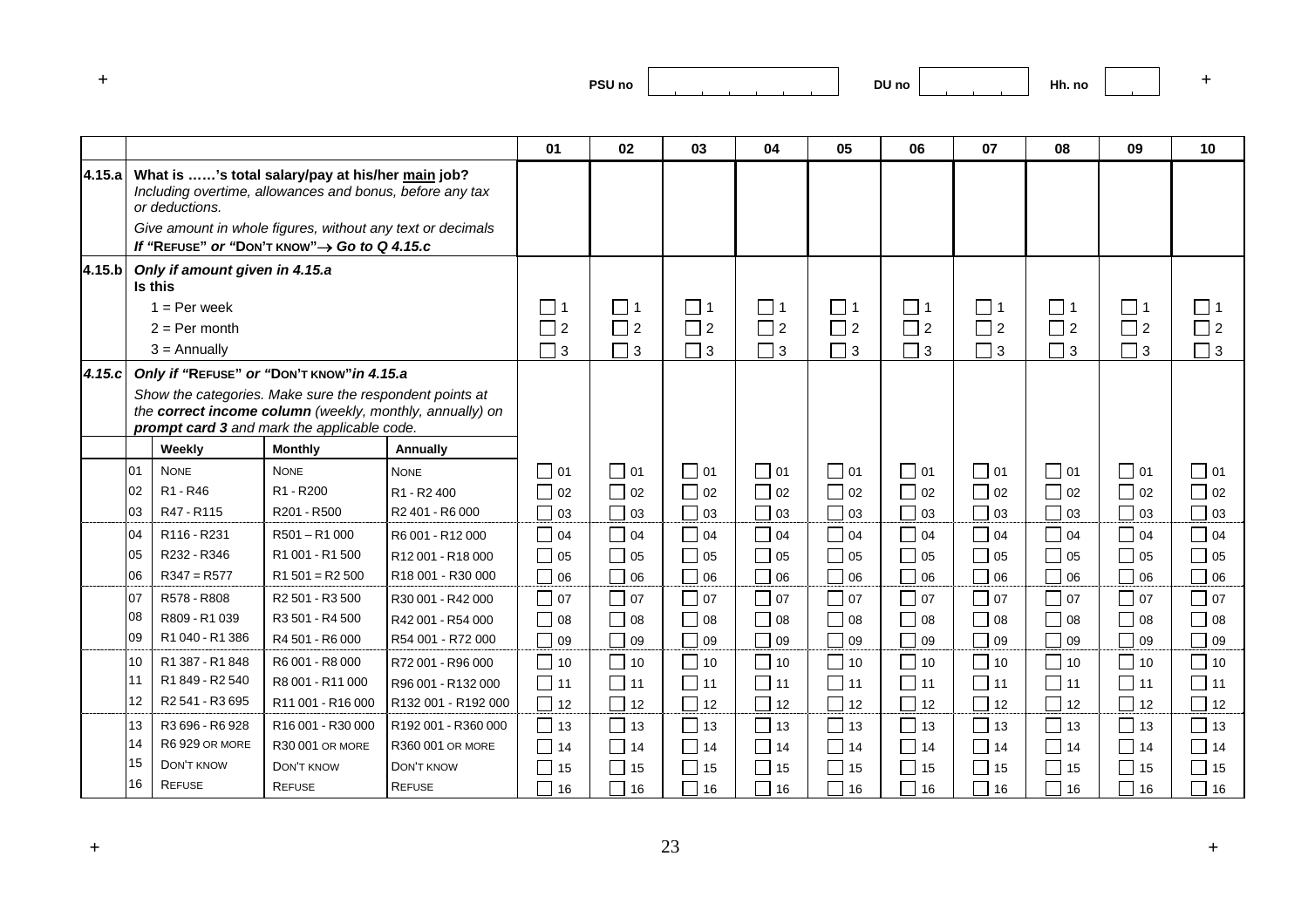|      |                                                                                                                       | 01       | 02         | 03       | 04       | 05            | 06          | 07          | 08       | 09       | 10          |
|------|-----------------------------------------------------------------------------------------------------------------------|----------|------------|----------|----------|---------------|-------------|-------------|----------|----------|-------------|
| 4.16 | How many regular workers has the organisation/<br>business/enterprise/branch where  works,<br>including him/herself?  |          |            |          |          |               |             |             |          |          |             |
|      | $1 = 1$                                                                                                               | □ 1      | $\sqcup$ 1 | $\Box$ 1 | $\Box$ 1 | □ 1           | $\Box$ 1    | $\Box$ 1    | $\Box$ 1 | $\Box$ 1 | $\Box$ 1    |
|      | $2 = 2 - 4$                                                                                                           | $\Box$ 2 | $\Box$ 2   | $\Box$ 2 | $\Box$ 2 | $\Box$ 2      | $\Box$ 2    | $\Box$ 2    | $\Box$ 2 | $\Box$ 2 | $\Box$ 2    |
|      | $3 = 5 - 9$                                                                                                           | $\Box$ 3 | $\Box$ 3   | $\Box$ 3 | $\Box$ 3 | $\square$ 3   | $\Box$ 3    | $\Box$ 3    | $\Box$ 3 | $\Box$ 3 | $\Box$ 3    |
|      | $4 = 10 - 19$                                                                                                         | 4        | $\Box$ 4   | $\Box$ 4 | $\Box$ 4 | $\Box$ 4      | $\Box$ 4    | $\Box$ 4    | $\Box$ 4 | $\Box$ 4 | $\Box$ 4    |
|      | $5 = 20 - 49$                                                                                                         | $\Box$ 5 | $\Box$ 5   | $\Box$ 5 | $\Box$ 5 | $\sqsupset$ 5 | $\Box$ 5    | $\square$ 5 | $\Box$ 5 | $\Box$ 5 | $\Box$ 5    |
|      | $6 = 50$ OR MORE                                                                                                      | $\Box$ 6 | $\Box$ 6   | $\Box$ 6 | $\Box$ 6 | $\Box$ 6      | $\square$ 6 | $\Box$ 6    | $\Box$ 6 | $\Box$ 6 | $\Box$ 6    |
|      | $7 =$ DON'T KNOW                                                                                                      | $\Box$ 7 | $\Box$ 7   | $\Box$ 7 | $\Box$ 7 | $\Box$ 7      | $\Box$ 7    | $\Box$ 7    | $\Box$ 7 | $\Box$ 7 | $\Box$ 7    |
| 4.17 | Is the organisation/ business/ enterprise/ branch where<br>works                                                      |          |            |          |          |               |             |             |          |          |             |
|      | a) a registered company or close corporation?                                                                         |          |            |          |          |               |             |             |          |          |             |
|      | $1 = YES$                                                                                                             | $\Box$ 1 | $\Box$ 1   | $\Box$ 1 | $\Box$ 1 | $\Box$ 1      | $\Box$ 1    | $\Box$ 1    | $\Box$ 1 | $\Box$ 1 | $\Box$ 1    |
|      | $2 = No$                                                                                                              | $\Box$ 2 | $\Box$ 2   | $\Box$ 2 | $\Box$ 2 | $\Box$ 2      | $\Box$ 2    | $\Box$ 2    | $\Box$ 2 | $\Box$ 2 | $\Box$ 2    |
|      | $3 =$ DON'T KNOW                                                                                                      | $\Box$ 3 | $\Box$ 3   | $\Box$ 3 | $\Box$ 3 | $\Box$ 3      | $\Box$ 3    | $\Box$ 3    | $\Box$ 3 | $\Box$ 3 | $\Box$ 3    |
|      | b) deducting UIF contributions for him/her?                                                                           |          |            |          |          |               |             |             |          |          |             |
|      | $1 = YES$                                                                                                             | $\Box$ 1 | $\Box$ 1   | $\Box$ 1 | $\Box$ 1 | $\Box$ 1      | $\Box$ 1    | $\square$ 1 | $\Box$ 1 | $\Box$ 1 | $\square$ 1 |
|      | 2 = No, because his/her income is above UIF limit                                                                     | $\Box$ 2 | $\Box$ 2   | $\Box$ 2 | $\Box$ 2 | $\Box$ 2      | $\Box$ 2    | $\Box$ 2    | $\Box$ 2 | $\Box$ 2 | $\Box$ 2    |
|      | $3 = No$ , for other reasons                                                                                          | $\Box$ 3 | $\Box$ 3   | $\Box$ 3 | $\Box$ 3 | $\Box$ 3      | $\Box$ 3    | $\Box$ 3    | $\Box$ 3 | $\Box$ 3 | $\Box$ 3    |
|      | $4 =$ DON'T KNOW                                                                                                      | $\Box$ 4 | $\Box$ 4   | $\Box$ 4 | $\Box$ 4 | $\Box$ 4      | $\Box$ 4    | $\Box$ 4    | $\Box$ 4 | $\Box$ 4 | $\Box$ 4    |
|      | c) providing for membership of, or contributions<br>towards, membership of a medical aid fund or health<br>insurance? |          |            |          |          |               |             |             |          |          |             |
|      | 1 = Yes, for him/herself only                                                                                         | $\Box$ 1 | $\Box$ 1   | $\Box$ 1 | $\Box$ 1 | $\Box$ 1      | $\Box$ 1    | $\Box$ 1    | $\Box$ 1 | $\Box$ 1 | $\Box$ 1    |
|      | 2 = Yes, for him/herself and his/her dependants                                                                       | $\Box$ 2 | $\Box$ 2   | $\Box$ 2 | $\Box$ 2 | $\Box$ 2      | $\Box$ 2    | $\Box$ 2    | $\Box$ 2 | $\Box$ 2 | $\Box$ 2    |
|      | 3 = No medical aid benefits provided                                                                                  | $\Box$ 3 | $\Box$ 3   | $\Box$ 3 | $\Box$ 3 | $\Box$ 3      | $\Box$ 3    | $\Box$ 3    | $\Box$ 3 | $\Box$ 3 | $\Box$ 3    |
|      | $4 =$ DON'T KNOW                                                                                                      | $\Box$ 4 | $\Box$ 4   | $\Box$ 4 | $\Box$ 4 | $\Box$ 4      | $\Box$ 4    | $\Box$ 4    | $\Box$ 4 | $\Box$ 4 | $\Box$ 4    |
|      | d) registered for VAT?                                                                                                |          |            |          |          |               |             |             |          |          |             |
|      | $1 = YES$                                                                                                             | $\Box$ 1 | $\Box$ 1   | $\Box$ 1 | $\Box$ 1 | $\Box$ 1      | $\Box$ 1    | $\square$ 1 | $\Box$ 1 | $\Box$ 1 | $\Box$ 1    |
|      | $2 = No$                                                                                                              | $\Box$ 2 | $\Box$ 2   | $\Box$ 2 | $\Box$ 2 | $\Box$ 2      | $\Box$ 2    | $\Box$ 2    | $\Box$ 2 | $\Box$ 2 | $\Box$ 2    |
|      | $3 =$ DON'T KNOW                                                                                                      | $\Box$ 3 | $\Box$ 3   | $\Box$ 3 | $\Box$ 3 | $\Box$ 3      | $\Box$ 3    | $\Box$ 3    | $\Box$ 3 | $\Box$ 3 | $\Box$ 3    |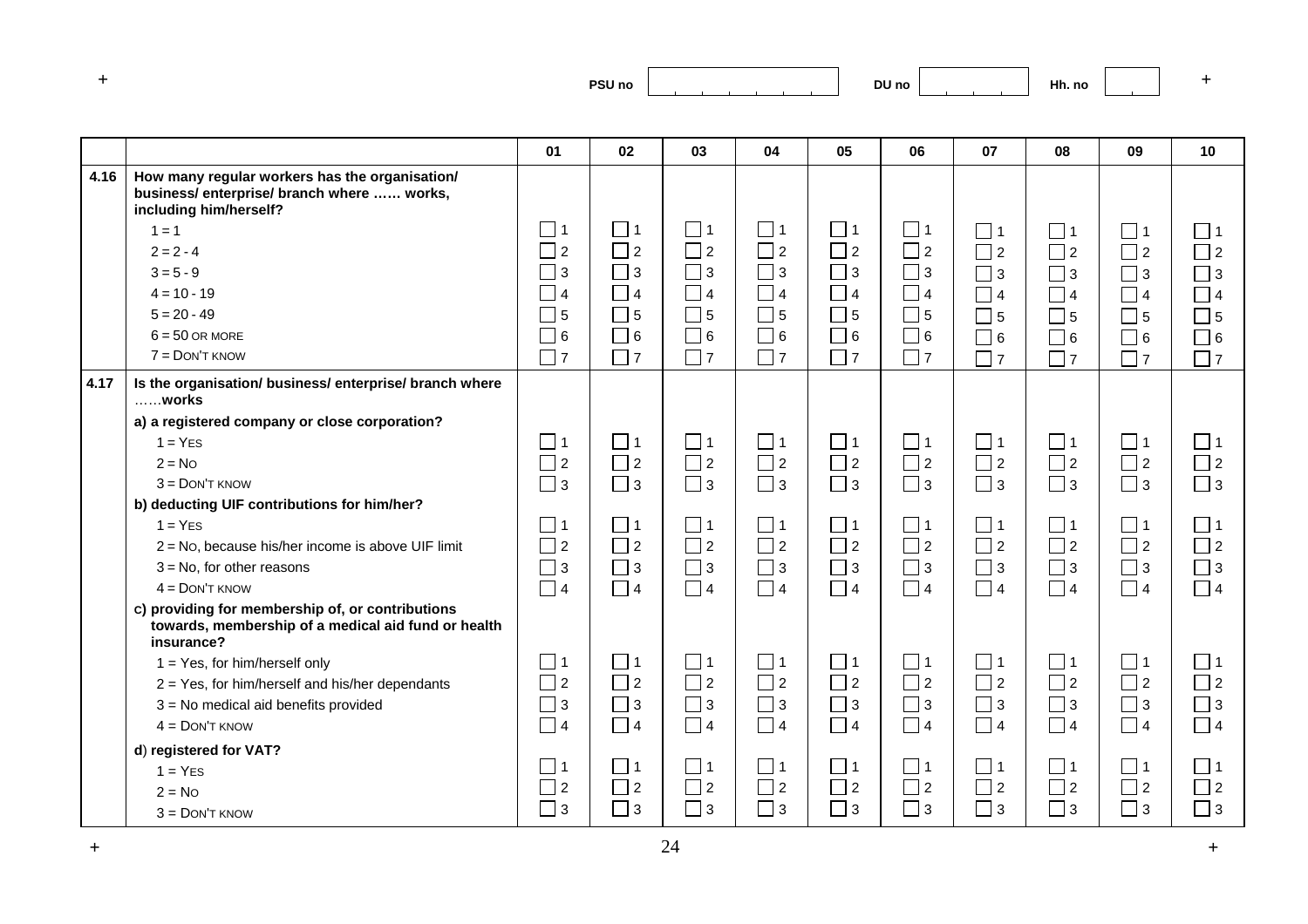|      |                                                                                                                                                                                                                                                                                                                                                                                                                                      | 01                               | 02                               | 03                        | 04                               | 05                               | 06                               | 07                               | 08                               | 09                               | 10                                                 |
|------|--------------------------------------------------------------------------------------------------------------------------------------------------------------------------------------------------------------------------------------------------------------------------------------------------------------------------------------------------------------------------------------------------------------------------------------|----------------------------------|----------------------------------|---------------------------|----------------------------------|----------------------------------|----------------------------------|----------------------------------|----------------------------------|----------------------------------|----------------------------------------------------|
| 4.18 | Is the organisation/ business/ enterprise/ branch where<br>works<br>$1 = \ln \text{ the formal sector?}$<br>$2 = \ln \text{ the informal sector}$ (including domestic work)?<br>$3 =$ DON'T KNOW<br>Formal sector employment is where the employer<br>(institution, business or private individual) is registered for<br>VAT to perform the activity. Informal sector employment is<br>where the employer is not registered for VAT. | $\Box$ 1<br>$\Box$ 2<br>$\Box$ 3 | $\Box$ 1<br>$\Box$ 2<br>$\Box$ 3 | 1<br>$\Box$ 2<br>$\Box$ 3 | $\Box$ 1<br>$\Box$ 2<br>$\Box$ 3 | $\Box$ 1<br>$\Box$ 2<br>$\Box$ 3 | $\Box$ 1<br>$\Box$ 2<br>$\Box$ 3 | $\Box$ 1<br>$\Box$ 2<br>$\Box$ 3 | $\Box$ 1<br>$\Box$ 2<br>$\Box$ 3 | $\Box$ 1<br>$\Box$ 2<br>$\Box$ 3 | $\Box$ 1<br>$\overline{\phantom{a}}$ 2<br>$\Box$ 3 |
| 4.19 | Does this organisation/ business/ enterprise/ branch<br>operate                                                                                                                                                                                                                                                                                                                                                                      |                                  |                                  |                           |                                  |                                  |                                  |                                  |                                  |                                  |                                                    |
|      | $01$ = Within the owner's dwelling/s – with its own space<br>(e.g. a separate room)?                                                                                                                                                                                                                                                                                                                                                 | $\Box$ 01                        | $\Box$ 01                        | $\square$ 01              | $\Box$ 01                        | $\Box$ 01                        | $\Box$ 01                        | $\Box$ 01                        | $\Box$ 01                        | $\Box$ 01                        | $\Box$ 01                                          |
|      | $02$ = Within the owner's dwelling/s – without its own<br>space (e.g. a family room)?                                                                                                                                                                                                                                                                                                                                                | $\Box$ 02                        | $\Box$ 02                        | $\Box$ 02                 | $\Box$ 02                        | $\Box$ 02                        | $\Box$ 02                        | $\Box$ 02                        | $\Box$ 02                        | $\Box$ 02                        | $\Box$ 02                                          |
|      | $03$ = In a structure attached to owner's dwelling/s or on<br>the same plot (e.g. a workshop in the back yard)?                                                                                                                                                                                                                                                                                                                      | $\Box$ 03                        | $\square$ 03                     | $\Box$ 03                 | $\Box$ 03                        | $\Box$ 03                        | $\Box$ 03                        | $\Box$ 03                        | $\Box$ 03                        | $\Box$ 03                        | $\Box$ 03                                          |
|      | 04 = Within another person's dwelling (e.g. a neighbour's<br>dwelling)?                                                                                                                                                                                                                                                                                                                                                              | $\Box$ 04                        | $\Box$ 04                        | $\Box$ 04                 | $\Box$ 04                        | $\Box$ 04                        | $\Box$ 04                        | $\Box$ 04                        | $\Box$ 04                        | $\Box$ 04                        | $\Box$ 04                                          |
|      | 05 = In a non-residential building (e.g. an office block<br>or factory)?                                                                                                                                                                                                                                                                                                                                                             | $\Box$ 05                        | $\Box$ 05                        | $\Box$ 05                 | $\Box$ 05                        | $\Box$ 05                        | $\Box$ 05                        | 05<br>$\Box$                     | $\Box$ 05                        | $\Box$ 05                        | $\Box$ 05                                          |
|      | $06$ = From a taxi rank?<br>$\rightarrow$ Go to Q 4.23                                                                                                                                                                                                                                                                                                                                                                               | $\Box$ 06                        | $\Box$ 06                        | $\Box$ 06                 | $\Box$ 06                        | $\Box$ 06                        | $\Box$ 06                        | $\Box$ 06                        | $\Box$ 06                        | $\Box$ 06                        | $\Box$ 06                                          |
|      | 07 = On a footpath, street or open space?                                                                                                                                                                                                                                                                                                                                                                                            | $\Box$ 07                        | $\Box$ 07                        | $\Box$ 07                 | $\Box$ 07                        | $\Box$ 07                        | $\Box$ 07                        | $\Box$<br>07                     | $\Box$ 07                        | $\Box$ 07                        | $\Box$ 07                                          |
|      | $08 = At a market?$                                                                                                                                                                                                                                                                                                                                                                                                                  | $\mathbf{I}$<br>08               | $\Box$ 08                        | $\bigcap$ 08              | $\overline{\phantom{a}}$<br>l 08 | $\Box$ 08                        | $\Box$ 08                        | $\mathbb{R}^n$<br> 08            | $\Box$ 08                        | $\Box$ 08                        | $\sim$<br>  08                                     |
|      | $09 = No$ fixed location/mobile?<br>$\rightarrow$ Go to Q 4.23                                                                                                                                                                                                                                                                                                                                                                       | 09<br>$\mathsf{L}$               | $\Box$ 09                        | $\bigcap$ 09              | $\Box$ 09                        | $\Box$ 09                        | $\Box$ 09                        | $\Box$<br>09                     | $\Box$ 09                        | $\Box$ 09                        | $ 09\rangle$                                       |
|      | $10 = At customer's homes or offices?$                                                                                                                                                                                                                                                                                                                                                                                               | $\Box$<br>10                     | $\Box$ 10                        | $\Box$ 10                 | $\Box$ 10                        | $\Box$ 10                        | $\Box$ 10                        | $\Box$<br>10                     | $\Box$ 10                        | $\Box$ 10                        | П<br>  10                                          |
|      | $11 =$ Other, specify                                                                                                                                                                                                                                                                                                                                                                                                                | $\Box$<br>11                     | $\Box$ 11                        | $\Box$ 11                 | $\Box$ 11                        | $\Box$ 11                        | $\Box$ 11                        | $\Box$ 11                        | $\Box$ 11                        | $\Box$ 11                        | П<br>11                                            |
|      | $12 =$ DON'T KNOW                                                                                                                                                                                                                                                                                                                                                                                                                    | $\Box$<br>12                     | $\Box$ 12                        | $\Box$ 12                 | $\Box$ 12                        | $\Box$ 12                        | $\Box$ 12                        | $\Box$<br>12                     | $\Box$ 12                        | $\Box$ 12                        | 12                                                 |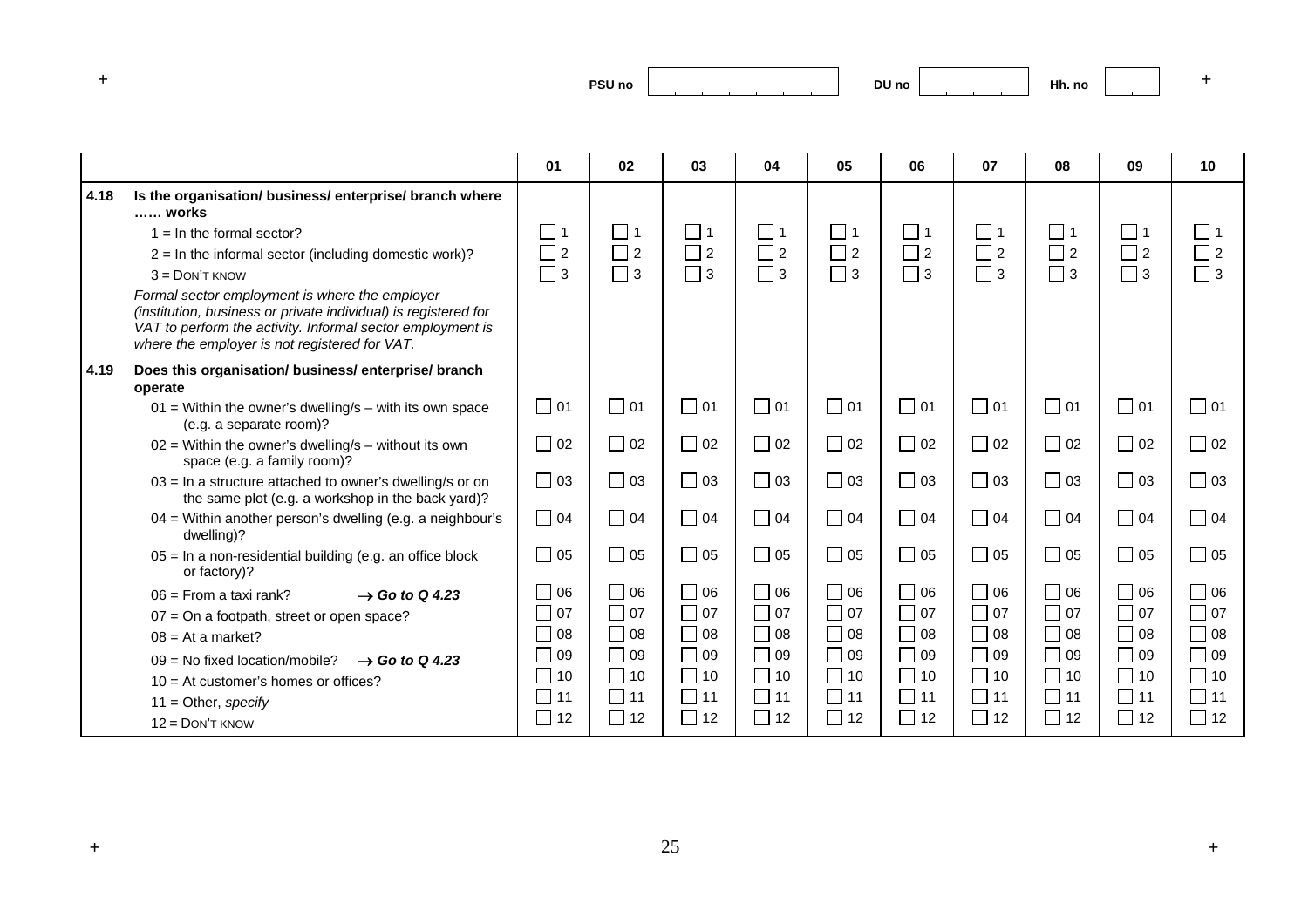| and the first process. |                   |
|------------------------|-------------------|
|                        | PSU <sub>no</sub> |
|                        |                   |

| 4.20 | Is electricity available at this site?                                                                  |           |             |                             |                            |           |                   |           |                             |             |           |
|------|---------------------------------------------------------------------------------------------------------|-----------|-------------|-----------------------------|----------------------------|-----------|-------------------|-----------|-----------------------------|-------------|-----------|
|      | $1 = YES$                                                                                               | _  1      | $\Box$ 1    | $\Box$ 1                    | $\Box$ 1                   | $\Box$ 1  | $\Box$ 1          | $\Box$ 1  | $\Box$ 1                    | $\square$ 1 | $\Box$ 1  |
|      | $2 = No$                                                                                                | $\Box$ 2  | $\Box$ 2    | $\Box$ 2                    | $\Box$ 2                   | $\Box$ 2  | $\Box$ 2          | $\Box$ 2  | $\sqsupset$ 2               | $\Box$ 2    | $\Box$ 2  |
|      | $3 =$ DON'T KNOW                                                                                        | $\Box$ 3  | $\square$ 3 | $\square$ 3                 | $\Box$ 3                   | $\Box$ 3  | $\Box$ 3          | $\Box$ 3  | $\Box$ 3                    | $\square$ 3 | $\Box$ 3  |
|      | $4 = NOT APPLICABLE$                                                                                    | $\Box$ 4  | $\Box$ 4    | $\Box$ 4                    | $\overline{\phantom{0}}$ 4 | $\Box$ 4  | $\Box$ 4          | $\Box$ 4  | $\Box$ 4                    | $\Box$ 4    | $\Box$ 4  |
| 4.21 | What is (the main) source of water for the organisation/<br>business/enterprise/branch (the main site)? |           |             |                             |                            |           |                   |           |                             |             |           |
|      | 01 = PIPED (TAP) WATER IN STRUCTURE                                                                     | $\Box$ 01 | $\Box$ 01   | $\Box$ 01                   | $\square$ 01               | $\Box$ 01 | $\Box$ 01         | $\Box$ 01 | $\Box$ 01                   | $\Box$ 01   | $\Box$ 01 |
|      | $02 =$ PIPED (TAP) WATER ON SITE                                                                        | 02        | $\Box$ 02   | $\sqsupset$ 02              | $\Box$<br>02               | $\Box$ 02 | 02                | $\Box$ 02 | $\Box$ 02                   | $\Box$ 02   | $\Box$ 02 |
|      | $03 =$ PUBLIC TAP/SHARED TAP WITH OTHERS                                                                | 03        | $\Box$ 03   | $\sqsupset$ 03              | $\Box$<br>03               | $\Box$ 03 | l 03              | $\Box$ 03 | $\Box$ 03                   | $\Box$ 03   | $\Box$ 03 |
|      | $04 = BOREHOLE ON SITE$                                                                                 | 04        | $\Box$ 04   | $\Box$ 04                   | $\Box$ 04                  | $\Box$ 04 | 04                | $\Box$ 04 | $\sqrt{04}$                 | $\Box$ 04   | $\Box$ 04 |
|      | $05 = B$ OREHOLE OFF SITE                                                                               | 05        | $\Box$ 05   | $\Box$ 05                   | $\Box$<br>05               | $\Box$ 05 | 05                | $\Box$ 05 | $\Box$ 05                   | $\Box$ 05   | $\Box$ 05 |
|      | $06 =$ RAINWATER TANK ON SITE                                                                           | 06        | $\Box$ 06   | $\overline{\phantom{0}}$ 06 | $\Box$<br>l 06             | $\Box$ 06 | 06                | $\Box$ 06 | $\Box$ 06                   | $\Box$ 06   | $\Box$ 06 |
|      | 07 = FLOWING WATER/STREAM                                                                               | 07        | $\Box$ 07   | $\bigcap$ 07                | $\Box$<br>07               | $\Box$ 07 | $\sqcap$ 07       | $\Box$ 07 | $\Box$ 07                   | $\Box$ 07   | $\Box$ 07 |
|      | $08 =$ DAM/POOL/STAGNANT WATER                                                                          | 08        | $\Box$ 08   | $\bigcap$ 08                | $\Box$ 08                  | $\Box$ 08 | 08                | $\Box$ 08 | $\overline{\phantom{0}}$ 08 | $\Box$ 08   | $\Box$ 08 |
|      | $09 = WELL$                                                                                             | 09        | $\Box$ 09   | $\Box$ 09                   | П<br>09                    | $\Box$ 09 | 09                | $\Box$ 09 | $\Box$ 09                   | $\Box$ 09   | $\Box$ 09 |
|      | $10 =$ SPRING                                                                                           | 10        | $\Box$ 10   | $\Box$ 10                   | $\Box$<br>10               | $\Box$ 10 | $\Box$ 10         | $\Box$ 10 | $\vert$ 10                  | $\Box$ 10   | $\Box$ 10 |
|      | $11 =$ OTHER, specify                                                                                   | 11        | $\Box$ 11   | $\Box$ 11                   | $\Box$<br>11               | $\Box$ 11 | $\overline{1}$ 11 | $\Box$ 11 | $\Box$ 11                   | $\Box$ 11   | $\Box$ 11 |
|      | $12 = No$ water access                                                                                  | 12        | $\Box$ 12   | $\Box$ 12                   | $\Box$<br>12               | $\Box$ 12 | $\Box$ 12         | $\Box$ 12 | $\Box$ 12                   | $\Box$ 12   | $\Box$ 12 |
|      | $13 = NOT APPLICABLE$                                                                                   | 13        | $\Box$ 13   | $\Box$ 13                   | $\Box$<br>13               | $\Box$ 13 | 13                | $\Box$ 13 | $\vert$ 13                  | $\Box$ 13   | $\Box$ 13 |
|      | $14 =$ DON'T KNOW                                                                                       | 14        | $\Box$ 14   | $\overline{\phantom{0}}$ 14 | $\Box$<br>14               | $\Box$ 14 | 14                | $\Box$ 14 | $ $ 14                      | $\Box$ 14   | $\Box$ 14 |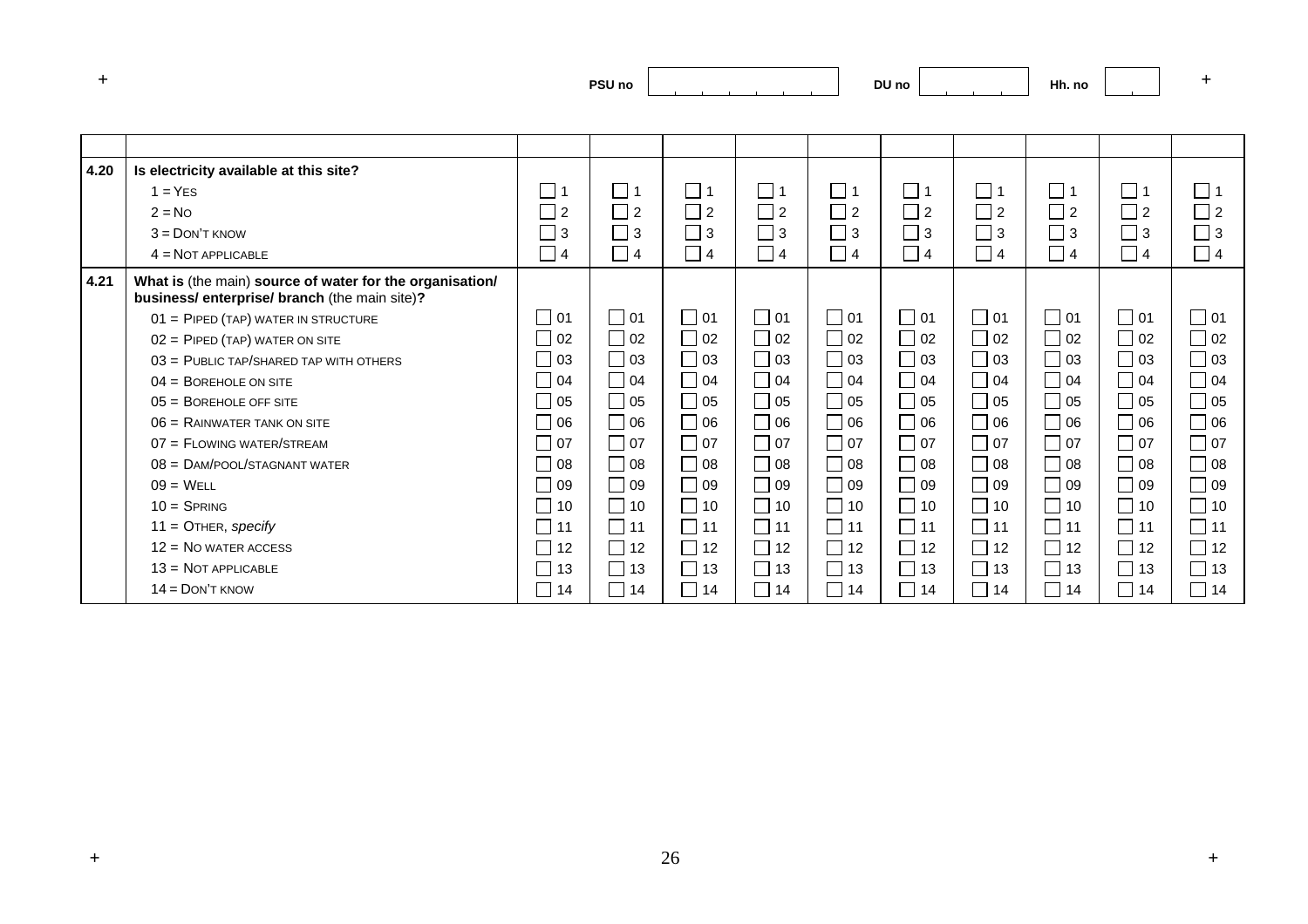| and the first process. |                   |
|------------------------|-------------------|
|                        | PSU <sub>no</sub> |
|                        |                   |

| 4.22 | What kind of toilet facility does the organisation/<br>business/enterprise/branch have?                           |                                  |                         |                            |                                  |                         |                            |                                              |                       |                              |                                 |
|------|-------------------------------------------------------------------------------------------------------------------|----------------------------------|-------------------------|----------------------------|----------------------------------|-------------------------|----------------------------|----------------------------------------------|-----------------------|------------------------------|---------------------------------|
|      | $01 =$ FLUSH TOILET ON SITE                                                                                       | $\Box$ 01                        | $\Box$ 01               | 01                         | $\Box$ 01                        | l 101                   | $\Box$ 01                  | $\Box$ 01                                    | $\Box$ 01             | $\Box$ 01                    | $\Box$ 01                       |
|      | $02 =$ FLUSH TOILET OFF SITE                                                                                      | 02                               | $\Box$ 02               | $\Box$ 02                  | $\Box$ 02                        | $\Box$ 02               | $\Box$ 02                  | $\Box$ 02                                    | $\Box$ 02             | $\Box$ 02                    | $\Box$ 02                       |
|      | $03 =$ CHEMICAL TOILET                                                                                            | 03                               | $\Box$ 03               | $\vert$ 03                 | $\Box$ 03                        | 03                      | $\Box$ 03                  | $\Box$ 03                                    | 103                   | $\Box$ 03                    | $\Box$ 03                       |
|      | $04 =$ PIT LATRINE WITH VENTILATION PIPE                                                                          | $\sim$<br>04                     | $\Box$ 04               | $\Box$ 04                  | $\Box$ 04                        | $\Box$ 04               | $\Box$ 04                  | $\Box$ 04                                    | $\Box$ 04             | $\Box$ 04                    | $\Box$ 04                       |
|      | $05 =$ PIT LATRINE WITHOUT VENTILATION PIPE                                                                       | 05<br>$\sim$                     | $\Box$ 05               | 05                         | $\Box$ 05                        | $\Box$ 05               | $\Box$ 05                  | $\Box$ 05                                    | $\Box$ 05             | $\Box$ 05                    | $\Box$ 05                       |
|      | $06 = BUCKET TOILET$                                                                                              | $\sim$<br>06                     | $\Box$ 06               | $\Box$ 06                  | $\Box$ 06                        | $\Box$ 06               | $\Box$ 06                  | $\Box$ 06                                    | $\Box$ 06             | $\Box$ 06                    | $\Box$ 06                       |
|      | $07 = \text{None}$                                                                                                | 07                               | $\Box$ 07               | 07                         | $\Box$ 07                        | $\Box$ 07               | $\Box$ 07                  | $\Box$ 07                                    | $\Box$ 07             | $\Box$ 07                    | $\Box$ 07                       |
|      | $08 =$ OTHER, specify                                                                                             | 08                               | $\Box$ 08               | ㄱ 08                       | $\Box$ 08                        | 08                      | $\Box$ 08                  | $\Box$ 08                                    | $\Box$ 08             | $\Box$ 08                    | $\Box$ 08                       |
|      | $09 = NOT APPLICABLE$                                                                                             | $\sim$<br>09                     | $\Box$ 09               | 90 ∏                       | $\Box$ 09                        | $\Box$ 09               | $\Box$ 09                  | $\Box$ 09                                    | $\Box$ 09             | $\Box$ 09                    | $\Box$ 09                       |
|      | $10 =$ DON'T KNOW                                                                                                 | $\mathsf{L}$<br>10               | $\Box$ 10               | $\vert$ 10                 | $\Box$ 10                        | $\Box$ 10               | $\Box$ 10                  | $\Box$ 10                                    | $\Box$ 10             | $\Box$ 10                    | $\Box$ 10                       |
| 4.23 | In the past 12 months, did  experience any of<br>following conditions while doing his/her economic<br>activities? | Yes No                           | Yes No                  | Yes No                     | Yes No                           | Yes No                  | Yes No                     | Yes No                                       | Yes No                | Yes No                       | Yes No                          |
|      | $01 =$ Hot working environment                                                                                    | $\mathbb{Z}^2$<br>$\Box$ 1       | $\Box$ 1<br>$\Box$ 2    | $\Box$ 1<br>$\Box$ 2       | $\mathbb{Z}^2$<br>$\mathsf{T}_1$ | $\Box$ 1<br>$\Box$ 2    | $\Box$ 1<br>$\Box$ 2       | $\Box$ 1<br>$\vert$ 12                       | $\Box$ 1<br>$\Box$ 2  | $\Box$ 2<br>- 11             | $\Box$ 2<br>$\Box$ 1            |
|      | $02 =$ Cold working environment                                                                                   | $\mathbb{Z}^2$<br>$\Box$ 1       | $\Box$ 1<br>$\Box$ 2    | $\Box$ 1<br>$\mathbb{Z}^2$ | $\mathbb{R}^2$<br>$\vert$ 1      | $\Box$ 1<br>$\Box$ 2    | $\Box$ 1<br>$\mathcal{L}$  | $\mathsf{T}_1$<br>$\overline{2}$             | $\Box$ 1<br>$\Box$ 2  | $\mathbin{\sqcap}$<br>- 11   | $\Box$ 2<br>$\blacksquare$ 1    |
|      | 03 = Dusty working environment                                                                                    | $\mathbb{Z}^2$<br>$\Box$ 1       | $\Box$ 2                | $\Box$ 1<br>$\mathbb{Z}^2$ | $\mathcal{a}_2$<br>- 11          | $\square$ 2             | $\mathbb{R}^2$<br>$\Box$ 1 | 1<br>$\overline{2}$                          | $\Box$ 2<br>$\Box$ 1  | $\mathbin{\sqcap}$           | $\square$ 2<br>$\vert$ 1        |
|      | 04 = Noisy working environment                                                                                    | $\mathbb{r}_1$<br>$\mathbb{Z}^2$ | $\Box$ 1<br>$\Box$ 2    | $\Box$ 1<br>$\mathbb{Z}^2$ | $\mathbb{R}^2$<br>□1             | $\Box$ 2                | $\Box$ 1<br>$\mathbb{r}_2$ | $\sqsupset$ 1<br>$\overline{2}$              | $\Box$ 1<br> 2        | $\mathbb{Z}^2$               | $\square$ 2<br>$\Box$ 1         |
|      | 05 = Dirty working environment                                                                                    | $\mathbin{\sqcap}_2$<br>  11     | $\Box$ 2                | $\Box$ 1<br>$\mathbb{Z}^2$ | $\mathbb{R}^2$                   | $\mathbb{I}^2$          | $\Box$ 1<br>$\mathbb{k}_2$ |                                              | $\Box$ 2              | 2                            | $\square$ 2                     |
|      | 06 = Working environment which smells bad                                                                         | $\mathbb{Z}^2$<br>$\Box$ 1       | $\Box$ 1<br>$\Box$ 2    | $\Box$ 1<br>$\Box$ 2       | $\mathbb{r}$<br>- 11             | $\Box$ 2<br>$\Box$ 1    | $\Box$ 1<br>$\mathbb{Z}^2$ | $\Box$ 1<br>$\overline{2}$                   | $\Box$ 1<br>$\Box$ 2  | 2                            | $\square$ 2<br>$\blacksquare$ 1 |
|      | 07 = Bad lighting (cannot see properly or light too bright)                                                       | $\mathbb{Z}^2$<br>$\Box$ 1       | $\Box$ 1<br>$\Box$ 2    | $\Box$ 1<br>$\mathbb{Z}^2$ | $\mathbb{R}^2$<br>- 11           | $\square$ 2<br>$\Box$ 1 | $\Box$ 1<br>$\mathbb{Z}^2$ | $\mathsf{T}_1$<br>$\overline{\phantom{0}}$ 2 | $\Box$ 1<br>$\Box$ 2  | $\Box$ 1<br>$\mathbb{r}_{2}$ | $\square$ 2<br>$\vert$ 1        |
|      | $08$ = Working with dangerous or poisonous substances                                                             | $\mathcal{L}_{2}$<br>$\Box$ 1    | $\Box$ 1<br>$\Box$ 2    | $\Box$ 1<br>$\mathbb{Z}^2$ | $\Box$ 2<br>- 11                 | $\Box$ 1<br>$\Box$ 2    | $\Box$ 1<br>$\mathsf{I}2$  | $\sqsupset$ 1<br>$\overline{2}$              | $\Box$ 1<br>$\Box$ 2  | $\mathbb{r}_{2}$<br>- 11     | $\square$ 2<br>$\Box$ 1         |
|      | 09 = Working with or close to dangerous machinery or<br>tools                                                     | $\mathbb{Z}^2$<br>$\Box$ 1       | $\Box$ 1<br>$\Box$ 2    | $\Box$ 1<br>$\Box$ 2       | $\mathbb{r}_{2}$<br>$\Box$ 1     | $\Box$ 2<br>$\square$ 1 | $\Box$ 1<br>$\square$ 2    | $\Box$ 1<br>$\Box$ 2                         | $\Box$ 1<br>$\Box$ 2  | $\Box$ 2<br>$\Box$ 1         | $\Box$ 2<br>$\Box$ 1            |
|      | $10 =$ Working with or near dangerous animals                                                                     | $\mathcal{L}_{2}$<br>  11        | $\Box$ 2<br>$\Box$ 1    | $\Box$ 1<br>$\Box$ 2       | $\mathbb{Z}^2$<br>- 11           | $\Box$ 2<br>$\Box$ 1    | $\Box$ 1<br>$\mathsf{I}_2$ | - 11<br>$\overline{2}$                       | $\Box$ 1<br>$\vert$ 2 | 2                            | $\Box$ 2<br>$\Box$ 1            |
|      | $11 =$ Bad sanitary conditions                                                                                    | $\mathbb{Z}^2$<br>$\Box$ 1       | $\Box$ 1<br>$\square$ 2 | $\Box$ 1<br>$\Box$ 2       | $\Box$ 2<br>- 11                 | $\Box$ 2<br>$\Box$ 1    | $\Box$ 2<br>$\Box$ 1       | $\Box$ 1<br>$\overline{2}$                   | $\Box$ 1<br>$\Box$ 2  | $\mathbb{Z}^2$               | $\Box$ 2<br>$\Box$ 1            |
|      | $12$ = Cramped working space                                                                                      | $\mathbb{Z}^2$<br>$\Box$ 1       | $\Box$ 1<br>$\Box$ 2    | $\Box$ 1<br>$\Box$ 2       | $\mathbb{R}^2$<br>- 11           | $\Box$ 1<br>$\Box$ 2    | $\Box$ 1<br>$\mathbb{Z}^2$ | $\Box$ 1<br>$\overline{2}$                   | $\Box$ 1<br>$\Box$ 2  | $\mathbb{R}^2$<br>- 11       | $\square$ 2<br>$\vert$ 1        |
|      | 13 = Any other conditions that are not comfortable,<br>specify                                                    | $\mathbin{\sqcap}$<br>$\Box$ 1   | $\Box$ 1<br>$\Box$ 2    | $\sqsupset$<br>$\Box$ 1    | $\mathbb{R}^2$<br>$\mathbb{k}$   | $\Box$ 2                | $\Box$ 1<br>$\mathbb{Z}^2$ | $\Box$ 1<br>$\overline{2}$                   | $\Box$ 1<br>$\Box$ 2  | $\mathbb{Z}^2$<br>$\Box$ 1   | $\Box$ 2<br>$\Box$ 1            |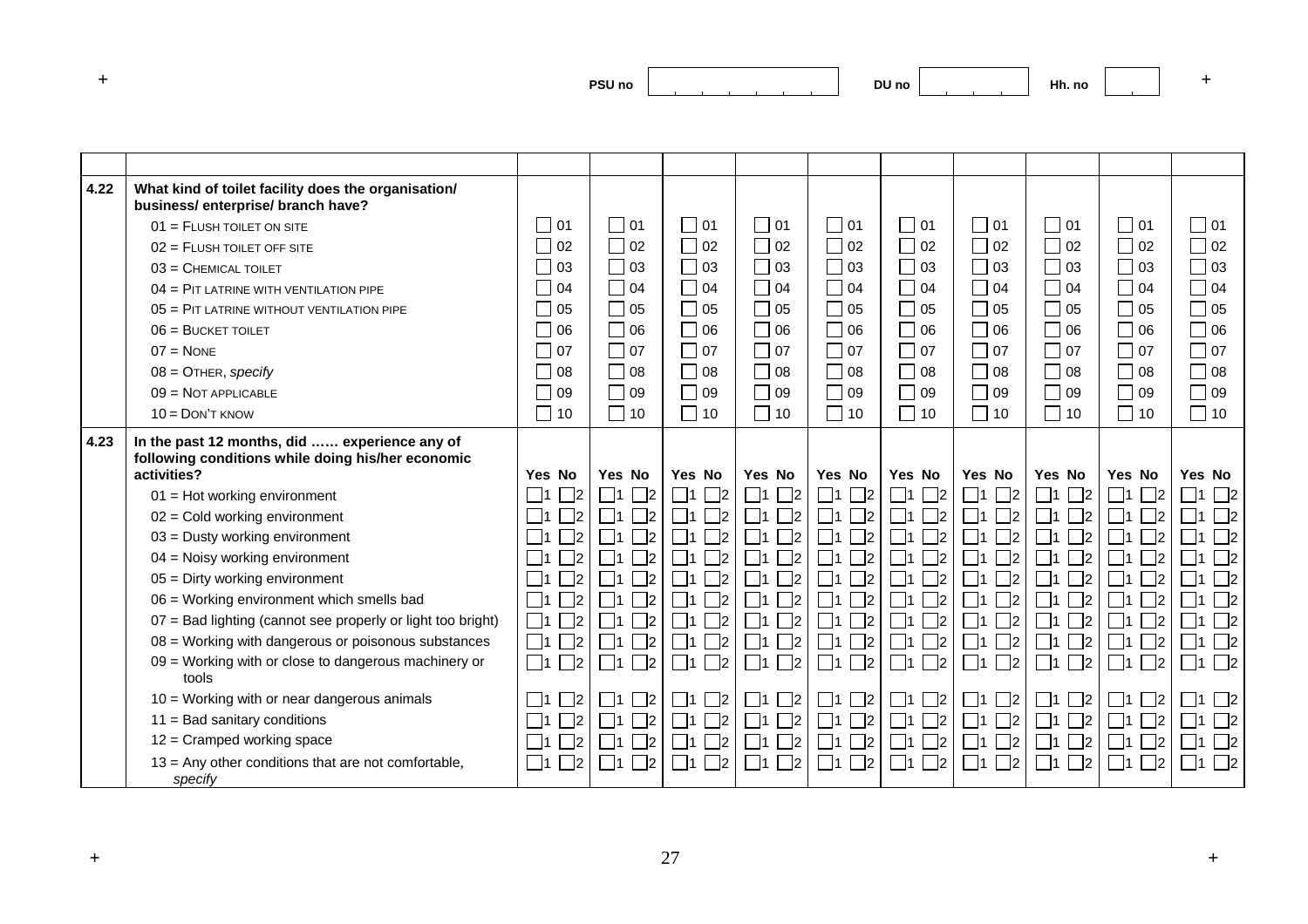| and the first process. | <b>PSU no</b><br>___ |
|------------------------|----------------------|
|------------------------|----------------------|

**DU no Hh. no <sup>+</sup>**

|      |                                                                                                          | 01                         | 02                         | 03                      | 04                         | 05                      | 06                   | 07                         | 08                   | 09                         | 10                   |
|------|----------------------------------------------------------------------------------------------------------|----------------------------|----------------------------|-------------------------|----------------------------|-------------------------|----------------------|----------------------------|----------------------|----------------------------|----------------------|
| 4.24 | Has  in the past 12 months been injured while doing<br>any of the economic activities mentioned earlier? |                            |                            |                         |                            |                         |                      |                            |                      |                            |                      |
|      | $1 = YES$                                                                                                | $\Box$ 1                   | $\Box$ 1                   | $\Box$ 1                | $\Box$ 1                   | $\Box$ 1                | $\Box$ 1             | $\Box$ 1                   | $\Box$ 1             | $\Box$ 1                   | $\Box$ 1             |
|      | $2 = No$                                                                                                 | $\Box$ 2                   | $\Box$ 2                   | $\Box$ 2                | $\Box$ 2                   | $\Box$ 2                | $\Box$ 2             | $\Box$ 2                   | $\Box$ 2             | $\Box$ 2                   | $\Box$ 2             |
|      | $3 =$ DON'T KNOW<br>$\rightarrow$ Go to Q 4.28                                                           | $\square$ 3                | $\Box$ 3                   | $\Box$ 3                | $\Box$ 3                   | $\Box$ 3                | $\Box$ 3             | $\Box$ 3                   | $\Box$ 3             | $\Box$ 3                   | $\Box$ 3             |
| 4.25 | How many times has<br>been injured due to work in<br>the past 12 months?                                 |                            |                            |                         |                            |                         |                      |                            |                      |                            |                      |
|      | $1 = 1$ TIME                                                                                             | $\Box$ 1                   | $\Box$ 1                   | $\Box$ 1                | $\Box$ 1                   | $\Box$ 1                | $\Box$ 1             | $\Box$ 1                   | $\Box$ 1             | $\Box$ 1                   | $\Box$ 1             |
|      | $2 = 2$ TIMES                                                                                            | $\sqsupset$ 2              | $\Box$ 2                   | $\Box$ 2                | $\Box$ 2                   | $\Box$ 2                | $\Box$ 2             | $\Box$ 2                   | $\Box$ 2             | $\Box$ 2                   | $\Box$ 2             |
|      | $3 = 3$ TIMES                                                                                            | $\sqsupset$ 3              | $\Box$ 3                   | $\Box$ 3                | $\Box$ 3                   | $\Box$ 3                | $\Box$ 3             | $\Box$ 3                   | $\Box$ 3             | $\Box$ 3                   | $\Box$ 3             |
|      | $4 = 4$ TIMES                                                                                            | □ 4                        | $\Box$ 4                   | $\Box$ 4                | $\Box$ 4                   | $\Box$ 4                | $\Box$ 4             | $\Box$ 4                   | $\Box$ 4             | $\Box$ 4                   | $\Box$ 4             |
|      | $5 = 5$ OR MORE TIMES                                                                                    | $\Box$ 5                   | $\square$ 5                | $\square$ 5             | $\Box$ 5                   | $\Box$ 5                | $\Box$ 5             | $\Box$ 5                   | $\Box$ 5             | $\square$ 5                | $\Box$ 5             |
|      | $6 =$ DON'T KNOW                                                                                         | $\Box$ 6                   | $\Box$ 6                   | $\Box$ 6                | $\Box$ 6                   | $\Box$ 6                | $\Box$ 6             | $\sqcap$ 6                 | $\Box$ 6             | $\Box$ 6                   | $\Box$ 6             |
| 4.26 | Did  injuries cause him/her                                                                              | Yes No                     | Yes No                     | Yes No                  | Yes No                     | Yes No                  | Yes No               | Yes No                     | Yes No               | Yes No                     | Yes No               |
|      | $1 = To stay in bed or at home for a day or more?$                                                       | $\Box$ 1<br>$\Box$ 2       | $\Box$ 2<br>$\Box$ 1       | $\Box$ 2<br>$\Box$ 1    | $\Box$ 1<br>$\Box$ 2       | $\Box$ 1<br>$\Box$ 2    | $\Box$ 2<br>$\Box$ 1 | $\Box$ 1<br>$\Box$ 2       | $\Box$ 2<br>$\Box$ 1 | $\Box$ 1 $\Box$ 2          | $\Box$ 1 $\Box$ 2    |
|      | $2 = To seek medical attention of any type?$                                                             | $\Box$ 1<br>$\mathbb{Z}^2$ | $\mathbb{Z}^2$<br>$\Box$ 1 | $\Box$ 2<br>$\Box$ 1    | $\Box$ 1<br>$\mathbb{Z}^2$ | $\Box$ 1<br>$\square$ 2 | $\Box$ 1<br>$\Box$ 2 | $\Box$ 1<br>$\mathsf{I}_2$ | $\Box$ 2<br>$\Box$ 1 | $\Box$ 1<br>$\Box$ 2       | $\Box$ 1<br>$\Box$ 2 |
|      | $3 = To$ have pain for more than one week?                                                               | $\Box$ 1<br>$\mathsf{I}_2$ | $\mathbb{Z}^2$<br>$\Box$ 1 | $\Box$ 2<br>$\Box$ 1    | $\Box$ 1<br>$\mathbb{R}^2$ | $\Box$ 2<br>$\Box$ 1    | $\Box$ 2<br>$\Box$ 1 | $\Box$ 1<br>$\mathsf{I}2$  | $\Box$ 2<br>$\Box$ 1 | $\Box$ 2<br>$\Box$ 1       | $\Box$ 1<br>$\Box$ 2 |
|      | $4 =$ To have any permanent or long-term disability?                                                     | $\Box$ 1<br>$\mathsf{I}_2$ | $\Box$ 2<br>$\Box$ 1       | $\square$ 2<br>$\Box$ 1 | $\Box$ 1<br>$\Box$ 2       | $\Box$ 2<br>$\Box$ 1    | $\Box$ 1<br>$\Box$ 2 | $\Box$ 1<br>$\Box$ 2       | $\Box$ 2<br>$\Box$ 1 | $\Box$ 1<br>$\square$ 2    | $\Box$ 1<br>$\Box$ 2 |
|      | $5 =$ Any other problem, specify                                                                         | $\Box$ 1<br>$\Box$ 2       | $\Box$ 1 $\Box$ 2          | $\square$ 2<br>$\Box$ 1 | $\Box$ 1<br>$\Box$ 2       | $\Box$ 1 $\Box$ 2       | $\Box$ 1<br>$\Box$ 2 | $\Box$ 1<br>$\Box$ 2       | $\Box$ 1 $\Box$ 2    | $\square$ 1<br>$\square$ 2 | $\Box$ 1 $\Box$ 2    |
| 4.27 | What was the major cause of the most serious injury?                                                     |                            |                            |                         |                            |                         |                      |                            |                      |                            |                      |
|      | $1 =$ Machinery or tools                                                                                 | $\Box$ 1                   | $\Box$ 1                   | $\Box$ 1                | $\Box$ 1                   | $\Box$ 1                | $\Box$ 1             | $\Box$ 1                   | $\Box$ 1             | $\Box$ 1                   | $\Box$ 1             |
|      | $2 = A$ fall or something falling                                                                        | $\Box$ 2                   | $\Box$ 2                   | $\Box$ 2                | $\Box$ 2                   | $\Box$ 2                | $\Box$ 2             | $\Box$ 2                   | $\Box$ 2             | $\Box$ 2                   | $\Box$ 2             |
|      | $3 = A$ person                                                                                           | $\Box$ 3                   | $\Box$ 3                   | $\Box$ 3                | $\Box$ 3                   | $\Box$ 3                | $\Box$ 3             | $\Box$ 3                   | $\Box$ 3             | $\Box$ 3                   | $\Box$ 3             |
|      | $4 = An animal$                                                                                          | $\Box$ 4                   | $\Box$ 4                   | $\Box$ 4                | $\Box$ 4                   | $\Box$ 4                | $\Box$ 4             | $\Box$ 4                   | $\Box$ 4             | $\Box$ 4                   | $\blacksquare$ 4     |
|      | $5 =$ Other, specify                                                                                     | ヿ5                         | $\square$ 5                | $\Box$ 5                | $\Box$ 5                   | $\Box$ 5                | $\Box$ 5             | $\sqsupset$ 5              | $\Box$ 5             | $\Box$ 5                   | $\Box$ 5             |
|      | $6 =$ DON'T KNOW                                                                                         | $\Box$ 6                   | $\Box$ 6                   | $\Box$ 6                | $\Box$ 6                   | $\Box$ 6                | $\Box$ 6             | $\Box$ 6                   | $\Box$ 6             | $\Box$ 6                   | $\Box$ 6             |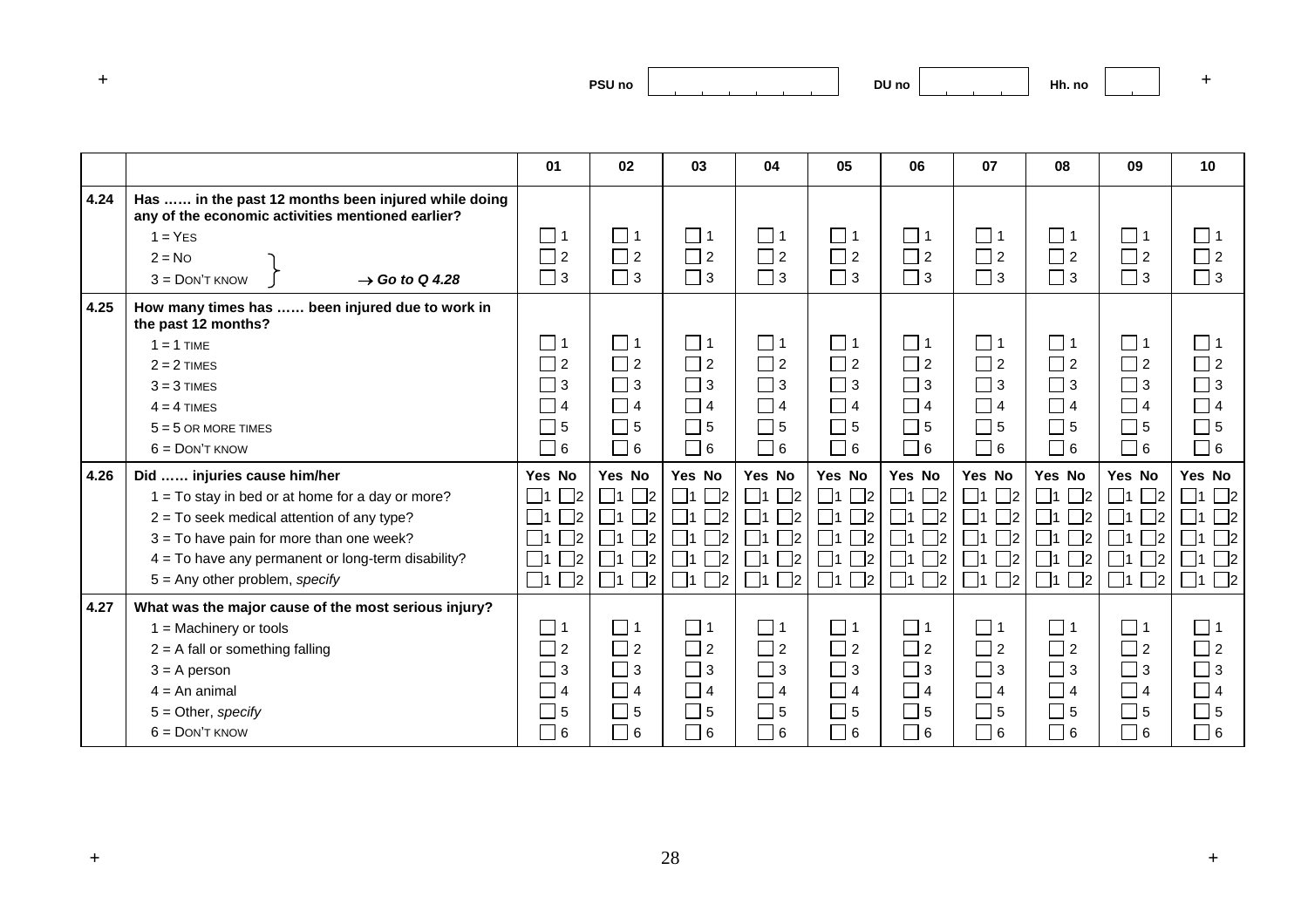**DU no Hh. no <sup>+</sup>**

|      |                                                                                                          | 01             | 02        | 03          | 04                               | 05        | 06                          | 07        | 08                | 09                         | 10                          |
|------|----------------------------------------------------------------------------------------------------------|----------------|-----------|-------------|----------------------------------|-----------|-----------------------------|-----------|-------------------|----------------------------|-----------------------------|
| 4.28 | In the past 12 months has  had any illness that<br>stopped him/her from doing these economic activities? |                |           |             |                                  |           |                             |           |                   |                            |                             |
|      | $1 = YES$                                                                                                | $\vert$ 1      |           |             |                                  |           | $\mathcal{L}$               |           | $\blacksquare$    | □ 1                        | $\mathcal{L}_{\mathcal{A}}$ |
|      | $2 = No$                                                                                                 | $\vert$ 2      | 2         | $\vert$ 2   | $\blacksquare$<br>$\overline{2}$ | $\vert$ 2 | ┑<br>$\overline{2}$         | $\vert$ 2 | $\bigcap$ 2       | $\Box$ 2                   | $\Box$ 2                    |
|      | $3 =$ DON'T KNOW                                                                                         | $\Box$ 3       | $\vert$ 3 | $\vert$ 3   | ┓<br>l 3                         | $\vert$ 3 | ٦<br>3                      | $\vert$ 3 | $\sqsupset$ 3     | $\lceil 3 \rceil$          | $\Box$ 3                    |
| 4.29 | Did  have to do heavy physical work in the past 12<br>months?                                            |                |           |             |                                  |           |                             |           |                   |                            |                             |
|      | 1 = Yes, often or regularly                                                                              | 」1             |           |             | $\sim$                           |           | $\mathcal{L}_{\mathcal{A}}$ | $\Box$    | $\blacksquare$    | □ 1                        | $\Box$                      |
|      | $2 = Yes$ , sometimes                                                                                    | $\vert$ 2      | $\vert$ 2 | $\vert$ 2   | $\Box$ 2                         | $\vert$ 2 | ┓<br>$\overline{2}$         | $\Box$ 2  | $\sqsupset$ 2     | $\Box$ 2                   | $\Box$ 2                    |
|      | $3 = Yes$ , but seldom                                                                                   | $\Box$ 3       | l 3       | $\bigcap$ 3 | ┓<br>-3                          | $\vert$ 3 | ┓<br>l 3                    | $\Box$ 3  | $\sqsupset$ 3     | $\Box$ 3                   | $\Box$ 3                    |
|      | $4 = No$ , never                                                                                         | 4              | l 4       | 4           | $\overline{4}$                   | $\vert 4$ | $\overline{4}$              | $\vert$ 4 | $\bigcap$ 4       | $\bigcap$ 4                | $\Box$ 4                    |
|      | $5 =$ DON'T KNOW                                                                                         | $\overline{5}$ | -5        | 5           | -5                               | 5         | 5                           | 5         | $\lceil 5 \rceil$ | $\overline{\phantom{a}}$ 5 | $\overline{\phantom{a}}$ 5  |

## **Working hours**

| 4.30 | How many hours, including overtime, did  work<br>during the last seven days |  |  |  |  |  |
|------|-----------------------------------------------------------------------------|--|--|--|--|--|
|      | a. In his/her main job/activity?                                            |  |  |  |  |  |
|      | b. In all other work activities? (See Q 2.1)                                |  |  |  |  |  |
|      | c. In total?                                                                |  |  |  |  |  |
|      | Add $a + b$ and confirm that this is correct.                               |  |  |  |  |  |
| 4.31 | How many hours per week, including overtime, does<br>usually work           |  |  |  |  |  |
|      | a. In his/her main job/activity?                                            |  |  |  |  |  |
|      | b. In all other work activities? (See Q 2.1 and Q 2.3)                      |  |  |  |  |  |
|      | c. In total?                                                                |  |  |  |  |  |
|      | Add $a + b$ and confirm that this is correct.                               |  |  |  |  |  |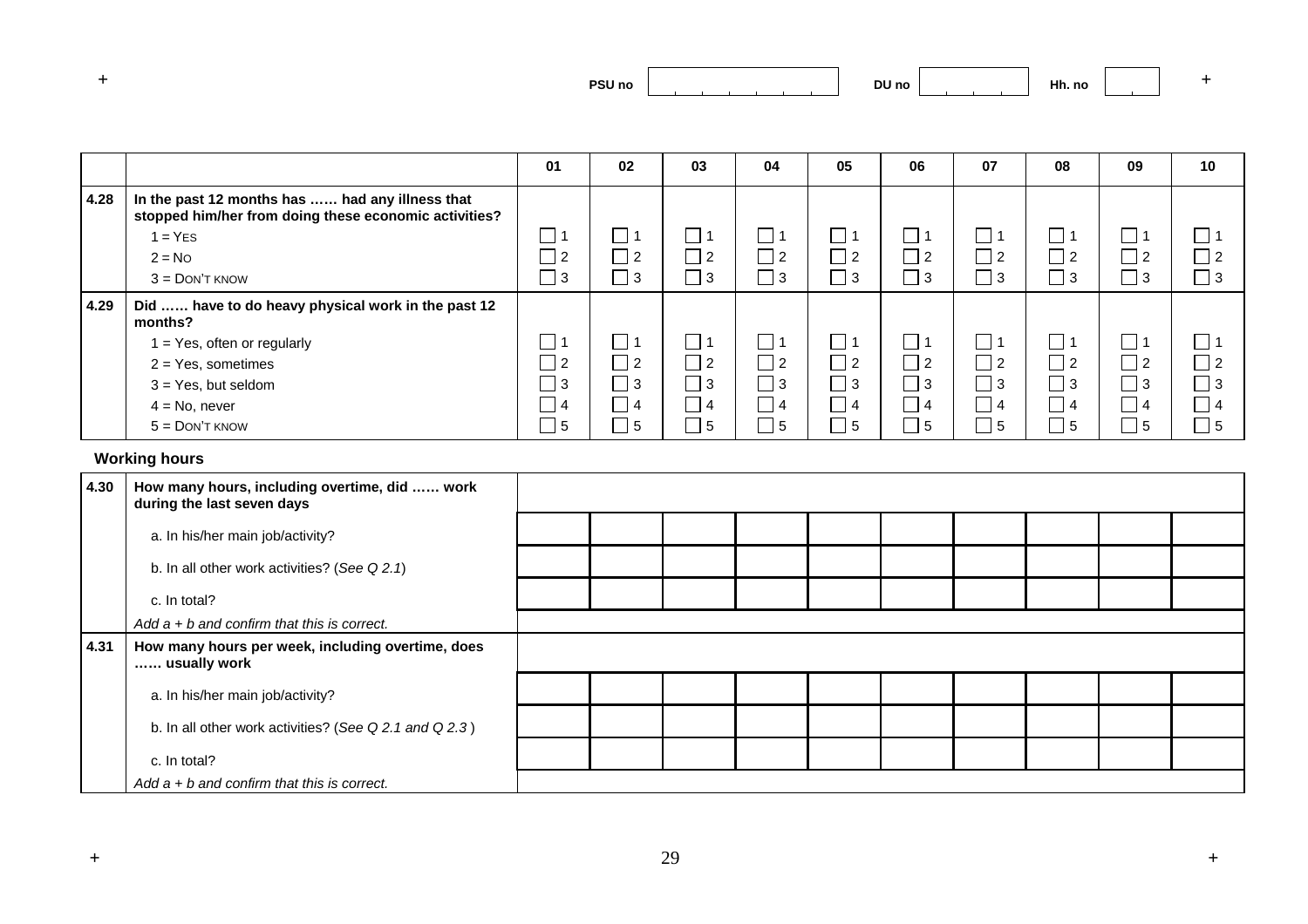| ___ | PSU <sub>no</sub> |
|-----|-------------------|
|     |                   |

Г

|      |                                                                                                                  | 01            | 02       | 03       | 04          | 05       | 06       | 07            | 08       | 09       | 10                         |
|------|------------------------------------------------------------------------------------------------------------------|---------------|----------|----------|-------------|----------|----------|---------------|----------|----------|----------------------------|
| 4.32 | Can  decide on the number of hours per week<br>during which he/she works, or are these fixed by the<br>employer? |               |          |          |             |          |          |               |          |          |                            |
|      | 1 = He/she can decide fully for him/herself                                                                      | $\Box$ 1      | $\Box$ 1 | $\Box$ 1 | $\Box$ 1    | $\Box$ 1 | $\Box$ 1 | $\Box$ 1      | $\Box$ 1 | $\Box$ 1 | $\Box$ 1                   |
|      | $2 = He/she$ can decide, but within a limited range (e.g.<br>flexitime)                                          | $\Box$ 2      | $\Box$ 2 | $\Box$ 2 | $\Box$ 2    | $\Box$ 2 | $\Box$ 2 | $\Box$ 2      | $\Box$ 2 | $\Box$ 2 | $\Box$ 2                   |
|      | 3 = Number of hours are fixed by his/her employer                                                                | $\Box$ 3      | $\Box$ 3 | $\Box$ 3 | $\Box$ 3    | $\Box$ 3 | $\Box$ 3 | $\Box$ 3      | $\Box$ 3 | $\Box$ 3 | $\Box$ 3                   |
|      | $4 =$ DON'T KNOW                                                                                                 | $\Box$ 4      | $\Box$ 4 | $\Box$ 4 | $\Box$ 4    | $\Box$ 4 | $\Box$ 4 | $\Box$ 4      | $\Box$ 4 | $\Box$ 4 | $\Box$ 4                   |
| 4.33 | Does  want to work longer hours?                                                                                 |               |          |          |             |          |          |               |          |          |                            |
|      | $1 = YES$                                                                                                        | $\square$ 1   | $\Box$ 1 | l 11     | $\square$ 1 | $\Box$ 1 | $\Box$ 1 | $\Box$ 1      | $\Box$ 1 | $\Box$ 1 | $\Box$ 1                   |
|      | $\rightarrow$ End of section for this person<br>$2 = No$                                                         | $\Box$ 2      | $\Box$ 2 | $\Box$ 2 | $\Box$ 2    | $\Box$ 2 | $\Box$ 2 | $\Box$ 2      | $\Box$ 2 | $\Box$ 2 | $\overline{1}$ 2           |
|      | $3 =$ DON'T KNOW                                                                                                 | $\Box$ 3      | $\Box$ 3 | $\Box$ 3 | $\Box$ 3    | $\Box$ 3 | $\Box$ 3 | $\sqsupset$ 3 | $\Box$ 3 | $\Box$ 3 | $\Box$ 3                   |
| 4.34 | If extra work was available, would  be able to start<br>such work in the next four weeks?                        |               |          |          |             |          |          |               |          |          |                            |
|      | $1 = YES$                                                                                                        | $\sqsupset$ 1 | $\Box$ 1 | $\Box$ 1 | $\Box$ 1    | $\Box$ 1 | $\Box$ 1 | $\Box$ 1      | $\Box$ 1 | $\Box$ 1 | $\Box$ 1                   |
|      | $2 = No$<br>$\rightarrow$ End of section for this person                                                         | $\Box$ 2      | $\Box$ 2 | $\Box$ 2 | $\Box$ 2    | $\Box$ 2 | $\Box$ 2 | $\Box$ 2      | $\Box$ 2 | $\Box$ 2 | $\Box$ 2                   |
|      | $3 =$ DON'T KNOW                                                                                                 | $\Box$ 3      | $\Box$ 3 | $\Box$ 3 | $\Box$ 3    | $\Box$ 3 | $\Box$ 3 | $\Box$ 3      | $\Box$ 3 | $\Box$ 3 | $\Box$ 3                   |
| 4.35 | During the past four weeks, has  taken any action to<br>look for or prepare for any extra work?                  |               |          |          |             |          |          |               |          |          |                            |
|      | $1 = YES$                                                                                                        | ヿ1            | $\Box$ 1 | $\Box$ 1 | $\Box$ 1    | $\Box$ 1 | $\Box$ 1 | $\Box$ 1      | $\Box$ 1 | $\Box$ 1 | $\sqsupset$ 1              |
|      | $\rightarrow$ End of section for this person<br>$2 = No$                                                         | $\Box$ 2      | $\Box$ 2 | $\Box$ 2 | $\Box$ 2    | $\Box$ 2 | $\Box$ 2 | $\Box$ 2      | $\Box$ 2 | $\Box$ 2 | $\overline{\phantom{a}}$ 2 |
|      | $3 =$ DON'T KNOW                                                                                                 | $\Box$ 3      | $\Box$ 3 | $\Box$ 3 | $\Box$ 3    | $\Box$ 3 | $\Box$ 3 | $\Box$ 3      | $\Box$ 3 | $\Box$ 3 | $\Box$ 3                   |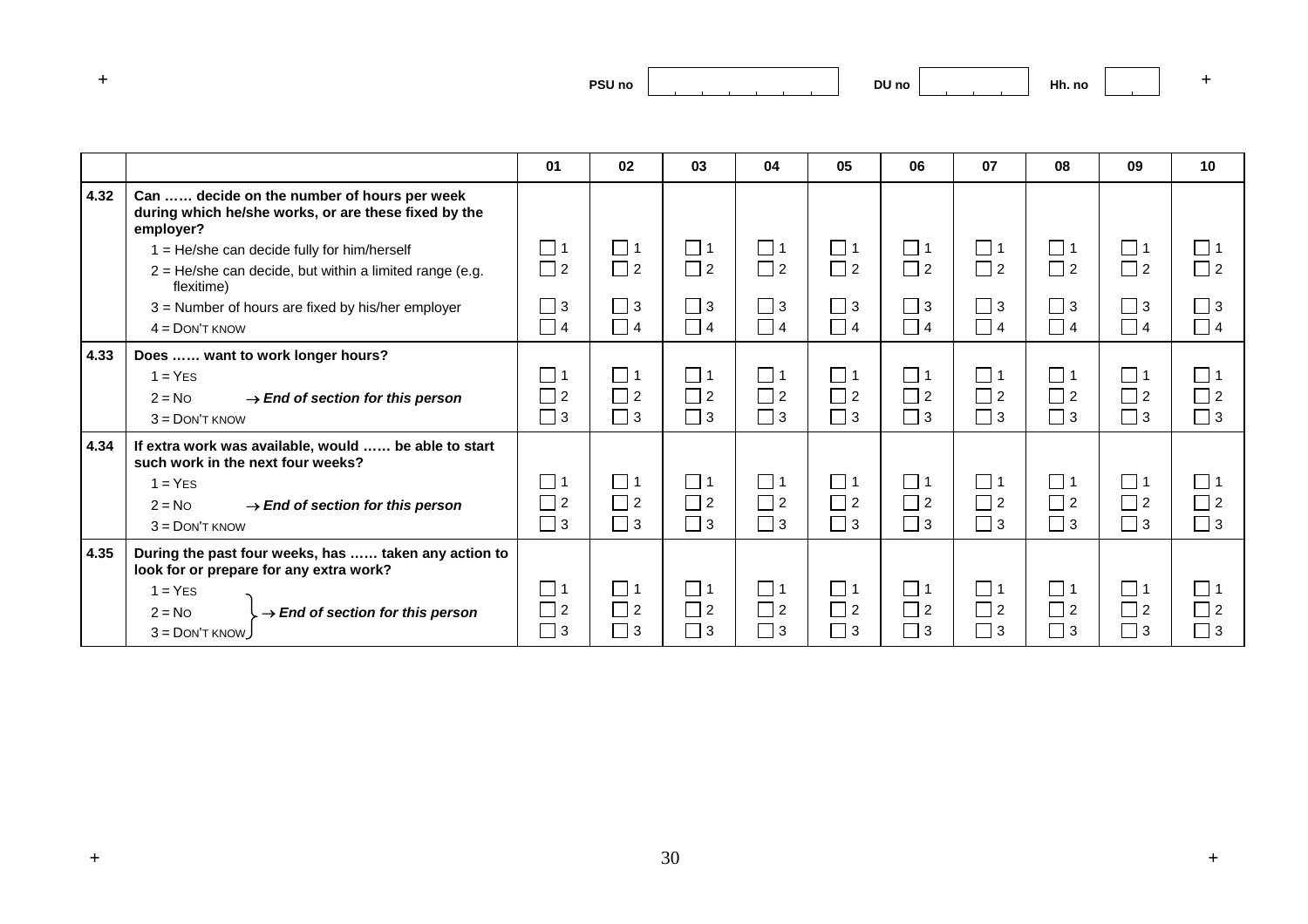| and the first process. | <b>PSU no</b> |
|------------------------|---------------|
|                        |               |

|      |                                                                                                         | 01              | 02          | 03       | 04                         | 05                       | 06       | 07       | 08       | 09          | 10          |
|------|---------------------------------------------------------------------------------------------------------|-----------------|-------------|----------|----------------------------|--------------------------|----------|----------|----------|-------------|-------------|
| 4.36 | What activities did  do to look or prepare for extra<br>work?<br>Give only one answer, the main one     |                 |             |          |                            |                          |          |          |          |             |             |
|      | 1 = ENQUIRED AT WORKPLACES, FARMS, FACTORIES OR<br>CALLED ON OTHER POSSIBLE EMPLOYERS                   | $\Box$ 1        | $\Box$ 1    | $\Box$ 1 | $\Box$ 1                   | $\Box$<br>$\overline{1}$ | $\Box$ 1 | $\Box$ 1 | $\Box$ 1 | $\Box$ 1    | $\Box$ 1    |
|      | 2 = WAITED/REGISTERED AT EMPLOYMENT AGENCY, LABOUR<br>BROKER, DEPARTMENT OF LABOUR OR TRADE UNION       | $\Box$ 2        | $\Box$ 2    | $\Box$ 2 | $\Box$ 2                   | $\Box$ 2                 | $\Box$ 2 | $\Box$ 2 | $\Box$ 2 | $\Box$ 2    | $\Box$ 2    |
|      | 3 = PLACED OR ANSWERED ADVERTISEMENTS                                                                   | $\Box$ 3        | $\Box$ 3    | $\Box$ 3 | $\Box$ 3                   | $\Box$ 3                 | $\Box$ 3 | $\Box$ 3 | $\Box$ 3 | $\Box$ 3    | $\Box$ 3    |
|      | 4 = SOUGHT ASSISTANCE FROM FRIENDS OR RELATIVES                                                         | $\sqsupset$ 4   | $\Box$ 4    | $\Box$ 4 | $\Box$ 4                   | $\Box$ 4                 | $\Box$ 4 | $\Box$ 4 | $\Box$ 4 | $\Box$ 4    | $\Box$ 4    |
|      | $5 =$ LOOKED FOR LAND, BUILDINGS OR EQUIPMENT OR APPLIED<br>FOR PERMIT TO START OWN BUSINESS OR FARMING | $\Box$ 5        | $\Box$ 5    | $\Box$ 5 | $\Box$ 5                   | $\Box$ 5                 | $\Box$ 5 | $\Box$ 5 | $\Box$ 5 | $\Box$ 5    | $\square$ 5 |
|      | $6 =$ WAITING AT THE STREET-SIDE                                                                        | 6               | $\Box$ 6    | $\Box$ 6 | $\Box$ 6                   | $\Box$ 6                 | $\Box$ 6 | $\Box$ 6 | $\Box$ 6 | $\Box$ 6    | $\Box$ 6    |
|      | $7 =$ OTHER                                                                                             | $\overline{17}$ | $\Box$ 7    | $\Box$ 7 | $\Box$ 7                   | $\Box$ 7                 | $\Box$ 7 | $\Box$ 7 | $\Box$ 7 | $\Box$ 7    | $\Box$ 7    |
|      | $8 =$ DON'T KNOW                                                                                        | 8               | $\Box$ 8    | $\Box$ 8 | $\overline{\phantom{0}}$ 8 | $\Box$ 8                 | $\Box$ 8 | $\Box$ 8 | 8        | $\Box$ 8    | $\Box$ 8    |
| 4.37 | Was  mostly looking for                                                                                 |                 |             |          |                            |                          |          |          |          |             |             |
|      | $=$ The same work with more hours?                                                                      |                 | $\Box$ 1    | $\Box$ 1 | $\Box$ 1                   | $\Box$                   | $\Box$ 1 | $\Box$ 1 | $\Box$ 1 | $\Box$ 1    | □ 1         |
|      | $2$ = Different work with more hours?                                                                   | $\perp$         | $\Box$ 2    | $\Box$ 2 | $\Box$ 2                   | $\frac{1}{2}$            | $\Box$ 2 | $\Box$ 2 | $\Box$ 2 | $\square$ 2 | $\Box$ 2    |
|      | $3 =$ DON'T KNOW                                                                                        | $\vert$ 3       | $\square$ 3 | $\Box$ 3 | ヿ 3                        | $\vert$ 3                | $\Box$ 3 | $\Box$ 3 | 3        | $\Box$ 3    | $\Box$ 3    |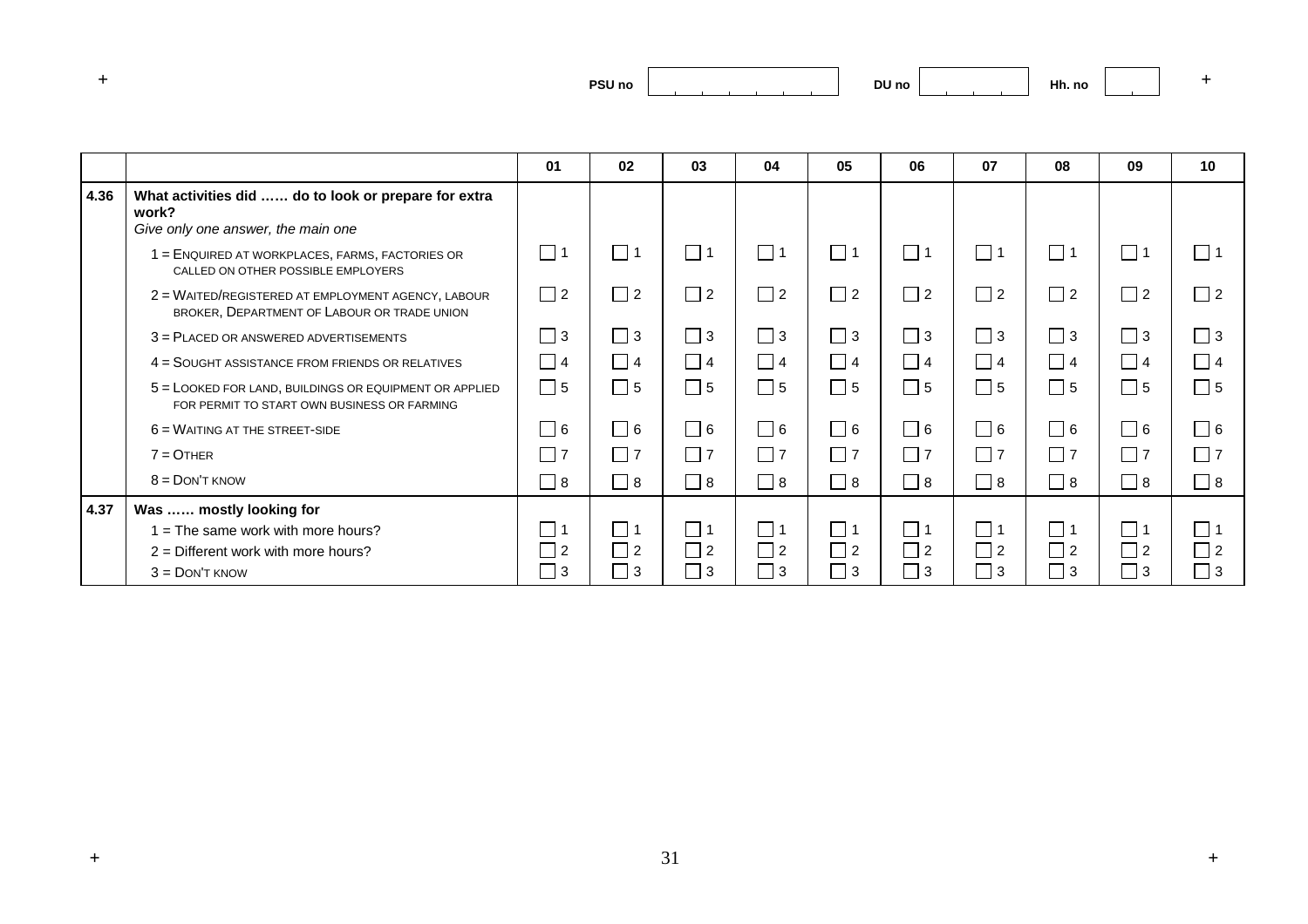

## **SECTION 5 This section covers information regarding farming activities**

*Ask for all persons 15 years and over***.**

|     |                                                                                                                                                                                                                                       | 01                                     | 02                 | 03                         | 04                                          | 05                      | 06                         | 07                       | 08                         | 09                      | 10                |
|-----|---------------------------------------------------------------------------------------------------------------------------------------------------------------------------------------------------------------------------------------|----------------------------------------|--------------------|----------------------------|---------------------------------------------|-------------------------|----------------------------|--------------------------|----------------------------|-------------------------|-------------------|
| 5.1 | Did  grow or helped growing any produce, e.g.<br>maize or other crops, vegetables or fruit, or keep any<br>stock, such as cattle, sheep, goats, horses, even<br>chickens, for sale or for household use during the last<br>12 months? |                                        |                    |                            |                                             |                         |                            |                          |                            |                         |                   |
|     | $1 = YFS$                                                                                                                                                                                                                             | $\Box$ 1                               | $\Box$ 1           | $\Box$ 1                   | $\Box$ 1                                    | $\Box$ 1                | $\Box$ 1                   | $\Box$ 1                 | $\Box$ 1                   | $\Box$ 1                | $\Box$ 1          |
|     | $2 = No$<br>$\rightarrow$ End of Section 5 for this person.                                                                                                                                                                           | $\Box$ 2                               | $\Box$ 2           | $\Box$ 2                   | $\Box$ 2                                    | $\Box$ 2                | $\Box$ 2                   | $\Box$ 2                 | $\Box$ 2                   | $\Box$ 2                | $\Box$ 2          |
| 5.2 | During which months was  engaged in growing<br>produce or keeping stock in the last 12 months?                                                                                                                                        |                                        |                    |                            |                                             |                         |                            |                          |                            |                         |                   |
|     | Mark a "YES" or a "No" for all months                                                                                                                                                                                                 | Yes No                                 | Yes No             | Yes No                     | Yes No                                      | Yes No                  | Yes No                     | Yes No                   | Yes No                     | Yes No                  | Yes No            |
|     |                                                                                                                                                                                                                                       | 1<br>$\overline{2}$                    | $\vert$ 2          | $\vert$ 2                  | 2 <br>$\vert$ 1                             | $\Box$ 1<br>$\vert$ 2   | $\Box$ 1<br>$\Box$ 2       | $\overline{2}$<br> 1     | $\Box$ 1<br>$\vert$ 2      | $\Box$ 1<br> 2          | 1<br>$\vert$ 2    |
|     |                                                                                                                                                                                                                                       | $\Box$ 1<br>$\overline{2}$             | $\vert$ 2          | $\vert$ 2                  | - 12                                        | $\Box$ 2                | $\Box$ 1<br>$\mathsf{I}2$  | $\overline{2}$           | 2                          | $\Box$ 1                |                   |
|     |                                                                                                                                                                                                                                       | $\Box$ 1<br>$\Box$ 2                   | $\vert$ 2          | 2                          | $\Box$ 1<br>72                              | $\Box$ 1<br>$\Box$ 2    | $\mathbb{r}_2$<br>$\Box$ 1 | $\Box$ 2<br>- 11         | $\vert$ 2                  | $\Box$ 1<br>$\vert$ 2   | $\Box$            |
|     |                                                                                                                                                                                                                                       | $\Box$ 1<br>$\overline{\phantom{1}}$ 2 | 72                 | 2                          | $\mathbb{R}^2$                              | $\Box$ 2                | $\mathbb{R}^2$<br>$\Box$ 1 | $\mathbb{Z}^2$<br>- 11   | 72                         | □1<br>$\vert$ 2         |                   |
|     |                                                                                                                                                                                                                                       | $\Box$ 1<br>$\overline{\phantom{0}}$   | $\mathsf{I}2$      | 2                          | $\mathbb{Z}^2$                              | $\Box$ 1<br>$\Box$ 2    | $\Box$ 1<br>$\mathsf{I}2$  | $\mathsf{r}_{2}$<br>- 11 | 2                          | $\vert$ 2               |                   |
|     |                                                                                                                                                                                                                                       | $\Box$ 1<br>$\vert$ 2                  | 72                 | $\vert$ 2                  | - 12                                        | $\Box$ 2                | $\mathbb{Z}^2$<br>- 11     | $\mathsf{I}_2$           | 72                         | - 11                    |                   |
|     |                                                                                                                                                                                                                                       | $\Box$ 1<br>$\vert$ 2                  | $\overline{2}$     | $\vert$ 2                  | - 12<br>- 11                                | 11<br>$\Box$ 2          | $\vert$ 2<br>$\vert$ 11    | $\vert$ 2<br>- 11        | $\vert$ 2                  | - 11<br>- 12            |                   |
|     |                                                                                                                                                                                                                                       | $\Box$ 1<br>$\overline{2}$             | $\mathbin{\sqcap}$ | $\mathbb{Z}^2$             | ㄱ2<br>$\vert$ 1                             | $\Box$ 1<br>$\Box$ 2    | $\mathbb{Z}^2$<br>$\Box$ 1 | $\overline{2}$<br>- 11   | 72                         | $\vert$ 1<br>$\vert$ 2  | $\Box$ 2          |
|     |                                                                                                                                                                                                                                       | $\mathbb{Z}^2$<br>$\Box$ 1             | $\mathbb{R}^2$     | <u> 72</u>                 | 72<br>$\vert$ 1                             | $\square$ 2<br>$\Box$ 1 | $\mathbb{r}_2$<br>  11     | $\mathbb{Z}^2$<br>- 11   | $\mathbb{R}^2$             | $\mathbb{Z}^2$<br>- 11  |                   |
|     |                                                                                                                                                                                                                                       | $\Box$ 1<br>$\overline{2}$             | -12                | $\vert$ 2                  | - 12                                        | ㄱ2                      | - 12<br>- 11               | $\overline{2}$           | $\mathsf{I}2$              | $\vert 2 \vert$<br>- 11 |                   |
|     |                                                                                                                                                                                                                                       | $\Box$ 1<br>$\mathbin{\sqcap}$         | $\mathbb{Z}^2$     | $\mathbin{\sqcap}$         | 72                                          | $\Box$ 2                | $\mathbb{Z}^2$<br>l 11     | $\Box$ 2<br>- 11         | $\mathbb{R}^2$             | □1<br>$\vert$ 2         |                   |
|     |                                                                                                                                                                                                                                       | $\Box$ 1<br>$\Box$ 2                   | $\Box$ 2<br>  11   | $\mathbb{R}^2$<br>$\Box$ 1 | $\Box$ 2<br>$\blacksquare$ 1                | $\Box$ 1<br>$\Box$ 2    | $\Box$ 2<br>$\Box$ 1       | $\Box$ 2<br>$\Box$ 1     | $\mathbb{Z}^2$<br>$\Box$ 1 | $\Box$ 1<br>$\Box$ 2    | $\Box$ 1 $\Box$ 2 |
| 5.3 | Why does  grow or help in growing farm<br>produce or keep stock for the household?                                                                                                                                                    |                                        |                    |                            |                                             |                         |                            |                          |                            |                         |                   |
|     | $1 = As a main source of food for the household$                                                                                                                                                                                      | $\vert$ 1                              | l 11               | l 11                       | □1                                          | l 11                    | $\overline{111}$           | $\Box$ 1                 | 1                          | l 11                    | 111               |
|     | $2 = As$ the main source of income/earning a living                                                                                                                                                                                   | $\vert$ 2                              | $\Box$ 2           | $\Box$ 2                   | $\Box$ 2                                    | $\Box$ 2                | $\Box$ 2                   | $\Box$ 2                 | $\Box$ 2                   | $\Box$ 2                | $\Box$ 2          |
|     | $3 = As$ an extra source of income                                                                                                                                                                                                    | $\Box$ 3                               | $\square$ 3        | $\Box$ 3                   | $\Box$ 3                                    | $\Box$ 3                | $\Box$ 3                   | $\Box$ 3                 | ヿз                         | $\Box$ 3                | $\Box$ 3          |
|     | $4 = As$ an extra source of food for the household                                                                                                                                                                                    | 4                                      | $\Box$ 4           | $ $   4                    | $\begin{array}{ c c c } \hline \end{array}$ | $\Box$ 4                | $ $   4                    | $\Box$ 4                 | 4                          | 4                       | $\Box$ 4          |
|     | $5 = As$ a leisure activity or hobby, e.g. gardening                                                                                                                                                                                  | $\Box$ 5                               | $\Box$ 5           | 5                          | $\Box$ 5                                    | 5                       | 5                          | $\Box$ 5                 | $\frac{1}{5}$              | 5                       | $\Box$ 5          |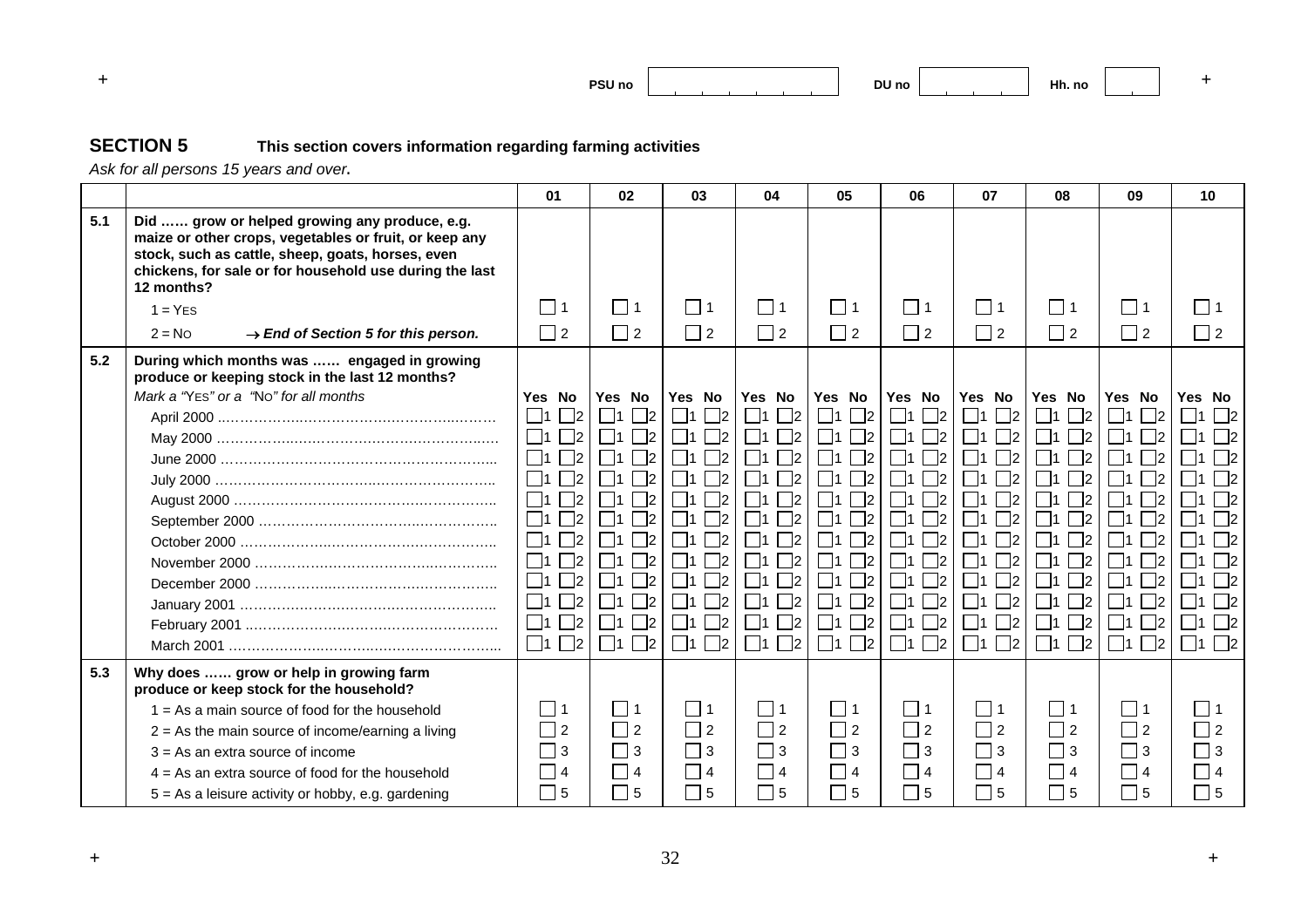**+ PSU noDU no Hh. no <sup>+</sup>**

## **SECTION 6 This section covers information regarding the household, mainly about water and sanitation.**

*Ask a responsible adult in the household* 

| 6.1 | Does this household have access to piped water from a<br>local or regional water scheme?                      |                |
|-----|---------------------------------------------------------------------------------------------------------------|----------------|
|     | $1 = Yes$ , IN DWELLING                                                                                       | 1              |
|     | $2 = Yes$ , IN YARD                                                                                           | $\mathfrak{p}$ |
|     | $3 = Yes$ , OFF SITE                                                                                          | 3              |
|     | $4 = NQ$<br>$\rightarrow$ Go to Q 6.3                                                                         | 4              |
| 6.2 | Is this water treated?                                                                                        |                |
|     | $1 = YFS$                                                                                                     | 1              |
|     | $2 = NQ$                                                                                                      | $\mathcal{P}$  |
|     | $3 =$ DON'T KNOW                                                                                              | 3              |
|     | If Q 6.1 = 1 or 2 $\rightarrow$ Go to Q 6.8                                                                   |                |
|     | If Q 6.1 = 3<br>$\rightarrow$ Go to Q 6.5                                                                     |                |
| 6.3 | What is this household's main source of water?                                                                |                |
|     | $01 = \text{BOREHOLE}$ IN YARD                                                                                | 01             |
|     | 02 = BOREHOLE OUTSIDE YARD/COMMUNAL                                                                           | 02             |
|     | $03 =$ RAIN-WATER TANK IN YARD                                                                                | 03             |
|     | $04 =$ FLOWING WATER/RIVER/STREAM<br>$\rightarrow$ Go to Q 6.5                                                | 04             |
|     | $05 =$ DAM/POOL/STAGNANT WATER                                                                                | 05             |
|     | $06 = WELL$                                                                                                   | 06             |
|     | 07 = SPRING (PROTECTED)                                                                                       | 07             |
|     | $08 = \text{Water-CARRIER/TANKER}$<br>$\rightarrow$ Go to Q 6.4                                               | 08             |
|     | $09 = \text{Water}$ vendor                                                                                    | 09             |
|     | $\rightarrow$ Go to Q 6.5<br>$10 =$ OTHER, specify                                                            | 10             |
|     | $11 =$ DON'T KNOW                                                                                             | 11             |
| 6.4 | What is the source of water from the water-carrier/<br>tanker or vendor?                                      |                |
|     | Give response code from Q 6.3. If the water source is from<br>a local or regional water scheme, give code 12. |                |

| 6.5 | Who mainly fetches the water?<br>$1 =$ Men<br>$2 =$ Women<br>$3 =$ Children<br>$4 =$ Elderly<br>$5 = NOT APPLICABLE$<br>$\rightarrow$ Go to Q 6.7                                                                                                                                                                                                                                                                                                                                                 | 1<br>2<br>3<br>4<br>5                                                                                                         |
|-----|---------------------------------------------------------------------------------------------------------------------------------------------------------------------------------------------------------------------------------------------------------------------------------------------------------------------------------------------------------------------------------------------------------------------------------------------------------------------------------------------------|-------------------------------------------------------------------------------------------------------------------------------|
| 6.6 | How long does it take to walk to the water source?<br>$1 =$ Less than 3 minutes (less than 200m)<br>$2 = 3 - 6$ minutes (200m - 400m)<br>$3 =$ More than 6 minutes (more than 400m)                                                                                                                                                                                                                                                                                                               | 1<br>$\overline{2}$<br>3                                                                                                      |
| 6.7 | How much water is used each day?<br>$1 = 1$<br>$(1 - 20$ LITRES)<br><b>20 LITRE CONTAINER</b><br>(21 - 60 LITRES)<br>$2 = 2 - 3$ 20 LITRE CONTAINERS<br>(61 - 100 LITRES)<br>$3 = 4 - 5$<br>20 LITRE CONTAINERS<br>(101 - 140 LITRES)<br>$4 = 6 - 7$ 20 LITRE CONTAINERS<br>$5 = 8 - 10$ 20 LITRE CONTAINERS $(141 - 200$ LITRES)<br>$6 = 11$<br>20 LITRE CONTAINERS OR MORE (200 + LITRES)<br>For all who do not have access to piped water from a<br>water scheme<br>$\rightarrow$ Go to Q 6.16 | 1<br>$\overline{2}$<br>3<br>4<br>5<br>6                                                                                       |
| 6.8 | Ask for all who have access to piped water from a water<br>scheme, i.e Q 6.1 = 1, 2 or 3<br>Does the service provider provide your household with<br>a) a conventional water meter?<br>b) a prepayment water meter?<br>c) regulated supply?<br>d) bill for water used?<br>e) flat rate bill?<br>f) attendant at source?                                                                                                                                                                           | <b>Yes</b><br><b>No</b><br>$\overline{2}$<br>1<br>1<br>$\overline{2}$<br>1<br>$\overline{2}$<br>1<br>2<br>$\overline{2}$<br>2 |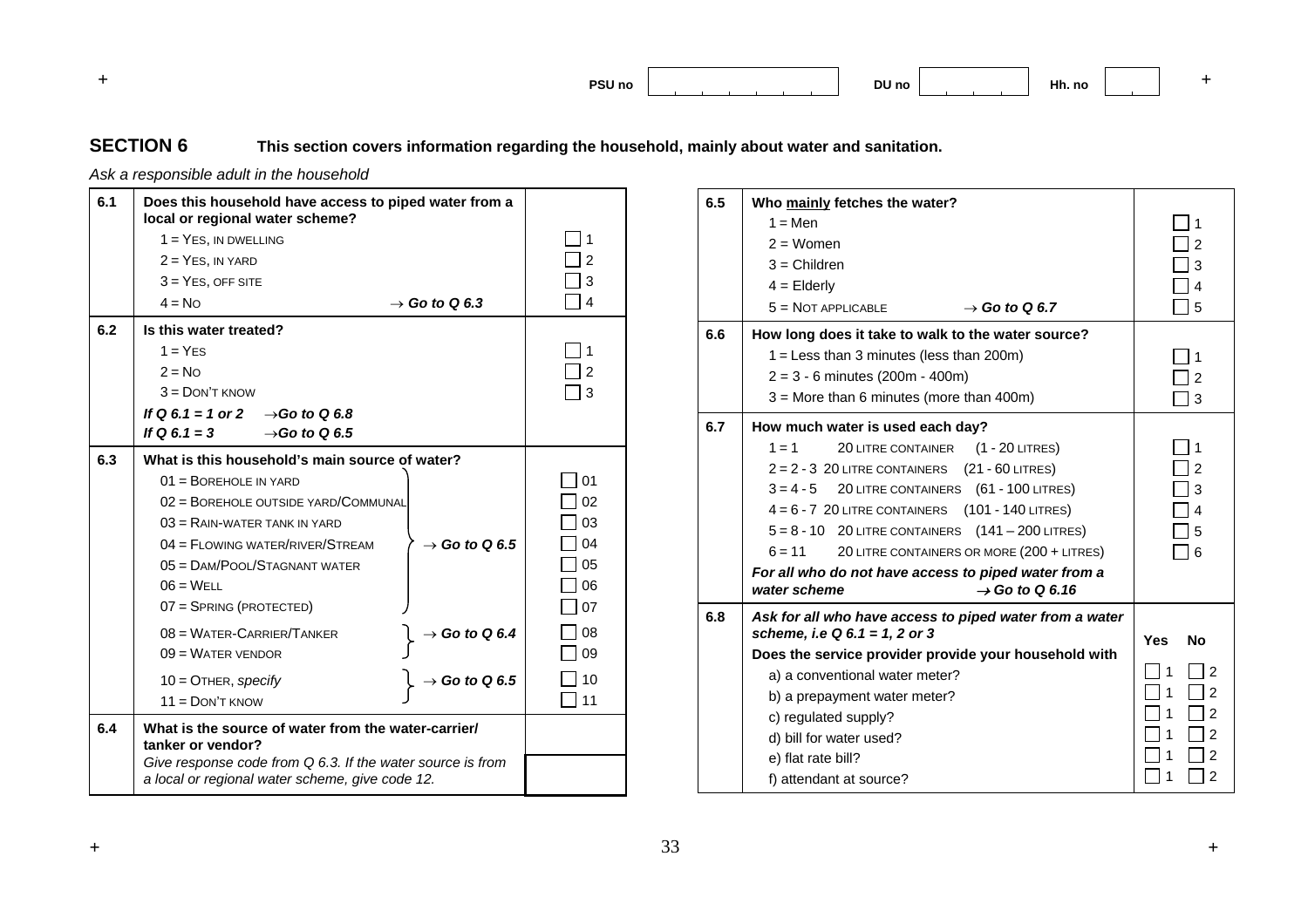**DU no Hh. no <sup>+</sup>**

| 6.9  | How much water is used on average in a month?               |   |
|------|-------------------------------------------------------------|---|
|      | $1 = Up to 6$ kilolitres                                    | 1 |
|      | $2 =$ Between 7 and 10 kilolitres                           |   |
|      | $3 =$ Between 11 and 50 kilolitres                          | 3 |
|      | $4 =$ Between 51 and 100 kilolitres                         | 4 |
|      | $5 = 101 +$ , Specify                                       | 5 |
|      | $6 =$ DON'T KNOW                                            | 6 |
| 6.10 | Does the household pay for water?                           |   |
|      | $1 = YFS$                                                   | 1 |
|      | $2 = No$<br>$\rightarrow$ Go to Q 6.12                      | 2 |
|      | $3 =$ DON'T KNOW<br>$\rightarrow$ Go to Q 6.13              | 3 |
| 6.11 | How much does it cost per month?                            |   |
|      | $1 = R10$ OR LESS                                           |   |
|      | $2 = R11 - R20$                                             |   |
|      | $3 = R21 - R50$                                             | 3 |
|      | $4 = R51 - R100$                                            |   |
|      | $5 = R101 - R200$                                           | 5 |
|      | $6 = R201 - R300$                                           |   |
|      | $7 = R301+$                                                 |   |
|      | $8 = A$ fixed, unknown, cost for water included in the rent | 8 |
|      | $9 =$ DON'T KNOW                                            | 9 |
|      | $\rightarrow$ Go to Q 6.13                                  |   |
| 6.12 | Why does the household not pay for water?                   |   |
|      | 1 = INEFFICIENT METERING AND BILLING SYSTEM                 |   |
|      | $2$ = NO METERING AND BILLING SYSTEM IN PLACE AT ALL        | 2 |
|      | 3 = PREPAYMENT METER IS NOT WORKING                         | 3 |
|      | $4 =$ THE COST OF WATER IS TOO HIGH                         | 4 |
|      | 5 = UNHAPPY WITH THE LEVEL OF SERVICE PROVIDED              | 5 |
|      | $6$ = THE GOVERNMENT MUST SUPPLY FREE WATER                 |   |
|      | 7 = OTHERS DO NOT PAY FOR WATER                             |   |
|      | $8$ = THE HOUSEHOLD ONLY USES THE FREE BASIC AMOUNT         | 8 |
|      | $9 =$ OTHER, specify                                        | 9 |
|      |                                                             |   |

| 6.13 | How often do you get interruptions in your piped water<br>supply?   |   |
|------|---------------------------------------------------------------------|---|
|      | $1 = D$ All Y                                                       | 1 |
|      | $2 = \text{WFFKI Y}$                                                | 2 |
|      | $3 = M$ ONTHLY                                                      | 3 |
|      | $4 = 6$ MONTHLY                                                     | 4 |
|      | $5 = YEARY$                                                         | 5 |
|      | $6 =$ ALMOST NEVER<br>$\rightarrow$ Go to Q 6.16                    | 6 |
| 6.14 | What normally causes the interruption?                              |   |
|      | $1 =$ BURST PIPES                                                   | 1 |
|      | $2 =$ PUMP NOT WORKING                                              | 2 |
|      | $3 =$ GENERAL MAINTENANCE                                           | 3 |
|      | $4 =$ NOT ENOUGH WATER IN THE SYSTEM (DEMAND TOO HIGH)              | 4 |
|      | $5 =$ WATER ONLY DELIVERED AT FIXED TIMES $\rightarrow$ Go to Q6.16 | 5 |
|      | 6 = NON-PAYMENT FOR SERVICES (CUT OFF)                              | 6 |
|      | $7 =$ VANDALISM                                                     | 7 |
|      | $8 =$ OTHER, specify                                                | 8 |
| 6.15 | When is the problem usually rectified?                              |   |
|      | $1 =$ THE SAME DAY                                                  |   |
|      | $2 =$ DURING THE SAME WEEK                                          | 2 |
|      | $3 =$ DURING THE SAME MONTH                                         | 3 |
|      | $4 =$ LONGER THAN MONTH, specify                                    | 4 |

**+** 34 **+**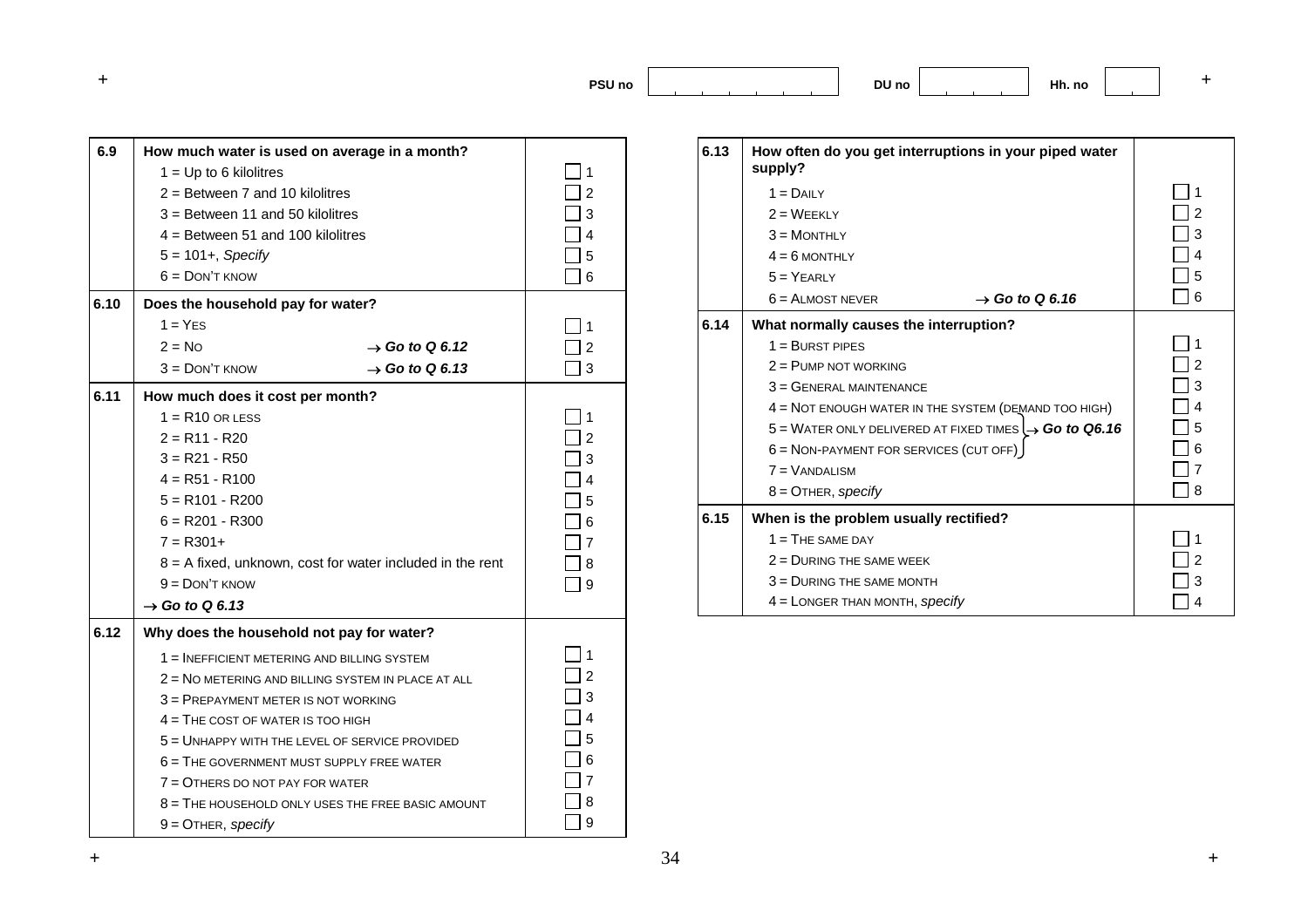**DU no Hh. no <sup>+</sup>**

| 6.16 | Do you use the water for                                          |               | Yes                 | No             |
|------|-------------------------------------------------------------------|---------------|---------------------|----------------|
|      |                                                                   |               | 1                   | 2              |
|      |                                                                   |               | 1                   | 2              |
|      |                                                                   |               | 1                   | $\overline{2}$ |
|      |                                                                   |               | 1                   | $\overline{2}$ |
|      |                                                                   |               |                     | $\overline{2}$ |
|      |                                                                   |               |                     | 2              |
|      |                                                                   |               | 1                   | $\overline{2}$ |
|      |                                                                   |               | 1                   | $\overline{2}$ |
|      |                                                                   |               |                     | 2              |
|      |                                                                   |               |                     | 2              |
|      |                                                                   |               |                     | 2              |
|      |                                                                   |               | 1                   | 2              |
|      |                                                                   |               | 1                   | $\overline{2}$ |
|      |                                                                   |               |                     | $\overline{2}$ |
|      |                                                                   |               | 1                   | $\overline{2}$ |
| 6.17 |                                                                   |               |                     |                |
|      | The water you have access to                                      | <b>Always</b> | Some-Never<br>times |                |
|      | $1 =$ Is it safe to drink?                                        | 1             | 2                   | 3              |
|      | $2 =$ Is it clear?                                                |               | 2                   | 3              |
|      | $3 = Does it taste good?$                                         |               | 2                   | 3              |
|      | $4 =$ Is it free from odours?                                     | 1             | $\overline{2}$      | 3              |
| 6.18 | Do you treat the water used for drinking and food<br>preparation? |               |                     |                |
|      | $1 = Yes$ , ALWAYS                                                |               |                     |                |
|      | $2 = Yes$ , SOMETIMES                                             |               |                     | 2              |
|      | $3 = No$ , NEVER<br>$\rightarrow$ Go to Q 6.20                    |               |                     | 3              |
| 6.19 | Which method do you use to treat the water?                       |               |                     |                |
|      | $1 = B$ OILING                                                    |               |                     |                |
|      | $2 =$ FILTERING                                                   |               |                     |                |
|      | 3 = CHEMICAL (BLEACH, CHLORINE)                                   |               |                     | 3              |

| 6.20 | What type of toilet facility is available for this<br>household? Mark all types available |                            | In            | In. | Outside    |
|------|-------------------------------------------------------------------------------------------|----------------------------|---------------|-----|------------|
|      | <b>Toilet facility</b>                                                                    |                            | dwelling yard |     | yard       |
|      | $1 =$ FLUSH TOILET WITH OFFSITE DISPOSAL                                                  |                            |               | 21  | 31         |
|      | $2$ = FLUSH TOILET WITH ON SITE DISPOSAL<br>(SEPTIC TANK)                                 |                            | 12            | 122 | $\vert$ 32 |
|      | $3 =$ CHEMICAL TOILET                                                                     |                            |               | -23 | 33         |
|      | $4 =$ PIT LATRINE WITH VENTILATION PIPE                                                   |                            |               | 24  | 34         |
|      | $5 =$ PIT LATRINE WITHOUT VENTILATION PIPE                                                |                            |               | 25  | 35         |
|      | $6 = BUCKET TOILET$                                                                       |                            |               | 26  | 36         |
|      | $7 =$ OTHER, specify                                                                      |                            |               |     | 37         |
|      | $8 = \text{None}$                                                                         | $\rightarrow$ Go to Q 6.25 |               |     | 38         |

#### *Ask if more than one toilet, otherwise go to Q 6.23*

| 6.21 | How many toilets does the household have access to?             |    |
|------|-----------------------------------------------------------------|----|
|      | $1 = ONF$                                                       |    |
|      | $2 = TWO$                                                       |    |
|      | $3 =$ THREE OR MORE                                             | -3 |
| 6.22 | What type is the main toilet?<br>Give response code from Q 6.20 |    |

#### *Ask for all*

| 6.23 | Is the (main) toilet facility shared with other<br>households? |  |
|------|----------------------------------------------------------------|--|
|      | $1 = YES$                                                      |  |
|      | $2 = No$                                                       |  |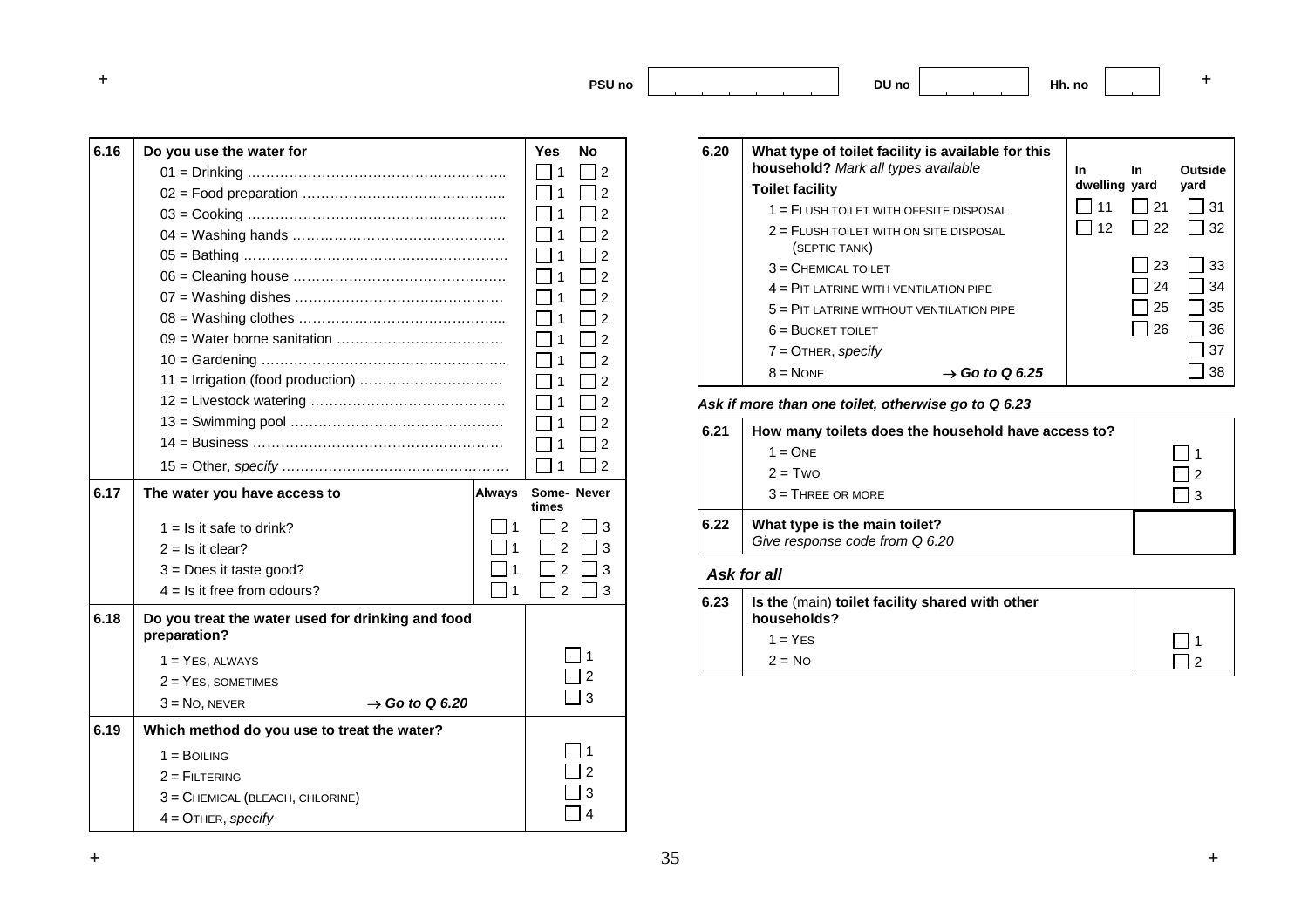**DU no Hh. no <sup>+</sup>**

## *Ask if the toilet is not in dwelling, otherwise Go to Q 6.26*

| 6.24 | How far is the nearest toilet facility to which the<br>household has access?                             |                |
|------|----------------------------------------------------------------------------------------------------------|----------------|
|      | 1 = LESS THAN $1\frac{1}{2}$ MINUTES (LESS THAN 100M)                                                    | 1              |
|      | $2 = 11/2 - 3$ MINUTES (100M - 200M)                                                                     | $\overline{2}$ |
|      | 3 = MORE THAN 3 MINUTES (MORE THAN 200M)                                                                 | 3              |
|      | $\rightarrow$ Go to Q 6.26                                                                               |                |
| 6.25 | Since the household does not have access to a toilet,<br>what alternative method is employed?            |                |
|      | $1 = VFI D$                                                                                              | 1              |
|      | $2 =$ PLASTIC BAGS                                                                                       | 2              |
|      | 3 = ALTERNATIVE FACILITIES (PLACE OF WORK, SCHOOL)                                                       | 3              |
|      | $4 =$ OTHER, specify                                                                                     | $\overline{4}$ |
|      |                                                                                                          |                |
| 6.26 | After using the toilet (or alternative method) what do the<br>household members use to clean themselves? |                |
|      | $1 = T$ OII FT PAPER                                                                                     | 1              |
|      | $2$ = NEWSPAPER                                                                                          | $\mathcal{P}$  |
|      | $3 = Grass/LEAVES$                                                                                       | 3              |
|      | $4 =$ STONES/CORN COBS                                                                                   | 4              |
|      | $5 =$ OTHER, specify                                                                                     | 5              |
| 6.27 | Where do you dispose of this material?                                                                   |                |
|      | $1 = IN THE TOLET$                                                                                       | 1              |
|      | $2 = IN$ A CONTAINER NEAR THE TOILET                                                                     | $\mathcal{P}$  |
|      | $3 = IN$ A HOLE IN THE GROUND                                                                            | 3              |

| 6.28 | After using the toilet (or alternative method) what method<br>do you use to clean your hands |                         |
|------|----------------------------------------------------------------------------------------------|-------------------------|
|      | 1 = WATER FROM A HAND-WASHING FACILITY NEAR THE TOILET                                       | 1                       |
|      | 2 = WATER FROM A NEARBY COMMUNAL STANDPIPE                                                   | $\mathcal{P}$           |
|      | 3 = WATER FROM A NEARBY STREAM, POND OR DAM                                                  | 3                       |
|      | $4 =$ NO WATER BUT SOME CLEANING MATERIAL                                                    | 4                       |
|      | $5 = \text{NOTHING}$                                                                         | 5                       |
| 6.29 | Has any member of this household suffered severe<br>diarrhoea in the following periods?      | <b>Yes</b><br><b>No</b> |
|      | $1 =$ During the past week                                                                   | 2                       |
|      | $2 =$ More than 1 week, up to 1 month ago                                                    | 2                       |
|      | $3$ = More than 1 month, up to 6 months ago                                                  | 2                       |
|      | $4 =$ More than 6 months, up to 1 year ago                                                   | 2                       |
|      | If "No" to all above $\rightarrow$ Go to Q 6.31                                              |                         |
| 6.30 | What do you think caused the illness?                                                        |                         |
|      | $1 = No$ PROPER TOILET                                                                       |                         |
|      | 2 = NO PROPER HAND WASHING FACILITY                                                          | $\overline{2}$          |
|      | $3 = No$ SAFE DRINKING WATER                                                                 | 3                       |
|      | $4 = F$ OOD                                                                                  | $\overline{4}$          |
|      | $5 =$ ANIMALS                                                                                | 5                       |
|      | $6 =$ OTHER, specify                                                                         | 6                       |

*If no toilet facility available for the household Go to Q 6.35* 

| 6.31 | How regularly is your toilet cleaned? |     |
|------|---------------------------------------|-----|
|      | $1 = DAILY$                           | l 1 |
|      | $2 = WEEKLY$                          | l 2 |
|      | $3 = M$ ONTHLY                        | l 3 |
|      | $4 = YEARLY$                          | l 4 |
|      | $5 =$ NEVER                           | 15  |
|      | $6 =$ DON'T KNOW                      | ∣ 6 |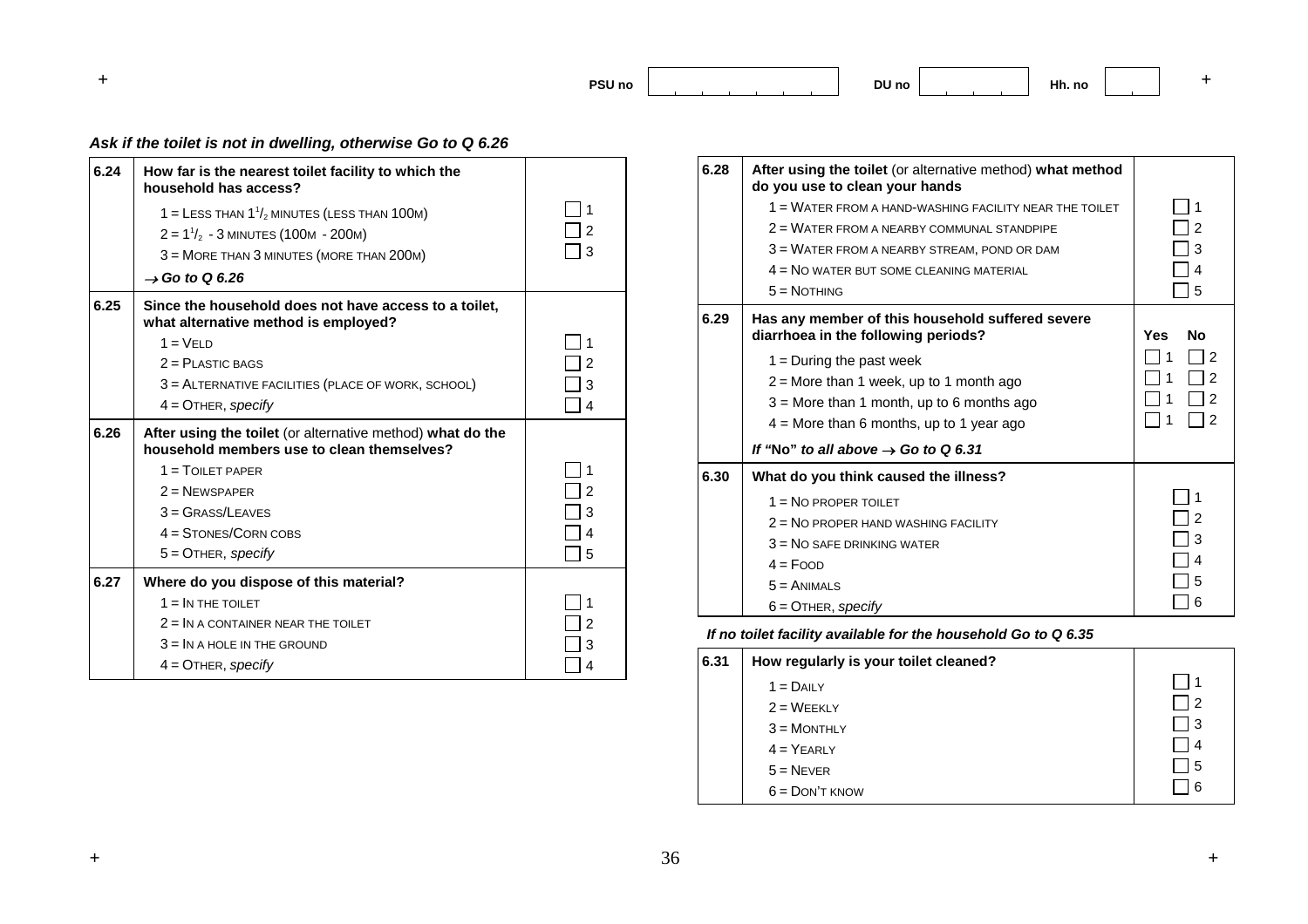**+ PSU noDU no Hh. no <sup>+</sup>**

| 6.32 | How would you rate the condition of your toilet?                            |                  |
|------|-----------------------------------------------------------------------------|------------------|
|      | 1 = GOOD (CLEAN, NO LEAKS OR ODOUR)                                         |                  |
|      | 2 = ACCEPTABLE (FAIRLY CLEAN, SOMETIMES LEAKING)                            |                  |
|      | 3 = POOR (DIRTY, LEAKING, OVERFLOWS)                                        |                  |
|      | $4 = QUT$ OF ORDER                                                          |                  |
| 6.33 | How often is your toilet faulty or non-functional?                          |                  |
|      | $1 = D$ All Y                                                               |                  |
|      | $2 = \text{WEEKLY}$                                                         |                  |
|      | $3 = M$ ONTHI Y                                                             | 3                |
|      | $4 = 6$ MONTHLY                                                             |                  |
|      | $5 = YFARIY$                                                                | 5                |
|      | $6 =$ NEVER<br>$\rightarrow$ Go to Q 6.35                                   | 6                |
| 6.34 | If your toilet is often faulty, are there?                                  | <b>Yes</b><br>No |
|      | 1 = Visible signs of sewerage effluent in the vicinity of<br>your house     | 2                |
|      | 2 = Visible signs of sewerage effluent over a much<br>larger area           | $\mathcal{P}$    |
|      | $3$ = Visible signs of sewerage effluent within 10m of your<br>water source |                  |
| 6.35 | How would you rate the level of sanitation provided to<br>the household?    |                  |
|      | $1 =$ UNACCEPTABLE                                                          |                  |
|      |                                                                             |                  |
|      | $2 =$ ACCEPTABLE                                                            |                  |

| 6.36 | What was the total household income in the last month,<br>including wage, salaries, government grants, private |    |
|------|----------------------------------------------------------------------------------------------------------------|----|
|      | pension and all other sources of income?                                                                       |    |
|      | $01 = R_0 - R_399$                                                                                             | 01 |
|      | $02 = R$ 400 - R 799                                                                                           | 02 |
|      | $03 = R$ 800 - R 1 199                                                                                         | 03 |
|      | $04 = R 1 200 - R 1 799$                                                                                       | 04 |
|      | $05 = R 1800 - R 2499$                                                                                         | 05 |
|      | $06 = R$ 2 500 $- R$ 4 999                                                                                     | 06 |
|      | $07 = R 5 000 - R 9 999$                                                                                       | 07 |
|      | $08 = R 10 000$ OR MORE                                                                                        | 08 |
|      | $09 =$ DON'T KNOW                                                                                              | 09 |
|      | $10 =$ REFUSE                                                                                                  |    |
|      |                                                                                                                |    |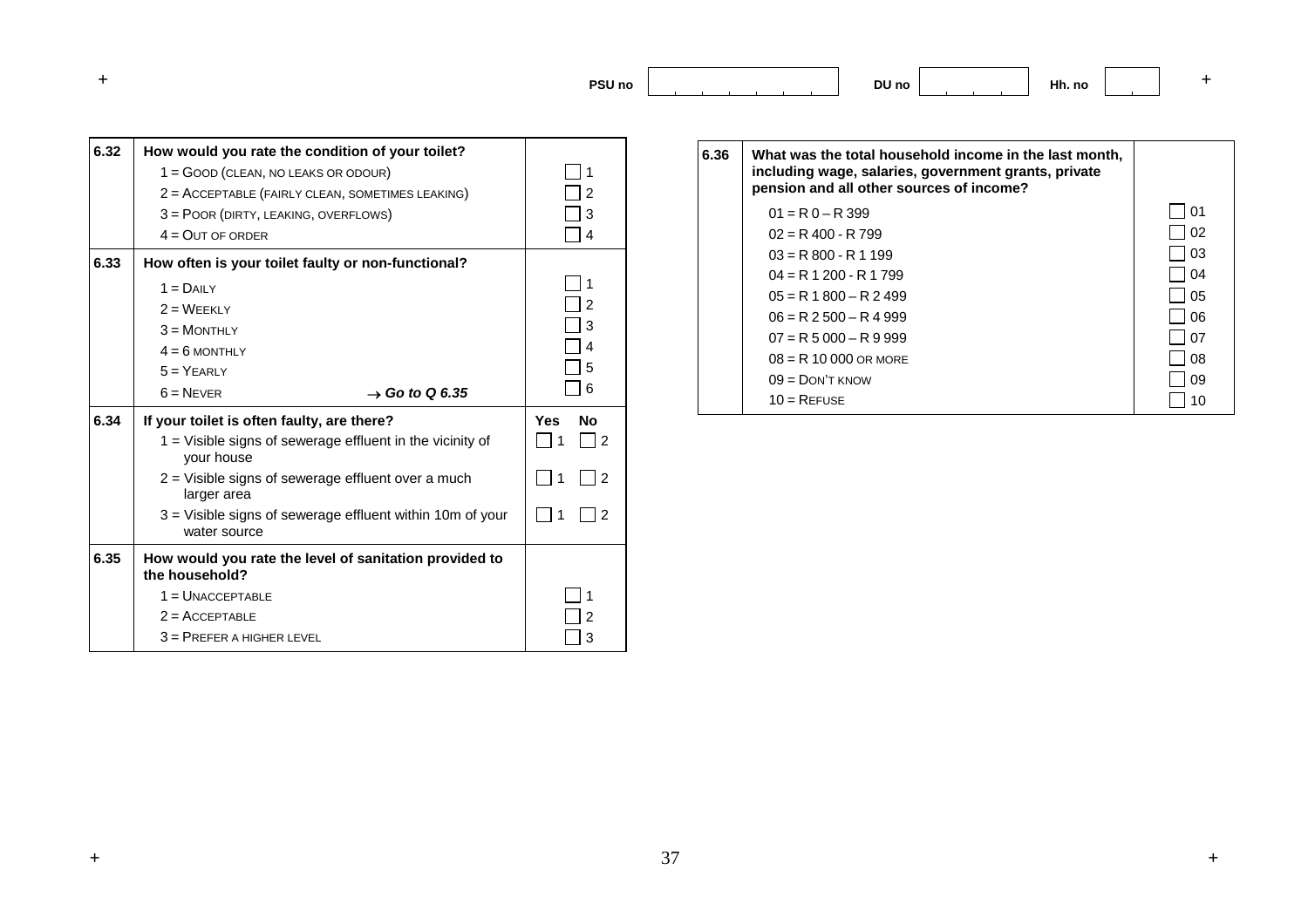|  | <b>PSU no</b> |  | DU no |  | 1 H.<br>Hh. no |  |  |
|--|---------------|--|-------|--|----------------|--|--|
|--|---------------|--|-------|--|----------------|--|--|

## **SECTION 7 This section covers information regarding household members engaged in running a business**

#### *Interviewer to answer*

|     |                                                      | 01    | 02 | 03             | 04              | 05                  | 06  | 07             | 08 | 09             | 10        |
|-----|------------------------------------------------------|-------|----|----------------|-----------------|---------------------|-----|----------------|----|----------------|-----------|
| 7.1 | Is there a "Yes" to Q 2.1.a<br>$1 = YES$<br>$2 = No$ | __  2 | n  | $\overline{2}$ | $\sqrt{2}$<br>∠ | -<br>$\overline{2}$ | 2   | $\frac{12}{2}$ |    | -2             | $\vert$ 2 |
| 7.2 | Is there a "Yes" to Q 2.3.a<br>$1 = YES$<br>$2 = No$ | __] 2 | n  | כ ו            | ົດ<br>∠         | ヿっ                  | ∣ ? | $\frac{12}{2}$ |    | $\overline{2}$ | $\vert$ 2 |

*Ask if any* **YE***s for any person in Q 7.1 and Q 7.2, otherwise End of interview* 

**7.3 How many businesses are run by members of this household?**  *If "None", Go back to Q 2.1* 

|     |                                                                                                                              | 01 | 02 | 03 | 04 | 05 | 06 | 07     | 08 | 09 | 10 |
|-----|------------------------------------------------------------------------------------------------------------------------------|----|----|----|----|----|----|--------|----|----|----|
| 7.4 | Who in the household is the main owner of (or the<br>person who can answer questions about) the business<br>(each business)? |    |    |    |    |    |    |        |    |    |    |
|     | If more than one person, select only one, the person who<br>can be available for a second interview.                         |    |    |    |    |    |    |        |    |    |    |
|     | First business                                                                                                               |    |    |    |    |    |    | $\Box$ |    |    |    |
|     | Second business                                                                                                              |    |    |    |    |    |    |        |    |    |    |
|     | Third business                                                                                                               |    |    |    |    |    |    |        |    |    |    |
|     | Fourth business                                                                                                              |    |    |    |    |    |    |        |    |    |    |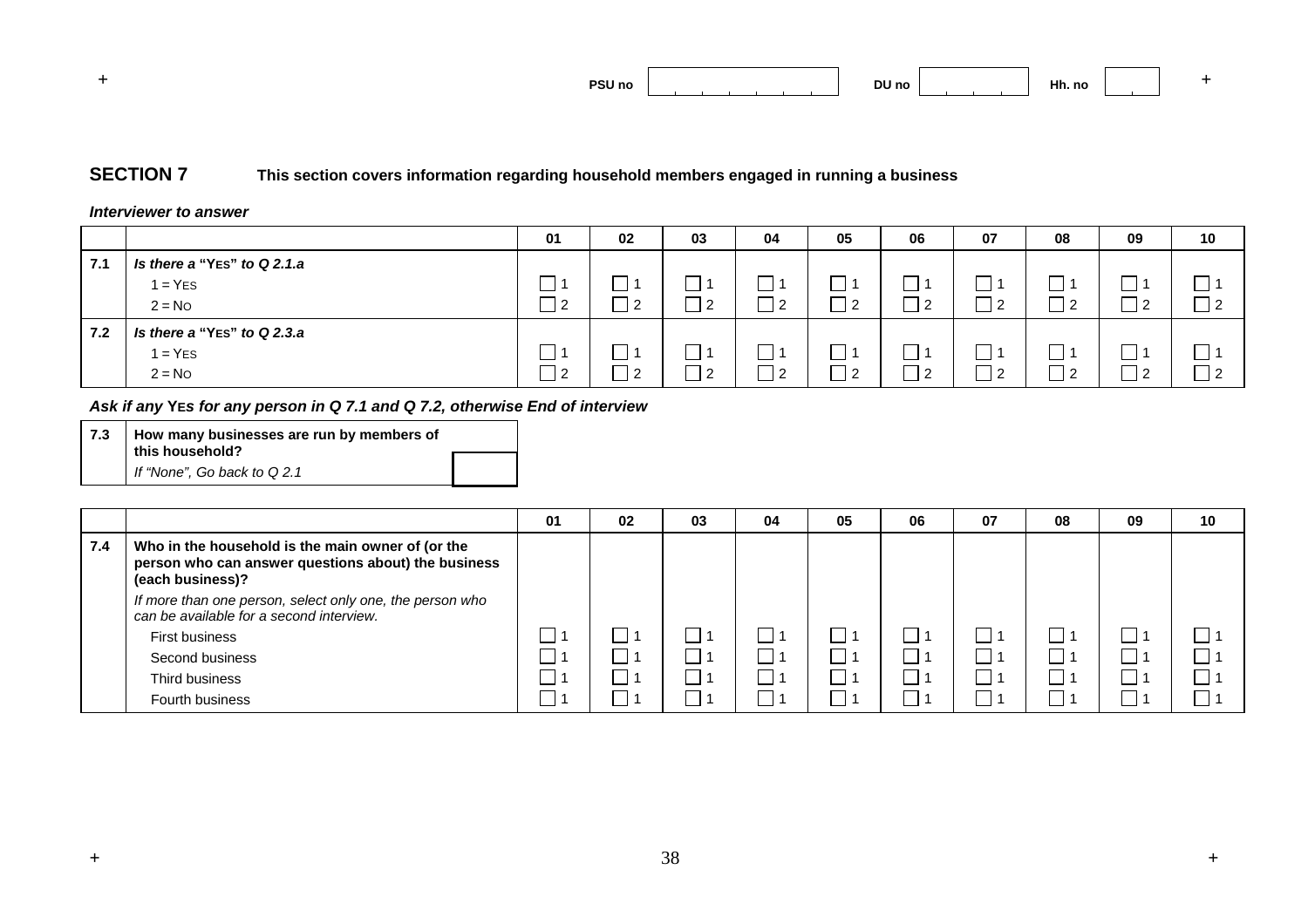

#### *Ask for each person for whom there is a mark in Q 7.4*

|     |                                                                    | 01 | 02         | 03             | 04       | 05 | 06             | 07       | 08 | 09  | 10       |
|-----|--------------------------------------------------------------------|----|------------|----------------|----------|----|----------------|----------|----|-----|----------|
| 7.5 | Is the business (are the businesses) run by<br>registered for VAT? |    |            |                |          |    |                |          |    |     |          |
|     | $1 = Yes$ (ALL, IF MORE THAN ONE)<br><b>Not selected</b>           |    |            |                |          |    |                |          |    |     |          |
|     | $2 = Yes$ , SOME, IF MORE THAN ONE $\rightarrow$ Select            |    |            | $\overline{2}$ | _  2     |    | $\overline{2}$ | $\Box$ 2 |    | - 2 |          |
|     | $3 = No$ (NONE, IF MORE THAN ONE) $\rightarrow$ Select             |    |            | l 3            | $\Box$ 3 | _  | -3             | $\Box$ 3 |    | -3  | $\Box$ 3 |
|     | $\rightarrow$ Select<br>$4 =$ DON'T KNOW                           |    | $\epsilon$ | 4              |          | ◢  | -4             | 4        |    | 4   |          |

#### *Interviewer to answer*

|     |                                                                           | 02 | 03 | 04 | 05 | 06 | $-$<br>U7 | 08 | 09 | 10 |
|-----|---------------------------------------------------------------------------|----|----|----|----|----|-----------|----|----|----|
| 7.6 | The following person/s has/have been selected for the<br>second interview |    |    |    |    |    |           |    |    |    |

*For each household member who has qualified for the second interview:* 

*1. If the person is present, continue with the second interview. If it is not possible to continue, make an appointment.* 

*2. If the person is not present, try to find out when he/she will be available and make an appointment, if possible.* 

#### *End of the interview. Thank the respondent for his/her co-operation*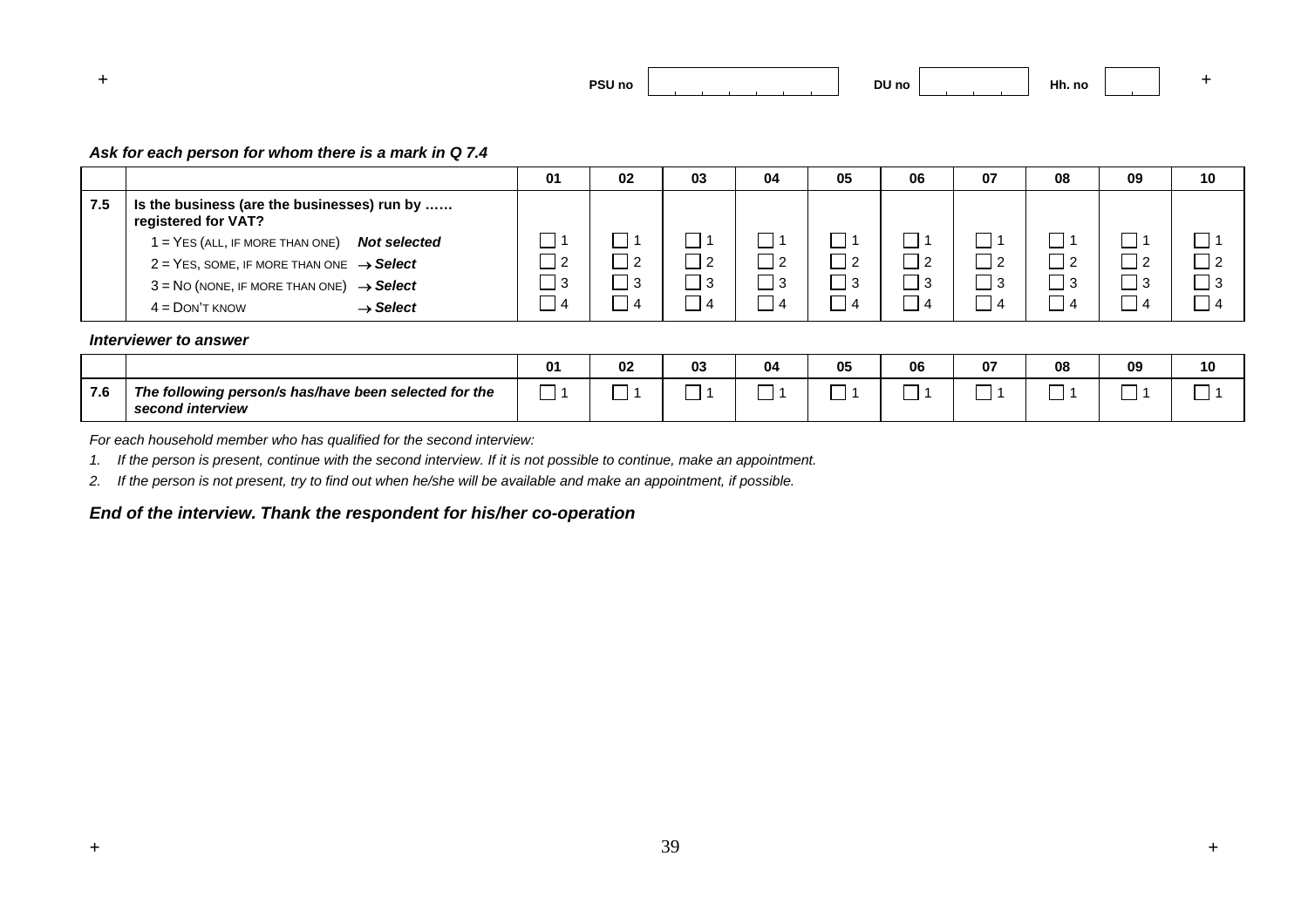**DU no Hh. no <sup>+</sup>**

 $+$ 

#### *Interviewer to answer*

| 7.7 | Indicate the column number of the person who<br>answered the questions in Section 7 |    |
|-----|-------------------------------------------------------------------------------------|----|
| 7.8 | In what language was the main part of the interview<br>conducted?                   |    |
|     | $01 = AFRIKAANS$                                                                    | 01 |
|     | $02$ = ENGLISH                                                                      | 02 |
|     | $03 =$ ISINDEBELE/SOUTH NDEBELE/NORTH NDEBELE                                       | 03 |
|     | $04 =$ ISIXHOSA/XHOSA                                                               | 04 |
|     | $05 =$ Isizulu/Zulu                                                                 | 05 |
|     | $06 =$ SEPEDI/NORTHERN SOTHO                                                        | 06 |
|     | 07 = SESOTHO/SOUTHERN SOTHO/SOTHO                                                   | 07 |
|     | $08 =$ SETSWANA/TSWANA                                                              | 08 |
|     | $09 =$ SISWATI/SWAZI                                                                | 09 |
|     | $10 =$ TSHIVENDA/VENDA                                                              | 10 |
|     | $11 = XITSONGA/TSONGA$                                                              |    |
|     | $12 =$ OTHER, specify                                                               |    |